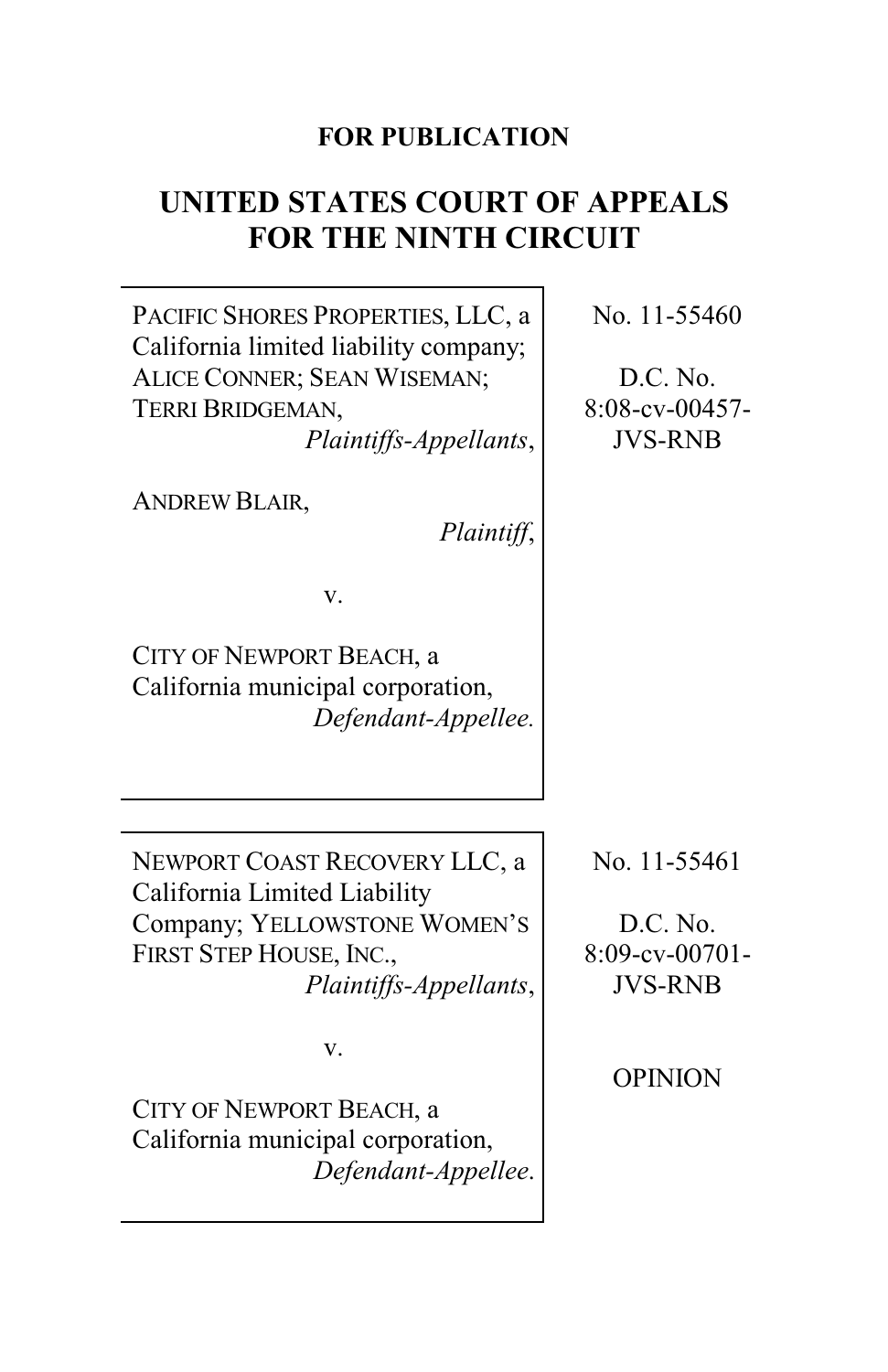Appeal from the United States District Court for the Central District of California James V. Selna, District Judge, Presiding

Argued and Submitted November 6, 2012—Pasadena, California

Filed September 20, 2013

Before: Alex Kozinski, Chief Judge, Stephen Reinhardt, and Sidney R. Thomas, Circuit Judges.

Opinion by Judge Reinhardt

# **SUMMARY\***

# **Housing Discrimination**

The panel reversed the district court's orders granting summary judgment in favor of the City of Newport on claims that a City ordinance violated the Fair Housing Act, the Americans with Disabilities Act, the California Fair Employment and Housing Act, and the Equal Protection Clause by having the practical effect of prohibiting new group homes for recovering alcoholics and drug users from opening in most residential zones.

The panel held that the district court erred in disregarding the evidence that the City's sole objective in enacting and

**<sup>\*</sup>** This summary constitutes no part of the opinion of the court. It has been prepared by court staff for the convenience of the reader.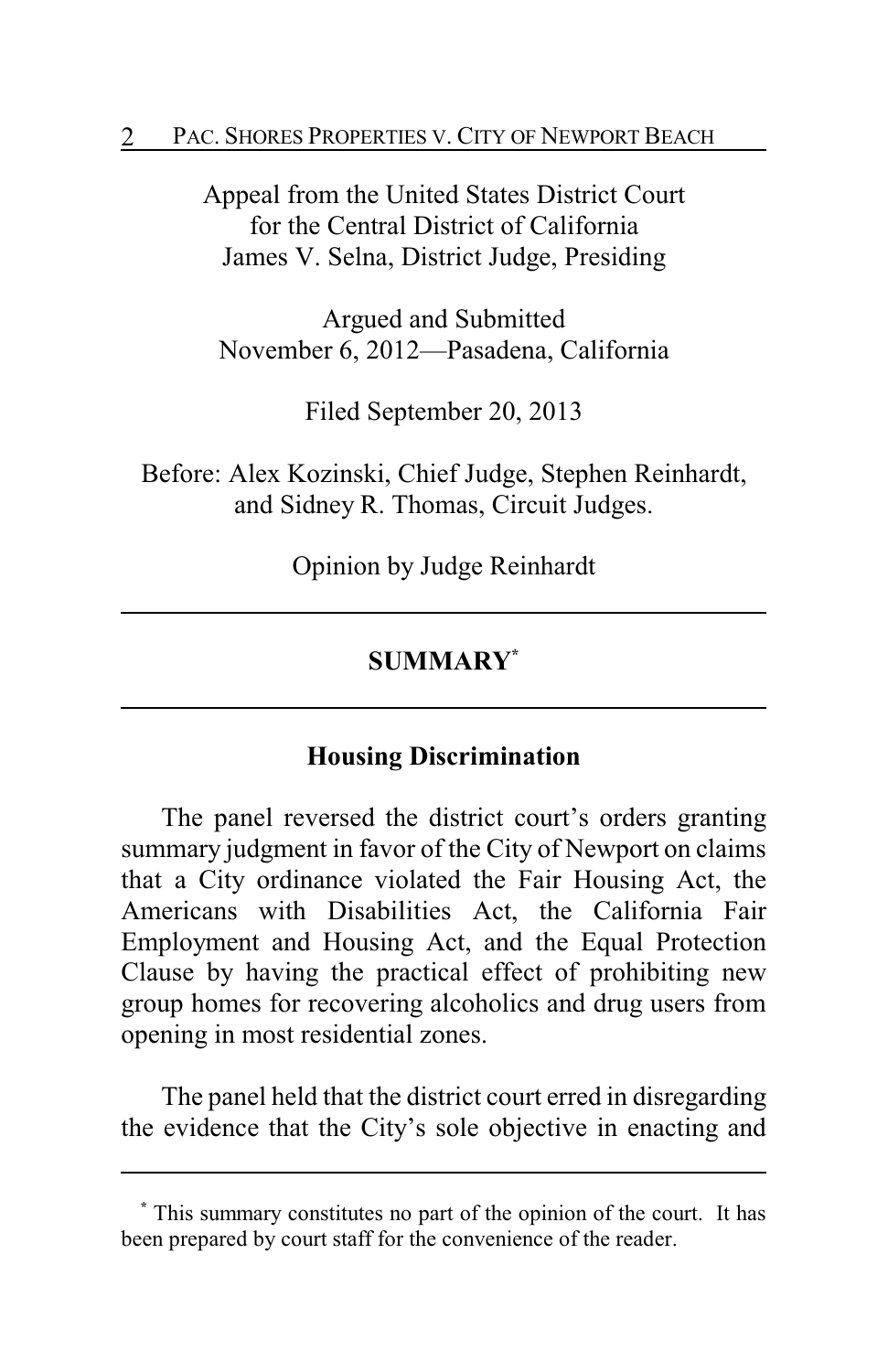enforcing its ordinance was to discriminate against persons deemed to be disabled under state and federal housing discrimination laws. The panel held that the plaintiffs were not required to identify similarly situated individuals who were treated better than themselves in order to survive summary judgment. It held that where there is direct or circumstantial evidence that the defendant has acted with a discriminatory purpose and has caused harm to members of a protected class, such evidence is sufficient to permit the protected individuals to proceed to trial under a disparate treatment theory.

The panel also held that the district court erred in concluding that the plaintiffs failed to create a triable issue of fact as to whether the losses that their businesses suffered were caused by the enactment and enforcement of the ordinance when the plaintiffs presented evidence that they experienced a significant decline in business after the ordinance's enactment, that the publicity surrounding the ordinance greatly reduced referrals, and that current and prospective residents expressed concern about whether the group-home plaintiffs would close. In addition, the panel held that the costs borne by the plaintiffs to present their permit applications and the costs spent assuring the public that they were still operating despite the City's efforts to close them were compensable. Finally, the panel held that the district court erred in dismissing one plaintiff's claim for emotional distress, but correctly dismissed another plaintiff's similar claim.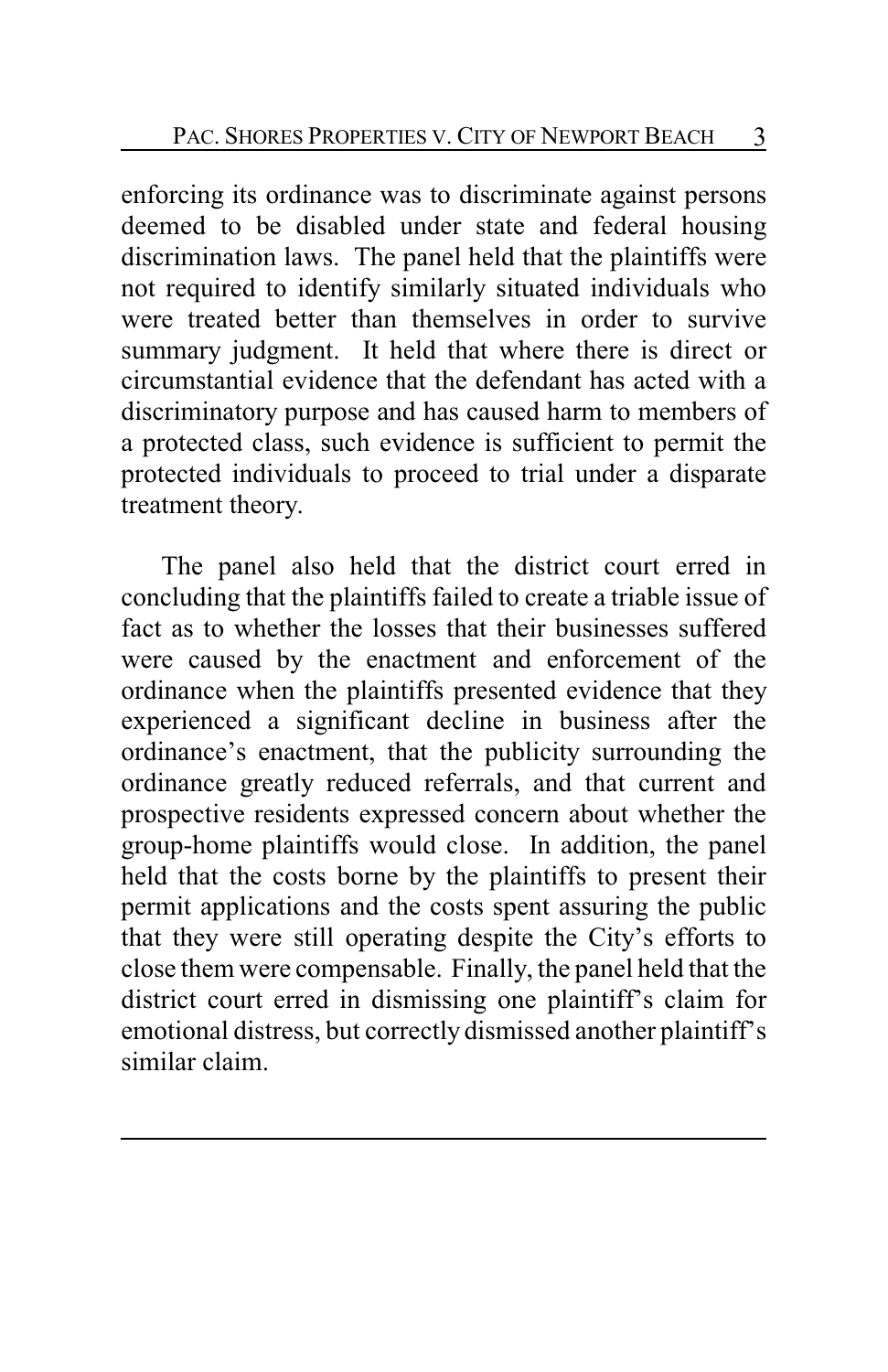# **COUNSEL**

Elizabeth Brancart (argued) and Christopher Brancart, Brancart & Brancart, Pescadero, California; and Steven G. Polin, Law Offices of Steven G. Polin, Washington, D.C.; for Plaintiffs-Appellants.

T. Peter Pierce (argued), Saskia T. Asamura, and Toussaint S. Bailey, Richards Watson & Gershon, P.C., Los Angeles, California; and Aaron Harp, CityAttorneyof Newport Beach, Newport Beach, California; for Defendant-Appellee.

Thomas E. Perez, Assistant Attorney General, Dennis J. Dimsey, Teresa Kwong (argued), United States Department of Justice, Civil Rights Division, Appellate Section, Washington, D.C., for Amicus Curiae United States.

Chris M. Amantea and Alexandrea H. Young, Hunton & Williams LLP, Los Angeles, California; and Paula D. Pearlman, Shawna L. Parks, and Umbreen Bhatti, Disability Rights Legal Center, Los Angeles, California, for Amici Curiae Disability Rights Legal Center, Disability Rights California, Western Center on Law and Poverty, and Disability Rights Education & Defense Fund.

Kira L. Klatchko and Jeffrey V. Dunn, Best Best & Krieger LLP, Indian Wells, California, for Amicus Curiae League of California Cities.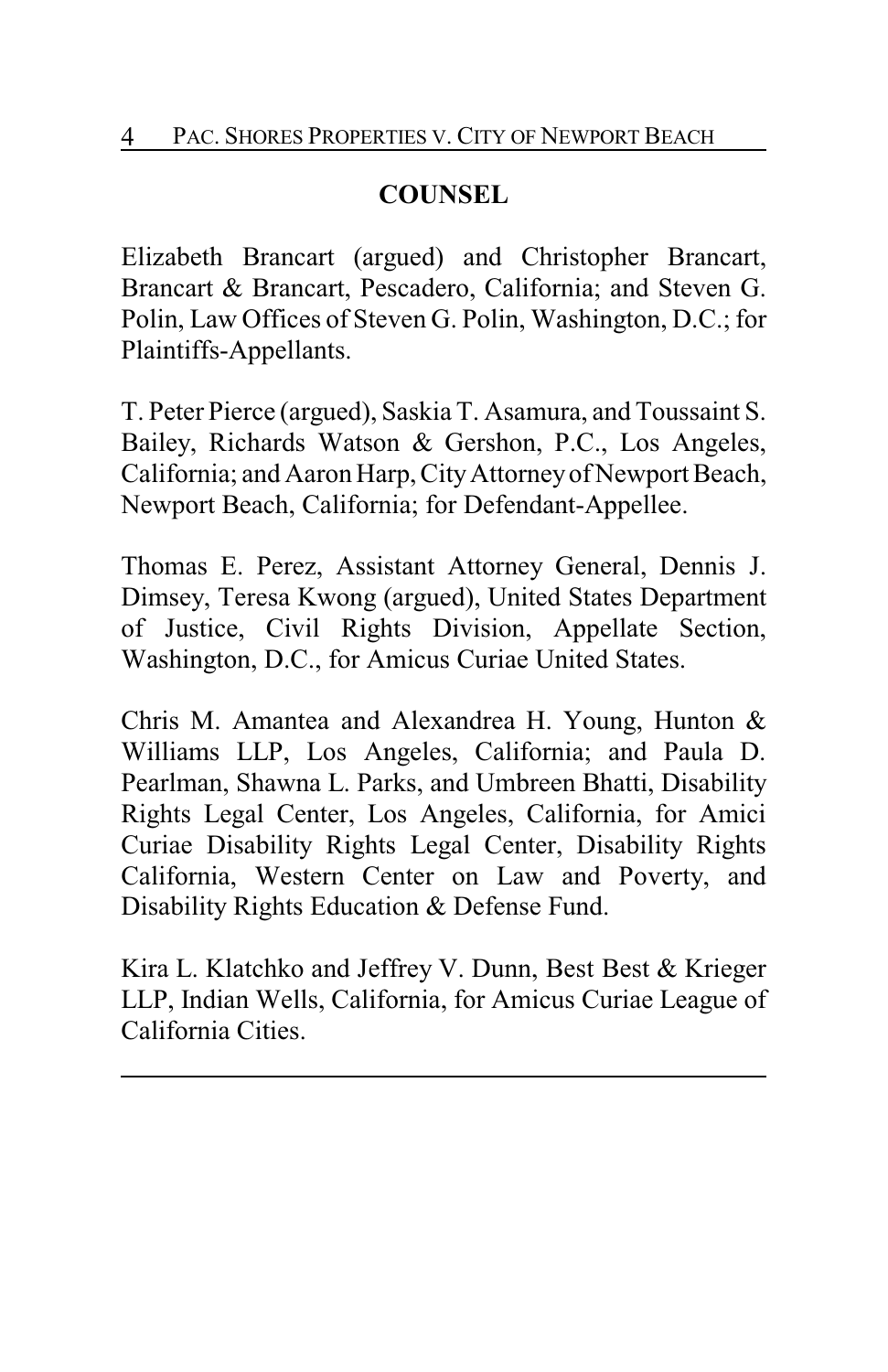#### **OPINION**

## REINHARDT, Circuit Judge:

Prior to 2008, "group homes"—i.e., homes in which recovering alcoholics and drug users live communally and mutually support each other's recovery—were generally permitted to locate in residential zones in the City of Newport Beach ("the City") and they did so freely. **<sup>1</sup>** By 2008, a number of residents of the City launched a campaign to restrict or eliminate group homes in their neighborhoods. After enacting several moratoria, the City enacted an Ordinance ("the Ordinance") which had the practical effect of prohibiting new group homes from opening in most residential zones. Even in the few areas where they were permitted to open, new group homes were required to submit to a permit process. Existing group homes also had to undergo the same permit process in order to continue their operations. Among the factors to be considered when granting or denying a permit to any group home was the number of other such facilities in the neighborhood.

On its face, the Ordinance did not single out group homes; persons recovering from addiction are protected from housing discrimination under state and federal antidiscrimination laws. Instead, the Ordinance facially imposed restrictions on some other types of group living arrangements as well. At the same time, the City did not impose similar

<sup>&</sup>lt;sup>1</sup> We follow the parties' convention in referring to addiction recovery facilities as "group homes." The term "group homes" is not defined in the Ordinance or in any relevant statute, however. As used by the parties and in this opinion, the term refers only to addiction recovery facilities and not to any other sort of communal living arrangement.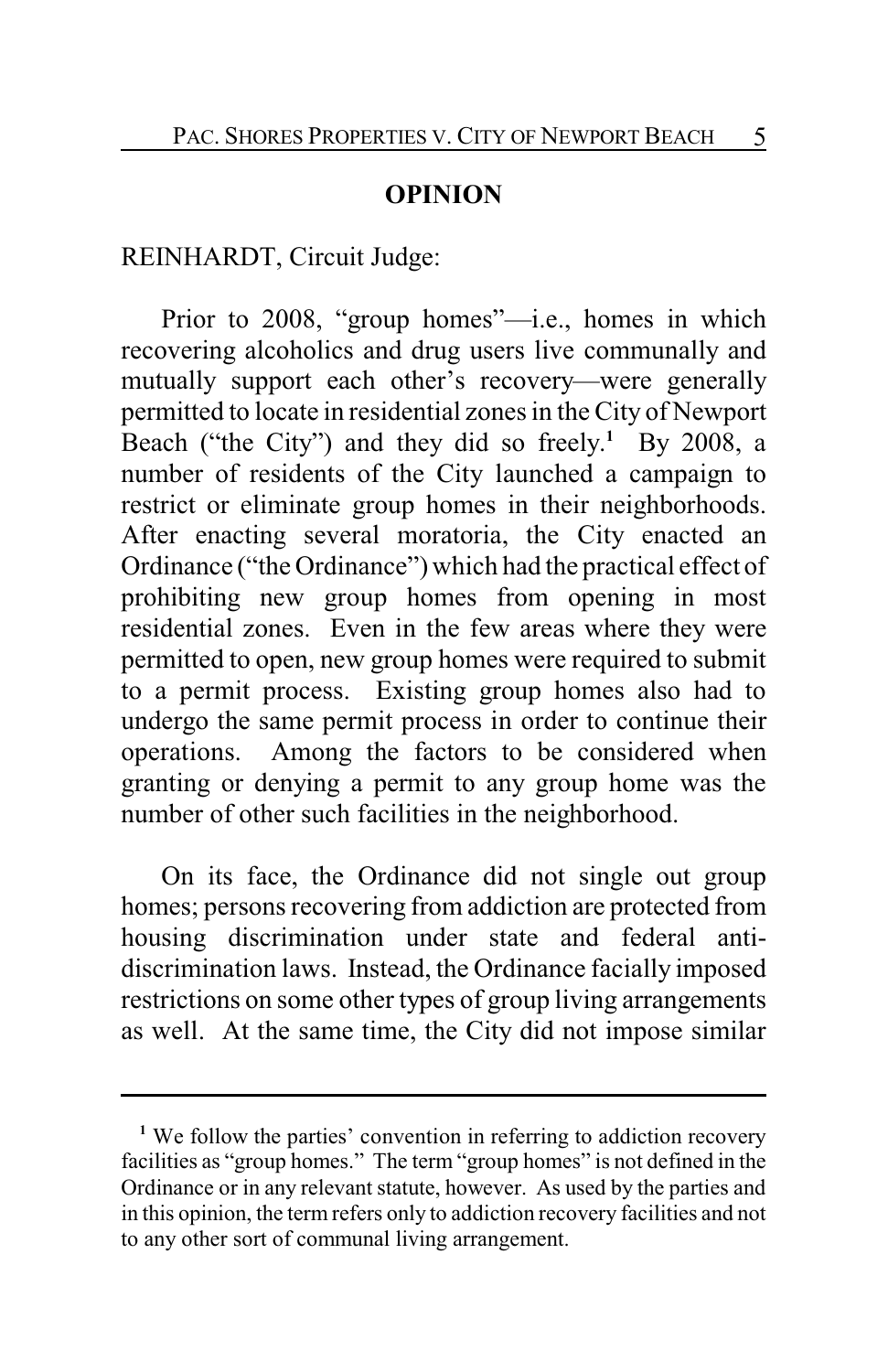regulations on properties rented by homeowners to vacationing tourists, despite the fact that such rental properties may cause similar social problems as group homes. On advice of counsel, the City had initially planned to regulate such rental properties in order to avoid the appearance of discriminating against group homes, but it backed down from doing so in the face of opposition from a number of City residents.

Taken in the light most favorable to the non-moving party, Plaintiffs' evidence shows that the City's purpose in enacting the Ordinance was to exclude group homes from most residential districts and to bring about the closure of existing group homes in those areas. The evidence also shows that the Ordinance regulated other types of group residential arrangements primarily for the purpose of maintaining a veneer of neutrality. Several existing group homes, which, as a result of the Ordinance, were required to apply for a use permit in order to continue operating in residential areas, sued the City, alleging that the Ordinance discriminated against them as facilities that provide housing opportunities for disabled individuals recovering from addiction. The district court acknowledged the evidence that the City acted with a discriminatory motive but found that evidence "irrelevant" because, it stated, the City had not treated group homes any worse than certain other group living arrangements.

We reverse and hold that the district court erred in disregarding the evidence that the City's sole objective in enacting and enforcing its Ordinance was to discriminate against persons deemed to be disabled under state and federal housing discrimination laws. Although plaintiffs in an antidiscrimination lawsuit may survive summary judgment by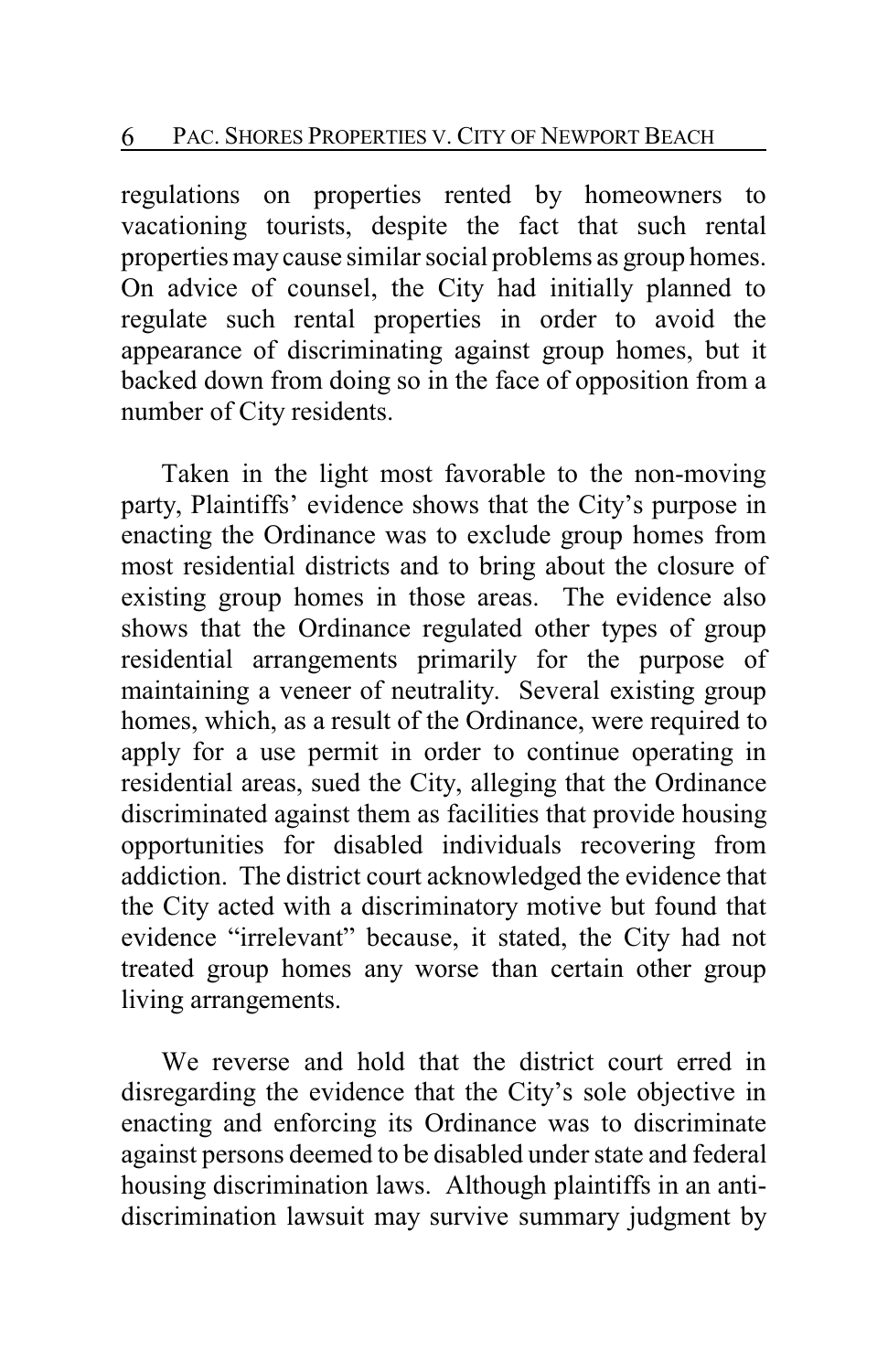identifying similarly situated individuals who were treated better than themselves, this is not the only way to demonstrate that intentional discrimination has occurred. Where, as here, there is direct or circumstantial evidence that the defendant has acted with a discriminatory purpose and has caused harm to members of a protected class, such evidence is sufficient to permit the protected individuals to proceed to trial under a disparate treatment theory. This is no less true where, as here, the defendant is willing to harm certain similarly-situated individuals who are not members of the disfavored group in order to accomplish a discriminatory objective, while preserving the appearance of neutrality.

We also hold that the district court erred in concluding that the Plaintiffs failed to create a triable issue of fact as to whether the losses that their businesses suffered were caused by the enactment and enforcement of the Ordinance. The Plaintiffs presented evidence that they experienced a significant decline in business after the Ordinance's enactment, that the publicity surrounding the Ordinance greatly reduced referrals, and that current and prospective residents expressed concern about whether the group home Plaintiffs would close. By requiring the Plaintiffs to prove more, the district court failed to draw all reasonable inferences in their favor, as it was required to do at summary judgment. In addition, we hold that the costs borne by the Plaintiffs to present their permit applications and the costs spent assuring the public that they were still operating despite the City's efforts to close them are compensable. Finally, we hold that the district court erred in dismissing Plaintiff Wiseman's claim for emotional distress, but correctly dismissed Plaintiff Bridgeman's similar claim.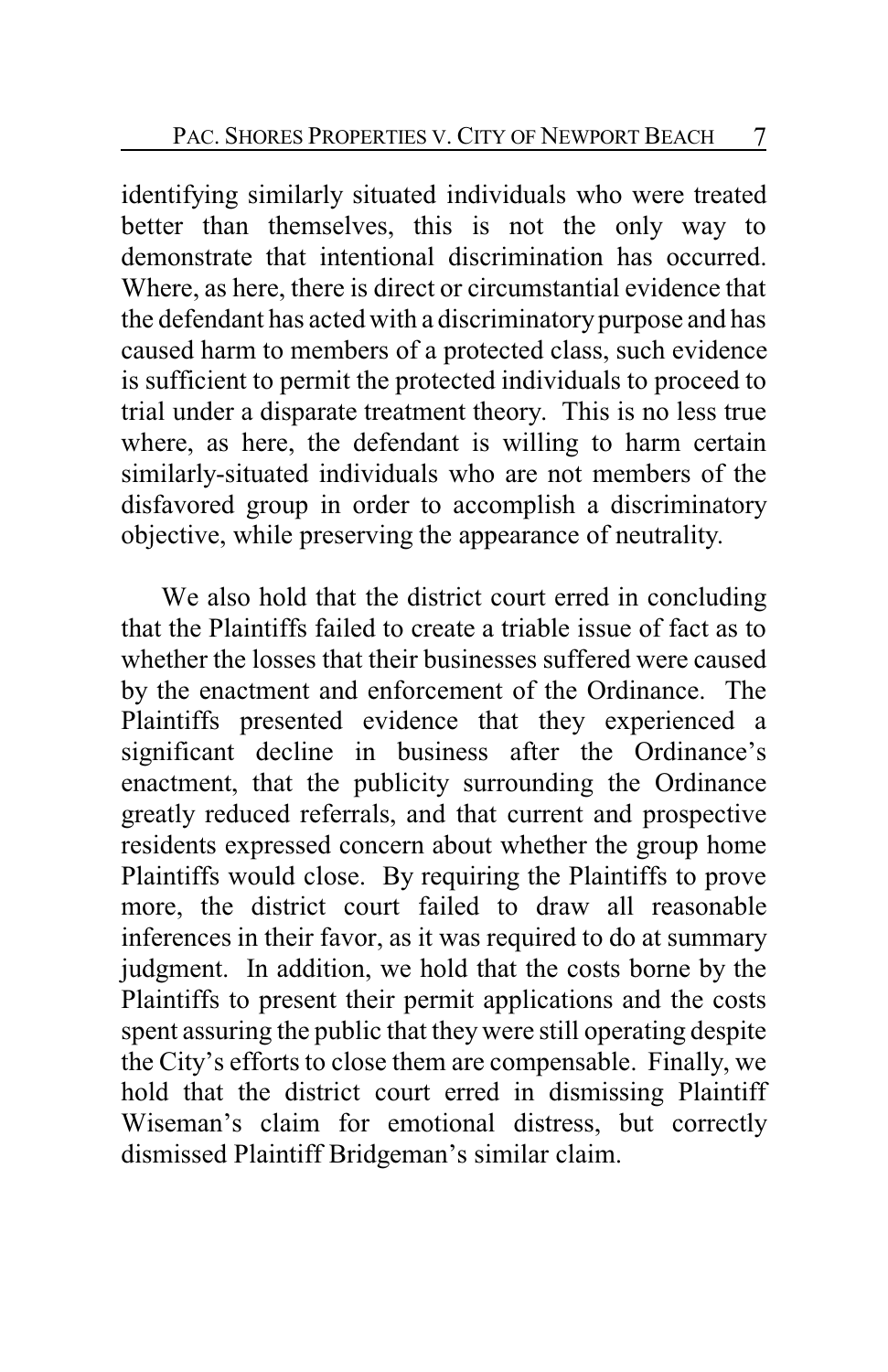#### **FACTUAL BACKGROUND**

#### **I**

Newport Beach ("the City") is a Southern California beachfront community with about 80,000 residents and is one of the wealthiest cities in the United States.**<sup>2</sup>** In the late 1990s "group homes" began opening in increasing numbers in the City, particularly in the beachfront neighborhoods of West Newport and Balboa Park. Group homes are residential facilities in which individuals recovering from drug and alcohol addiction temporarily reside. They provide a communal living environment in which residents help each other to recover from their addictions. In order to preserve a substance-free environment, group homes limit occupancy to persons who are sober; a resident who uses drugs or alcohol is immediately evicted. Because individuals recovering from addiction need to stay for varying lengths of time, they do not typically sign written leases. Typically, group home operators meet with and screen potential residents in advance to ensure that they are serious about pursuing a sober lifestyle.

By April 2007, the City contained 73 group homes, 48 of which were licensed treatment facilities and 25 of which were unlicensed sober houses.**<sup>3</sup>** At that time the City also had 801

**<sup>2</sup>** It is also the setting for the popular television show *The O.C.*, now playing on secondary runs. Also currently showing on Netflix is *Arrested Development*.

**<sup>3</sup>** There are two types of group homes. Unlicensed "sober houses," also known as "sober living homes," are group homes occupied by persons in recovery with no formal substance abuse treatment program. Licensed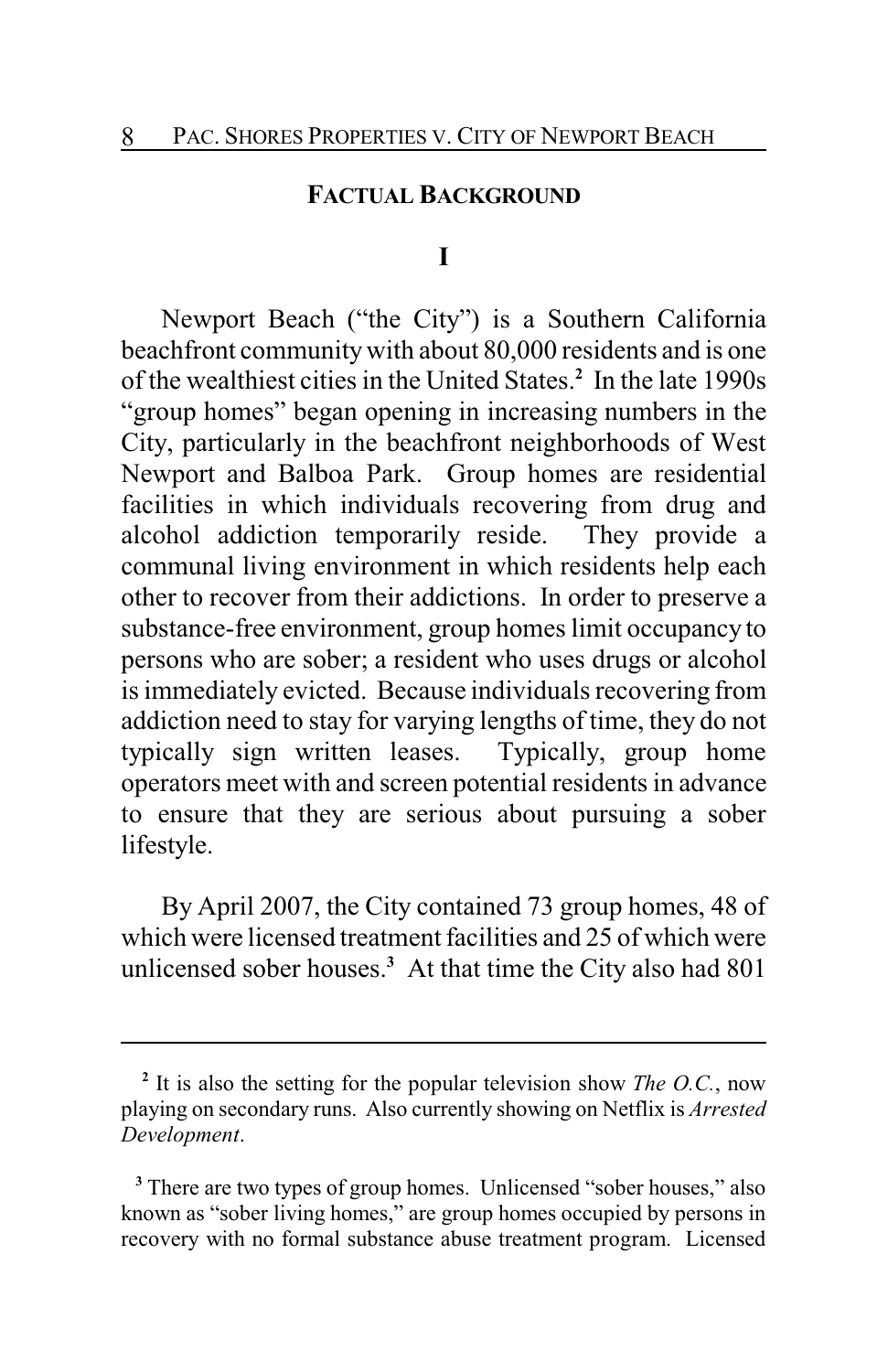outstanding short-term lodging permits, which were issued to owners of properties that were regularly offered for rental for short periods of time. These homes are usually rented for profit for a period of 30 days or fewer to tourists who elect Newport Beach as a beach vacation destination. Like group homes, short-term lodgings cater to a revolving clientele that can cause strains on neighborhood resources. In Newport Beach, "short term lodgings" are generally referred to as "vacation homes," and we use the terms interchangeably.

The three group home Plaintiffs, Pacific Shores Properties LLC ("Pacific Shores"), Newport Coast Recovery LLC ("NCR"), and Yellowstone Women's First Step House, Inc. ("Yellowstone") (collectively, "the Group Homes") were part of the influx of group homes into Newport Beach during the mid-to-late 1990s and the early 2000s. The individual Plaintiffs are, respectively, one of the owners and two former residents of Pacific Shores. Pacific Shores and Yellowstone operate unlicensed sober houses, while NCR is a statelicensed facility. Each Group Home spent hundreds of thousands of dollars purchasing and renovating the homes it operates.

The increasing number of group homes in Newport Beach generated escalating hostility on the part of some City residents who, in a series of public meetings, repeatedly described the persons in recovery as "not true handicapped," "criminals," "gang members," and "druggies," among other

California Alcohol and Drug Program ("ADP") facilities, by contrast, provide substance abuse treatment on site.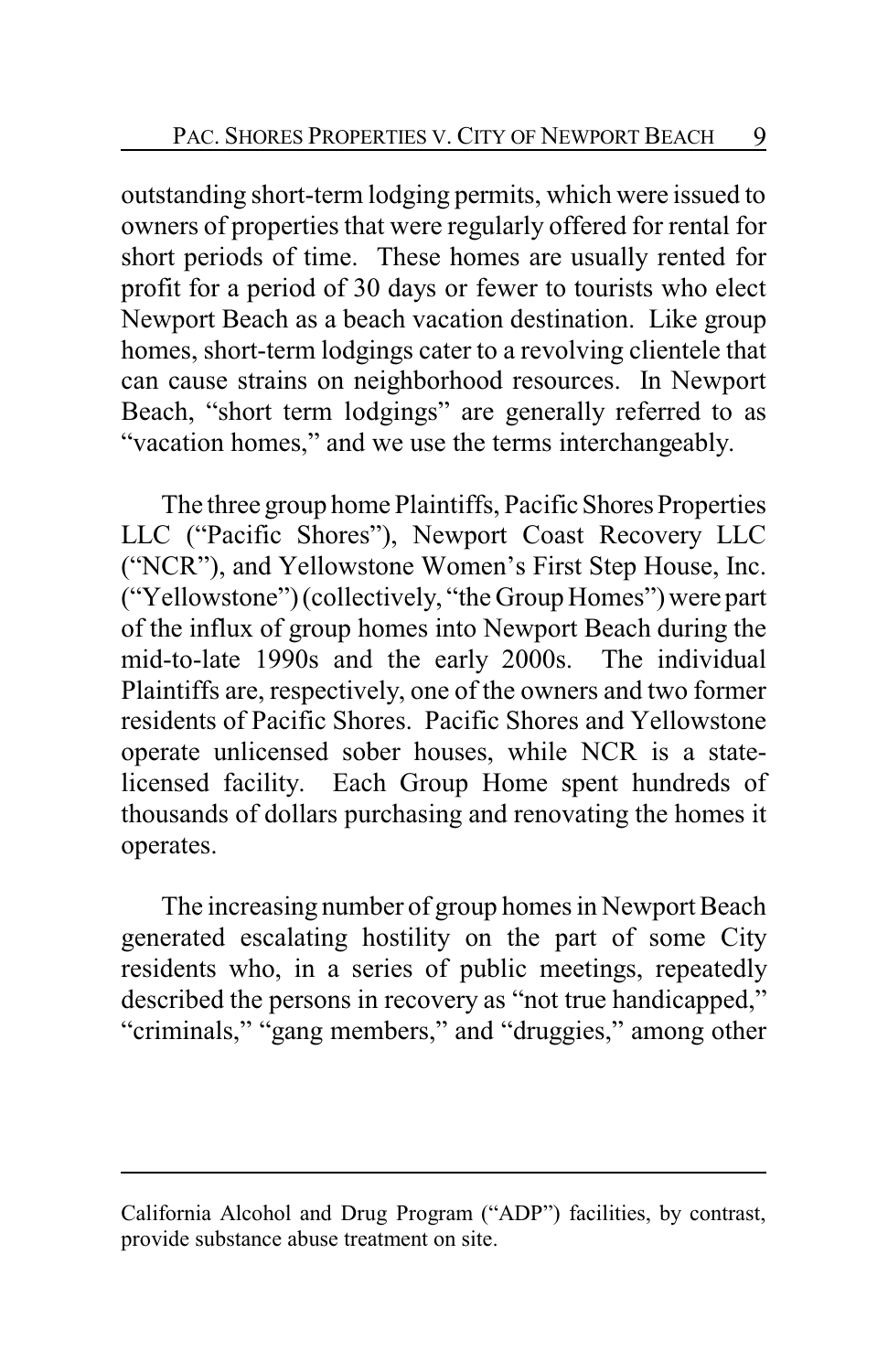derogatory terms.**<sup>4</sup>** In response to these concerns, the City passed a series of moratoria in 2007—Ordinances 2007-8, 2007-10, and 2007-16 (collectively, the "Moratoria") followed by a new permanent zoning Ordinance 2008-5 ("the Ordinance"). Because the City's intent in passing these measures is central to this appeal, we recount their history in detail.

# **II**

The City's attempts to formally address group homes began at a City Council meeting on January 23, 2007. At that meeting, members of the public expressed their displeasure with group homes and submitted a petition signed by 88 residents asking the City Council to address the issue. Shortly before that meeting, in an email to a concerned citizen, then-Mayor Rosansky wrote, "I suspect that these [group home] facilities do nothing to really solve the problem but only serve as wherehouses [sic] for alcoholics and drug addicts until they really hit bottom."

The City Council decided to form an Intense Residential Occupancy Committee ("IROC") "to review and understand the state and federal laws and regulations that limit [the] City's ability to regulate" and "to research and identify solutions to the problems and make . . . recommendations to the [C]ity [C]ouncil for changes to regulations applicable to all residential uses in a manner that preserves the residential

**<sup>4</sup>** One City resident described the attitude in Newport Beach towards group homes in particularly stark terms: "the idea of the guys with torches and pitchforks coming off the bridge is much closer to the sentiment [in one neighborhood] than the oh, ho-hum we want to help some poor druggy for the tenth time go through the system."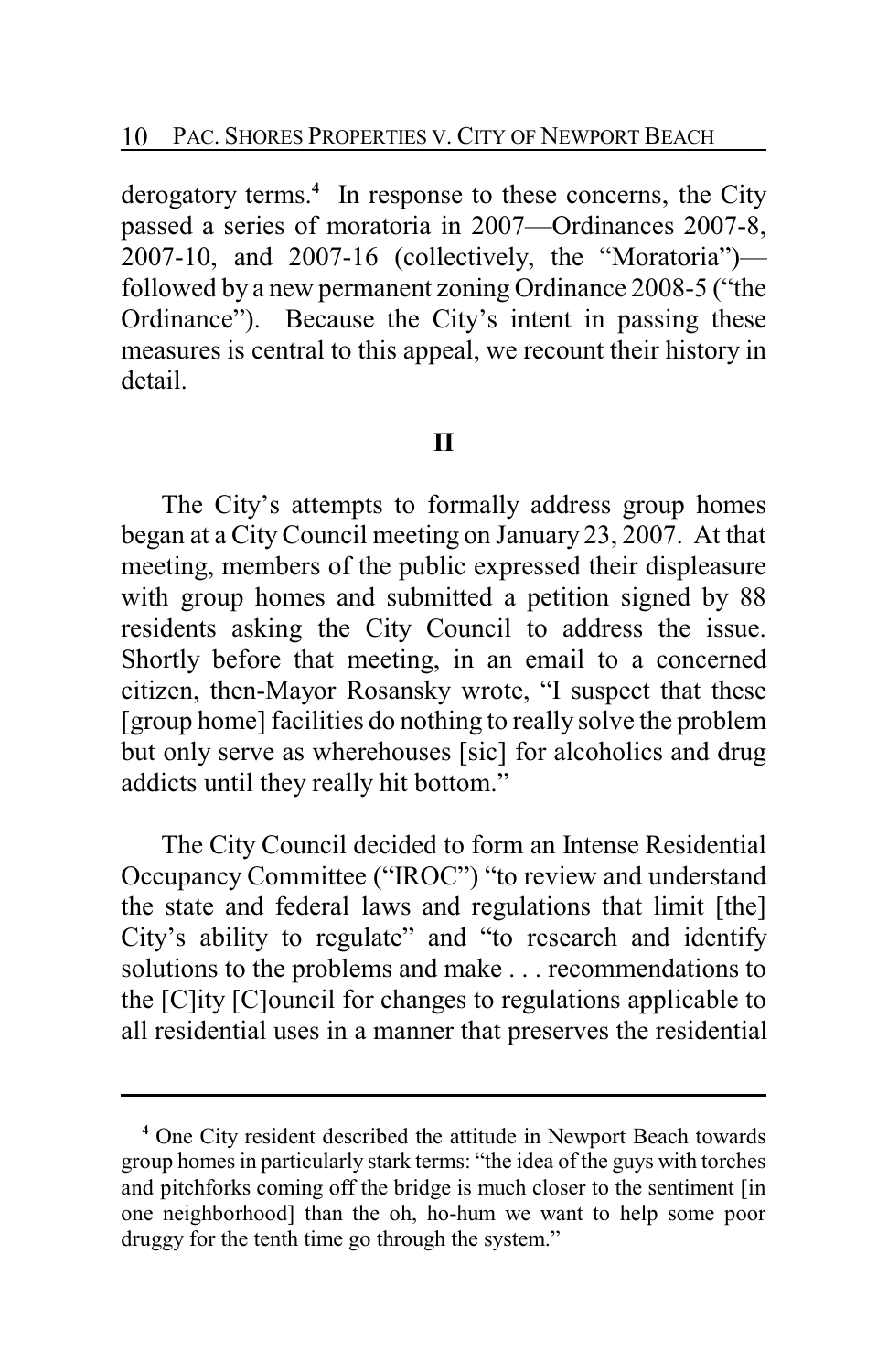character of our neighborhoods." Eight members were appointed to the IROC, including then-Mayor Rosansky, another council member, and Planning Commissioner Michael Toerge, as well as several private citizens.

The IROC's work culminated in a proposed ordinance that imposed a moratorium on establishing or operating any new "transitory uses" in a residential district for a period of 45 days, including group homes and short term lodgings. Angry citizens protested the freeze on the latter category, i.e., vacation homes. Craig Batley, a realtor and a member of the IROC, e-mailed City Council members to express the view that "the focus needs to be on Group Homes and only Group Homes." At a City Council meeting on April 24, 2007, citizens submitted a 400-signature petition against including short term lodgings in the moratorium. The City nevertheless enacted the moratorium as drafted. In a newspaper article published shortly thereafter, the City Attorney expressed the view that regulating only group homes would be discriminatory absent a showing that they caused different social problems than short-term lodgings.

In order to demonstrate that group homes did cause different social problems than vacation homes, the City conducted a citizen survey on the respective impacts of each type of housing. The City had never conducted a survey in connection with legislation before. The survey was distributed to four neighborhoods, three of which were the "[n]eighborhoods that seemed to generate the most complaints about [group homes]." One citizen opposed to group homes had one hundred surveys left on her doorstep to personally distribute.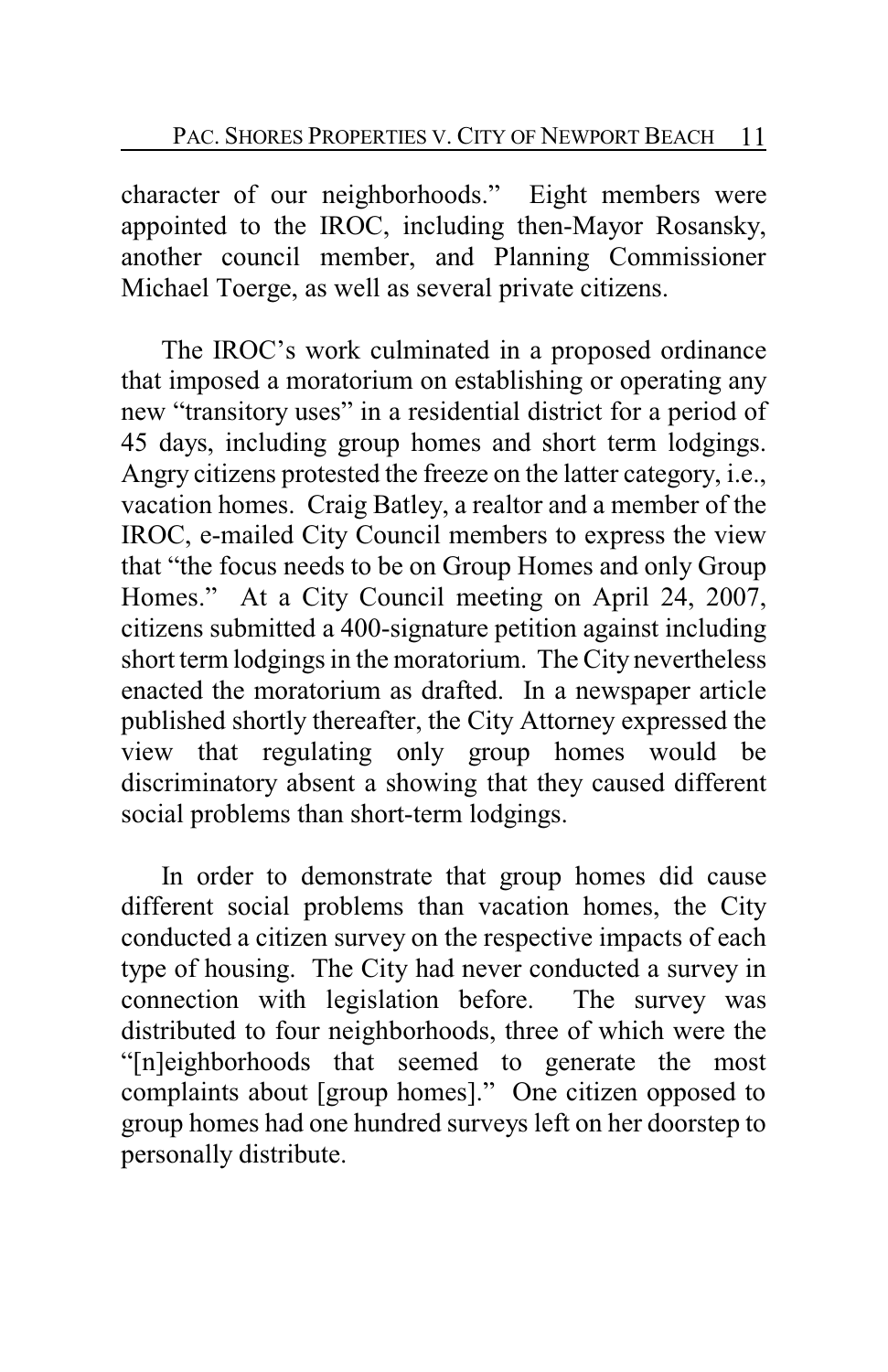## 12 PAC. SHORES PROPERTIES V. CITY OF NEWPORT BEACH

The City Attorney prepared a report summarizing the 47 survey responses the City received and recommending that the City Council lift the moratorium with respect to vacation homes. The City Attorney's report also suggested amending the City Code to separately address problems caused by short-term lodgings, although the proposed amendments were never enacted. On May 30, 2007, the City Council passed Ordinance 2007-10 ("the revised Moratorium"), which followed the report's recommendation to lift the freeze on short-term lodging permits, but continued to prohibit new group homes. The revised Moratorium was renewed for an additional year on October 30, 2007. The district court found that the revised Moratorium was facially discriminatory because it singled out group homes for adverse treatment.

Around spring or fall of 2007, the City created an "Interdepartmental Group Homes Task Force," headed by Assistant City Manager David Kiff to "verify" the number and location of group homes in the City, and to enforce code violations against them, including violations of the thenapplicable moratorium. The City hired James Sinasek to work with Kiff. During the second half of 2007, Sinasek investigated group homes by searching the internet to locate them and posing as a potential client. He visited suspected group home sites, observed the properties, and photographed residents, vehicles, and license plates at or around the properties. Both Kiff and Sinasek attended meetings at the homes of members of the Concerned Citizens of Newport Beach ("CCNB"), a citizen advocacygroup opposed to group homes, at which CCNB members provided lists of additional suspected group home sites for Kiff and Sinasek to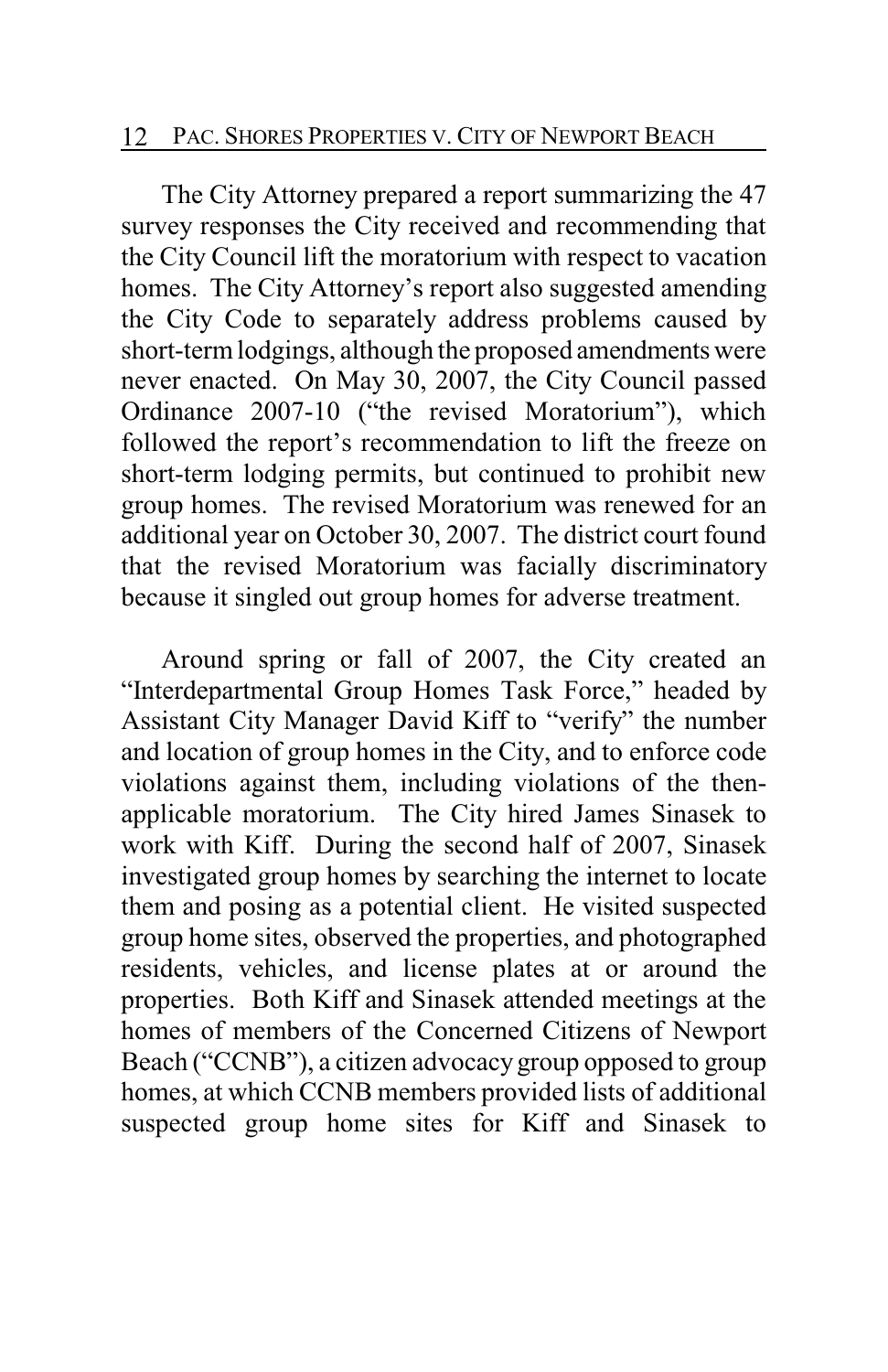investigate.**<sup>5</sup>** As a result of this investigation, three group homes, including Pacific Shores, were cited for violating the revised Moratorium.

Meanwhile, City officials worked to amend the City's municipal zoning code. At a Planning Commission meeting on June 21, 2007, the City Planner and outside counsel, Goldfarb & Lipman ("Goldfarb") presented a draft ordinance to the Commission. The draft regulated both group homes and short-term lodgings because Goldfarb advised that doing so was necessary to avoid enacting an unlawful discriminatory ordinance. Commissioner Toerge, a member of the IROC, argued that the City needed to "be more aggressive" because it was "inundated" with group homes; he endorsed an alternate draft prepared by attorneys employed by the CCNB. Goldfarb subsequently prepared a memorandum explaining why the CCNB's proposed ordinance would be discriminatory.

Nonetheless, the City Planner prepared a revised ordinance that did not regulate short-term lodgings. On September 20, 2007, an attorney from Goldfarb testified to the City Council that not regulating vacation homes might raise concerns about discrimination, and stated that "[t]here are still other non-conforming uses that are not necessarily residential care facilities [i.e., group homes]. We seem to not know exactly how many of those there are . . . but I think you grasp the situation that it does—it does change the overall impression." Most public comments from City residents expressed frustration that the Commission had rejected as facially discriminatory the CCNB's more aggressive

**<sup>5</sup>** These lists included the meeting sites for members of Alcoholics Anonymous and Narcotics Anonymous.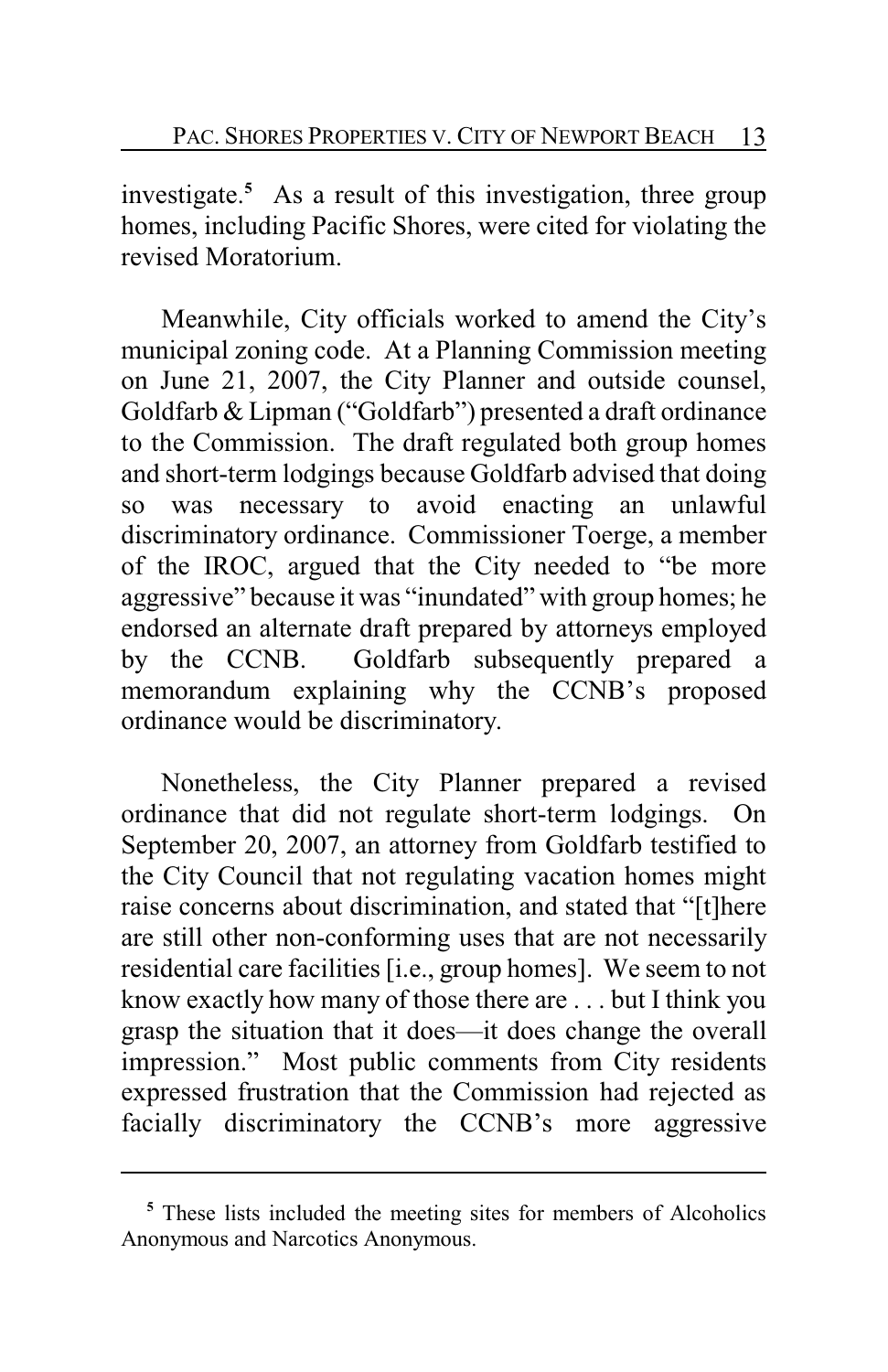ordinance. Commissioner Toerge suggested that the Commission should not be considering legal discrimination concerns: "I mean save that for the courtroom." The Planning Commission approved the revised draft.

While the Planning Commission was considering drafts of the Ordinance, the City Council formed an Ad Hoc Committee on Group Residential Legal Review whose sole purpose was to replace Goldfarb, the firm advising the City that failure to regulate short-term lodgings would be discriminatory, with new special counsel. This Committee's work resulted in the city hiring new counsel, Richards, Watson, & Gershon PC, the firm that represents the City in this appeal.

On October 9, 2007, the City Council formed an additional Ad Hoc Committee on Group Residential Uses to work with new counsel on revising the draft ordinance that had been recommended by the Planning Commission. The committee was chaired by Council Member Henn and included two other council members. No such Committee had ever been formed by the city before and its meetings were not open to the public.

On January 8, 2008, the Committee proposed another draft ordinance to the City Council. Unlike the draft approved by the PlanningCommission, this one provided that hearing officers who were to adjudicate group homes' use permit applications were to consider as a factor the concentration of group homes in the neighborhood. Council Member Henn defended the Ordinance against residents who wanted to limit the density of group homes even more explicitly. He explained that the Ordinance had four objectives. The first was to ensure that no new group homes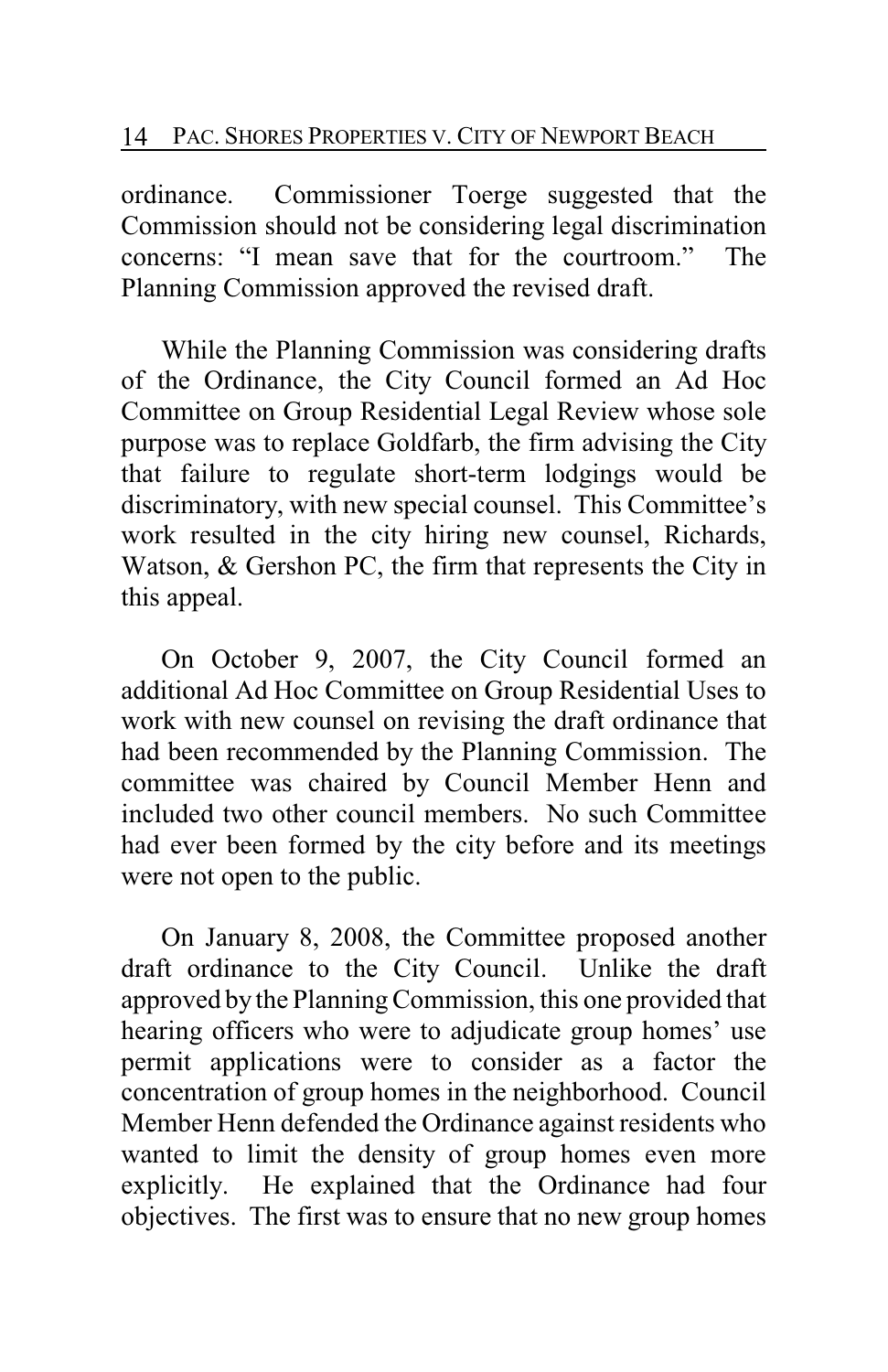would open in Newport Beach: "Do you get my drift? No new ones anywhere unless an applicant can somehow prove a need for special accommodation under federal law." The second objective was to "assure that those homes that do operate in [the] communitymust meet the requirements of the stringent process and agree to strict operational guidelines or their permit will be revoked." Third, the City would "assure that there will be strict enforcement of the new ordinances going forward." The fourth objective was "to substantially relieve the existing overconcentration of group homes and their adverse impacts."

Henn continued: "We have carefully evaluated the idea of simply banning all unlicensed [group] homes in all but the multifamily areas of the Peninsula. The siren song of that solution was carefully evaluated, and unfortunately, as in so many facets of life, our ideal must be tempered by reality." He explained that "to do so would risk an immediately successful court challenge that would immediately enjoin the City from executing the ordinance . . . while we fight it in court." He concluded saying, "I believe that taken together these findings and requirements will, in fact, result in a substantial reduction in the number of group homes on the Peninsula. . . . *I ask you judge us by our actual results*."**<sup>6</sup>**

On January 22, 2008, the City Council met to approve the Ordinance and yet again confronted citizens who felt that the Ordinance should be even stricter and expressly regulate the concentration of group homes. Outside counsel explained that the approach adopted by the Ordinance—case-by-case

**<sup>6</sup>** Although Henn at one point stated that the City wished to ban unlicensed homes, the larger context of his remarks suggests that the City preferred to ban *all* group homes, both licensed and unlicensed.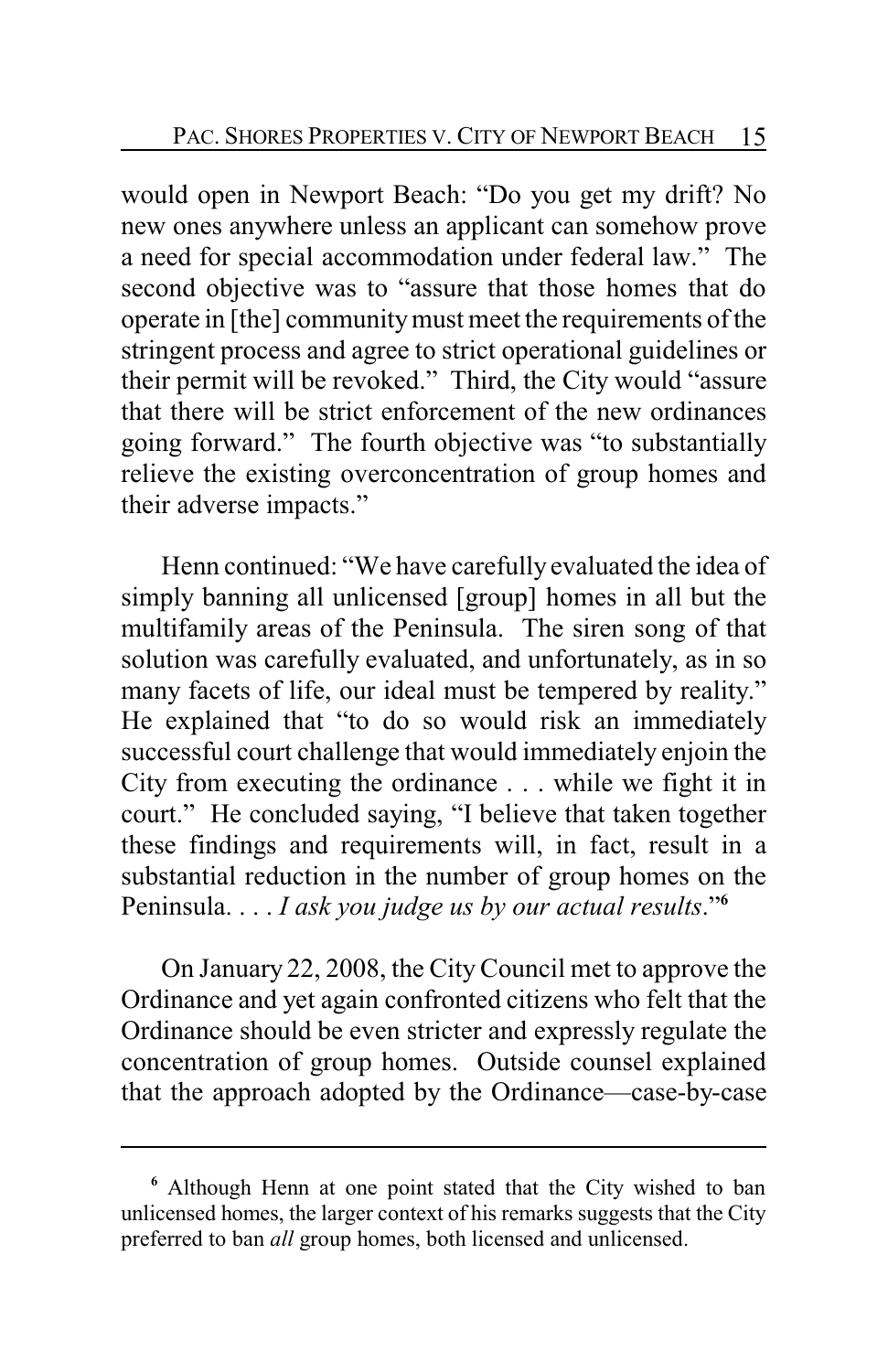analysis of each facility by a Hearing Officer—was harder to challenge in court than a strict limit on the density of group homes. Counsel assured the public that the Ordinance allowed "plenty of . . . hooks and standards for a [H]earing [O]fficer to apply [to deny a permit application]." Council Member Henn described the use permit process imposed by the Ordinance as "a very substantive attack" on the "issue of overconcentration [of group homes.]" Henn also pointed out that he was "not aware of any other city in the State of California that has adopted an ordinance that's as aggressive as [the City's] in terms of the location of new [group homes]." Then, immediately after Henn's comments, the City Council approved the Ordinance, which prohibits new group homes in most residential areas, requires existing group homes in those areas to submit to a burdensome permit process, and subjects those seeking to establish group homes in the limited areas in which they are still permitted to operate to the same onerous permit process.

## **III**

The Ordinance is codified as part of Title 20 of the City of Newport Beach Municipal Code ("NBMC"). Prior to the Ordinance's enactment, the City treated group homes as "single housekeeping units." "Single housekeeping units" are generally permitted to locate in all residential zones without any special permit. The Ordinance's key innovation was to amend the definition of "single housekeeping unit" to exclude group homes. This was accomplished in two critical ways: the amended definition added the requirements that (1) a single housekeeping unit have a single, *written* lease and (2) the residents themselves must decide who will be a member of the household. As a result of these amendments, group homes no longer qualify as "single housekeeping units"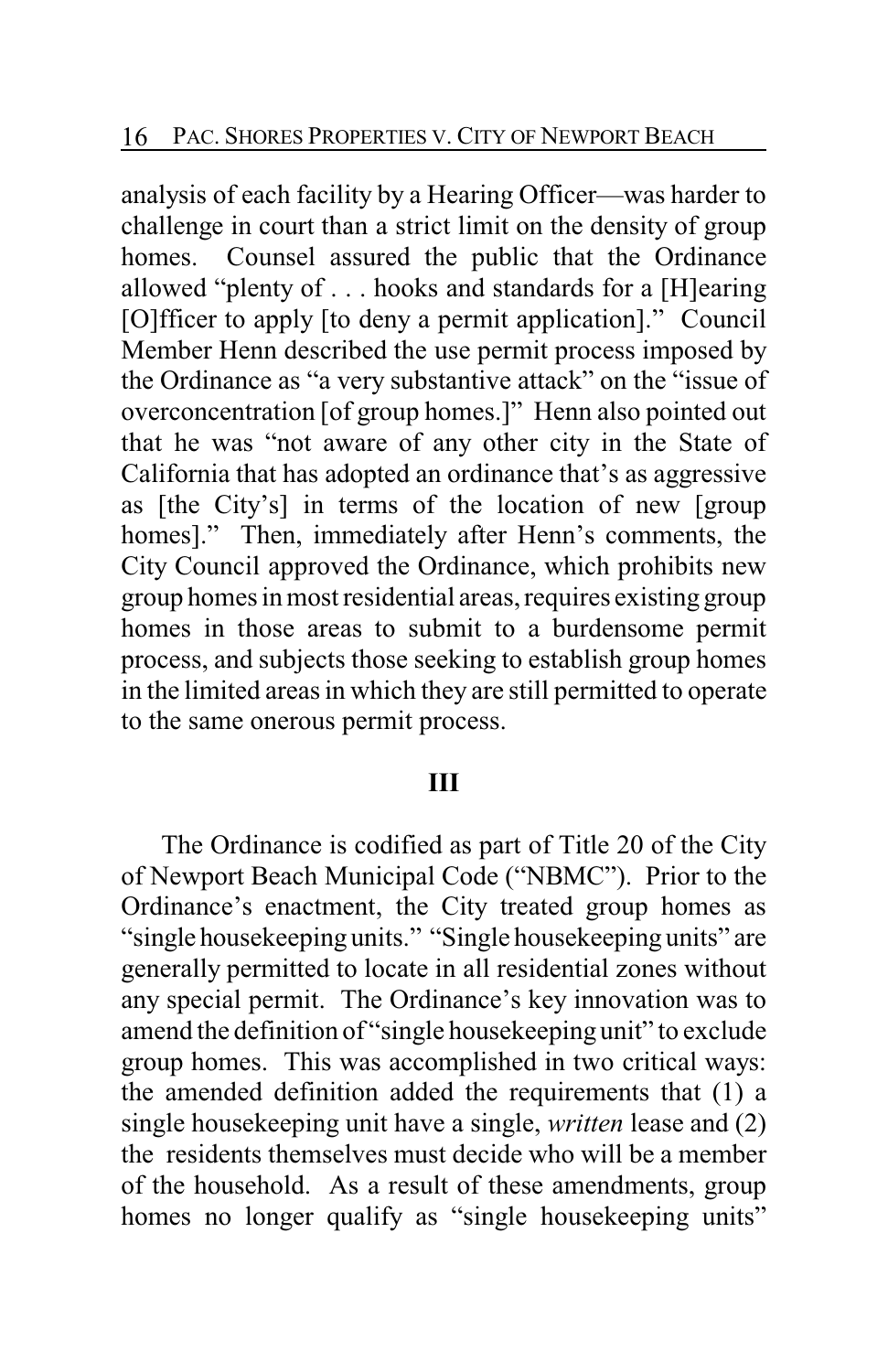because the residents do not sign written leases and are chosen by staff (instead of by each other) to ensure the maintenance of a sober environment.**<sup>7</sup>**

Instead, under the Ordinance, group homes are now regulated as "residential care facilities"—i.e., facilities in which disabled individuals reside together but not as a "single housekeeping unit."**<sup>8</sup>** NBMC § 20.05.030(H)-(J). As "residential care facilities," group homes now face significant restrictions on location, and otherwise, to which they were not subject prior to the Ordinance's enactment when they typically qualified as "single housekeeping units" and were able to operate freely in all residential areas. Under the Ordinance, as "residential care facilities," new group homes may not locate in most residential zones under any circumstances, although they may locate in "multi-family" residential zones if they obtain a special use permit. NBMC § 20.10.020. Group homes that already existed in any

**<sup>7</sup>** A very small number of facilities are run by the residents alone, without the supervision of an operator, and thus may still qualify as "single housekeeping units." Those few facilities might therefore remain unregulated by the Ordinance. None of the Group Home Plaintiffs here fall in that category.

**<sup>8</sup>** The NBMC distinguishes between "general" residential care facilities (those with more than six residents) and "small" residential care facilities (those with six or fewer residents), although the difference is not relevant here. California law requires that *licensed* facilities with six residents or fewer be treated as single-family dwellings for zoning purposes by all municipalities. As a result such facilities are classified as "small licensed residential care facilities" under the NBMC and treated the same as single family homes. All unlicensed residential care facilities, on the other hand, are "general residential care facilities" subject to theOrdinance, regardless of size. Similarly, all licensed facilities with more than six residents are "general residential care facilities."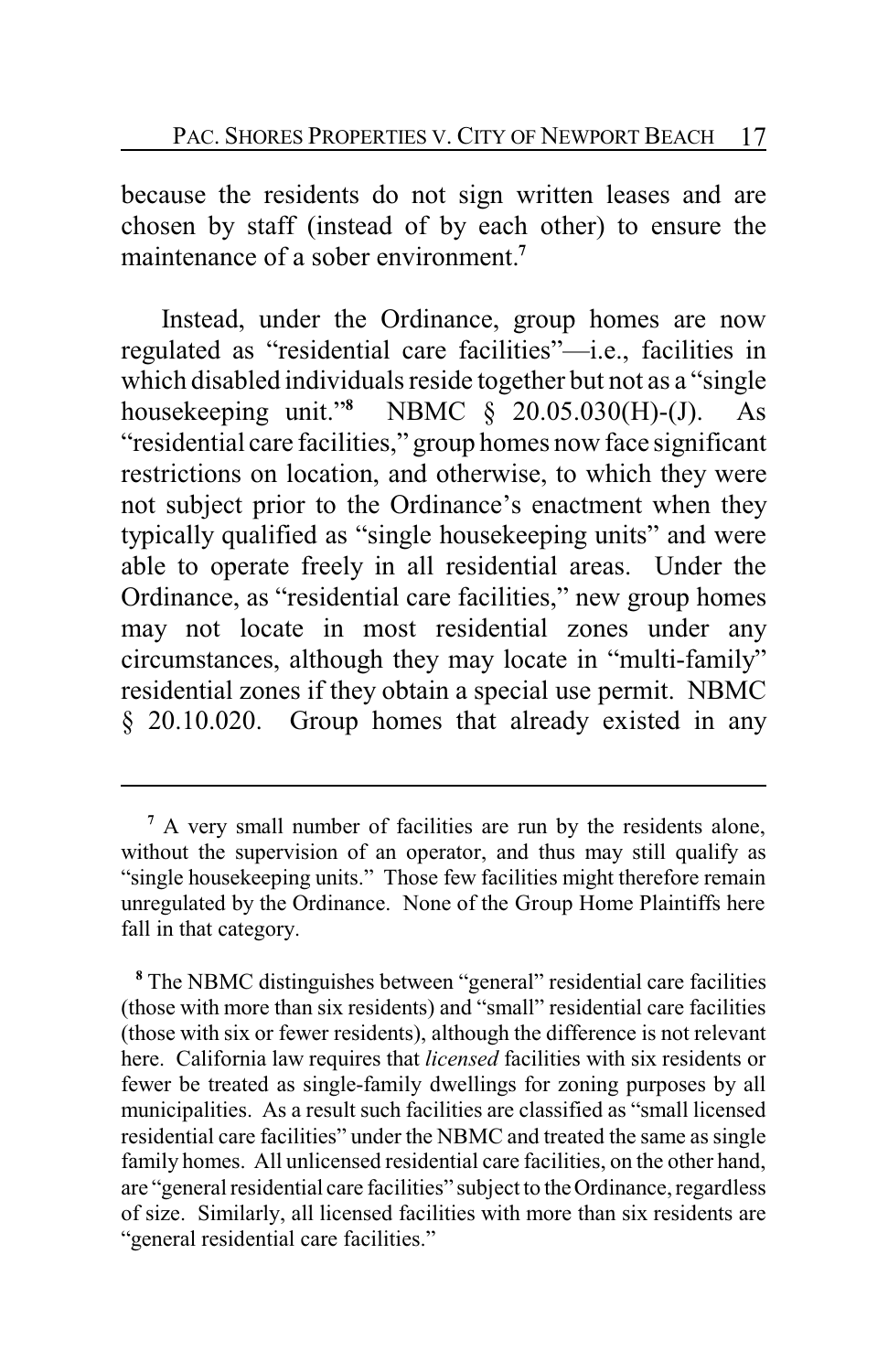residential zone when the Ordinance was enacted and which were rendered nonconforming by the Ordinance, were required to apply for a special use permit within 90 days of its enactment in order to continue operating. NBMC §§ 20.62.080(A)(4), 20.62.090, 20.91A.020. Thus, the practical result of the Ordinance is that group homes are treated far less favorably than they were prior to the Ordinance's enactment.**<sup>9</sup>**

The extensive conditions and findings that a hearing office must make in order to issue a special use permit in a residential zone are set forth in NBMC § 20.91A. Among other factors, the hearing officer must consider whether granting a permit to a particular residential care facilitywould be "compatible with the character of the surrounding neighborhood" and whether granting the use permit will result in a concentration of more than roughly 1–2 such

**<sup>9</sup>** As we explain in more detail, *infra*, the district court mistakenly relied on the fact that the Ordinance imposes even more restrictive regulations on other types of "group residential" living arrangements. "Group residential" living arrangements, a classification that was newly introduced by the Ordinance, are "[s]hared living quarters, occupied by two or more persons not living together as a single housekeeping unit" and "include[], without limitation, boarding or rooming houses, dormitories, fraternities, sororities, and private residential clubs." NBMC § 20.05.030(C). Such living arrangements, whether new or pre-existing, are flatly prohibited from existing in any residential zone. There is no evidence, however, that more than a minimal number of "group residential" living arrangements existed in residential zones at the time that the Ordinance was enacted. NBMC §§ 20.05.030(C), 20.10.020. In any event, it seems unlikely that any significant number of such establishments would have existed in the residential areas of Newport Beach.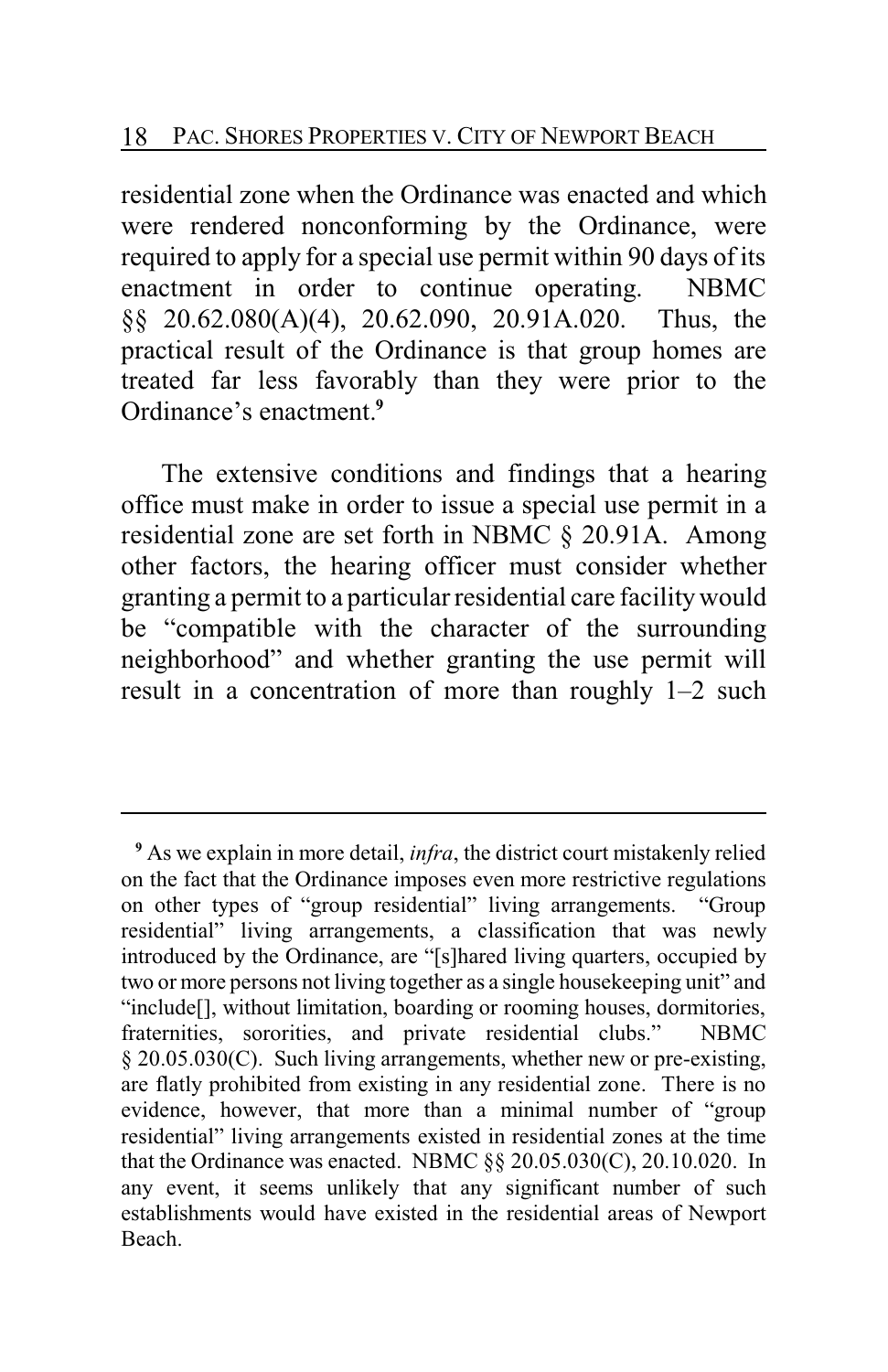facilities per block.**<sup>10</sup>** NBMC § 20.91A.060(D). Use permit denials may be appealed to the City Council under a substantial evidence standard of review. NBMC § 20.91A.040.

Finally, the Ordinance also provides that the rules described above can be waived if a residential care facility can demonstrate that such waiver is a necessary "reasonable accommodation" for the disabled under federal or state fair housing laws. NBMC, Chapter 20.98. As with use permits, the Ordinance requires the hearing officer to consider whether the requested accommodation would "alter the character of the neighborhood," and the concentration of facilities in the neighborhood in question and the City as a whole. NBMC  $§$  20.98.025(C)–(D)

## **IV**

Council Member Henn had encouraged the public to judge the city by its results, and the results were significant. On May 23, 2008, three days after the 90-day deadline for pre-existing group homes to file a use permit application, the City served "abatement notifications" on every group home in the City that had not yet applied, including Pacific Shores. No abatement notices were sent to any other non-conforming business or individual although the City was aware of certain

**<sup>10</sup>** Because the Plaintiffs do not directly challenge the legality of permitting the hearing officer to consider the concentration of such facilities when granting or denying permits, we do not address that question. *But see, e.g.*, *Larkin v. State of Mich. Dep't of Social Servs.*, 89 F.3d 285, 289–90 (6th Cir. 1996) (invalidating a spacing requirement for housing for the disabled); *Children's Alliance v. City of Bellevue*, 950 F. Supp. 1491, 1499 (W.D. Wash. 1997) (similar).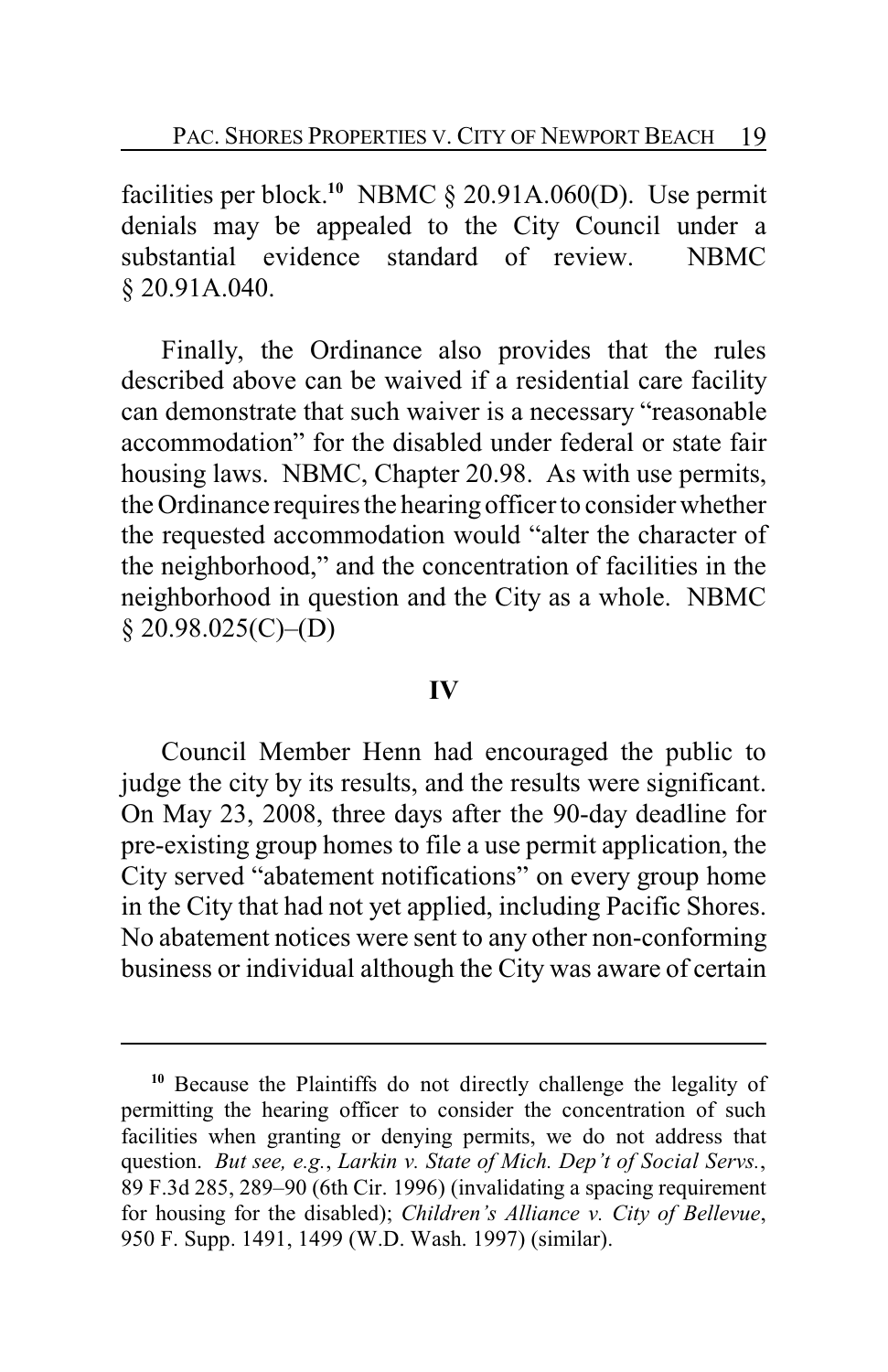non-conforming commercial entities located in residential areas.**<sup>11</sup>**

Because they each had more than six residents, Pacific Shores, NCR, and Yellowstone were all classified by the City as "residential care facilities, general," and were therefore required to obtain a use permit or a reasonable accommodation in order to continue operating in residential zones. NBMC § 20.91A.020. The managers of all three facilities testified that the permit application process was burdensome, time-consuming, and costly, requiring hundreds of hours of staff time as well as tens of thousands of dollars in legal assistance to prepare and present the permit applications. The public hearings held regarding the Group Homes' permit applications were attended by City residents who repeated the same slurs and stereotypes about persons in recovery that had been common during prior public gatherings and yelled at the Group Homes' managers and attorneys.

On April 14, 2009, after two public hearings, the hearing officer denied Yellowstone's use permit and reasonable accommodation applications in their entirety, finding that Yellowstone was not qualified for a special use permit because it had not fully complied with zoning laws when it was first opened; the City Council affirmed that denial. NCR's applications for a use permit and reasonable accommodation were denied on September 17, 2009, in part because of its proximity to another group home, as well as a

**<sup>11</sup>** The City did serve abatement notices on some of these commercial entities on July 12, 2010, shortly after the Plaintiffs relied on the City's failure to enforce the Ordinance against these entities in their opposition to the City's summary judgment motion.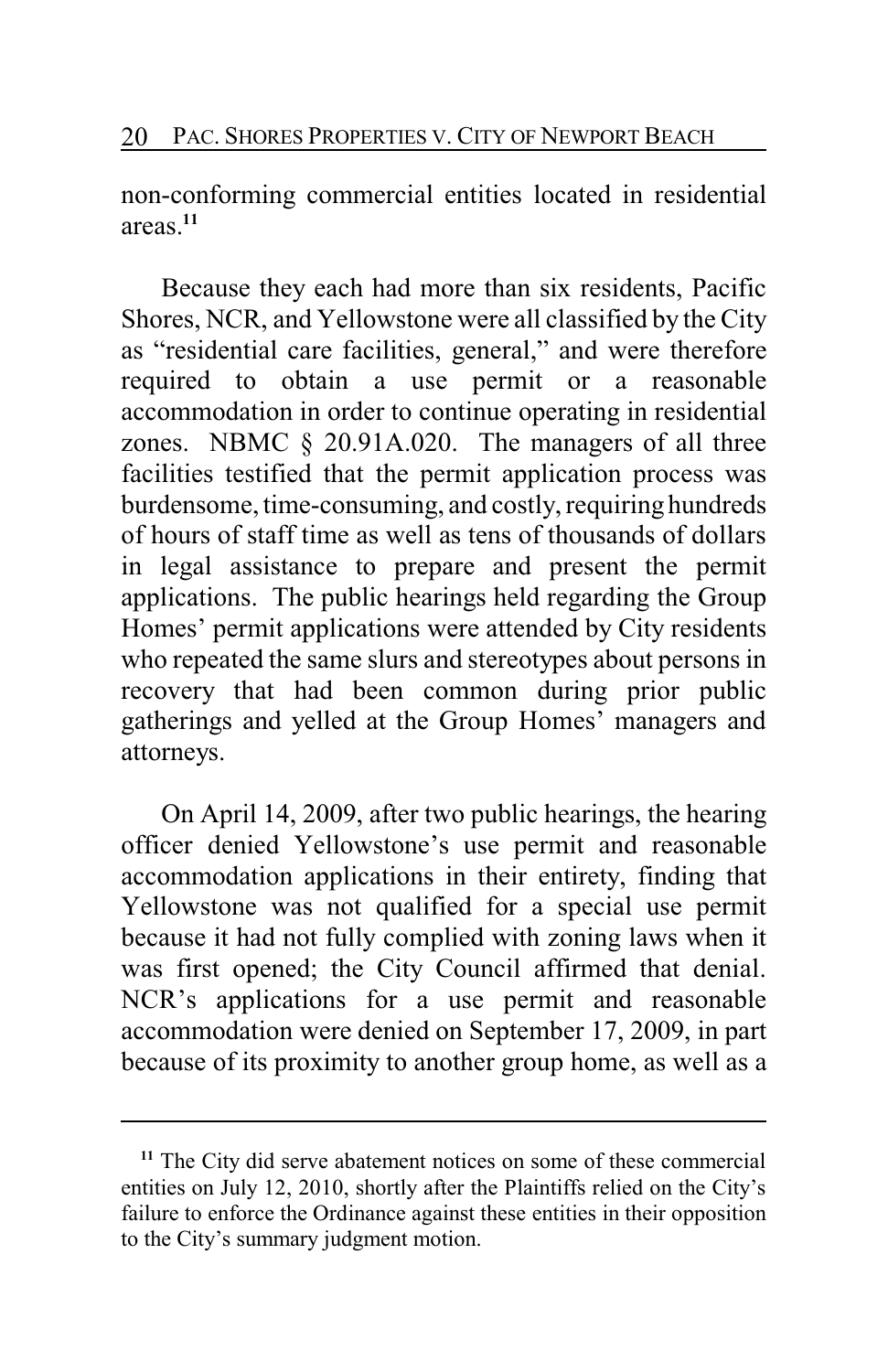school, a day care facility, and a liquor store. NCR appealed to the CityCouncil, obtained a remand, was denied again, and then appealed a second time, but was forced by economic pressures to close prior to having its second appeal heard.

On September 23, 2008, Pacific Shores submitted a reasonable accommodation application for 18 beds at each of its facilities, but did not apply for a use permit. The application was denied, and before its appeal could be heard,<br>Pacific Shores submitted an amended reasonable Pacific Shores submitted an amended reasonable accommodation request seeking to be allowed to continue operations at two of its three houses with a maximum of 12 residents per facility, instead of 18. That request was granted.

The Ordinance shut down other group homes. On July 30, 2008, Kiff gave a public presentation defending the Ordinance's efficacy. Kiff explained that the Ordinance had forced group homes "to fight, stay, or leave," and noted that of just over 600 group home beds in the City prior to the Ordinance, 220 were at facilities that would soon be required to close. According to Kiff, housing opportunities in group homes were set to decline by 40% citywide "with all of the use permit hearings yet to come." He commented that Pacific Shores was the City's "most aggressive challenger" and that "they [we]re not going quietly." Kiff ended his presentation stating that anti-discrimination laws "make[] me mad, too" but that "as long as I'm here, you have my commitment—and I know you do of the City Council—to trying to bring owneroccupied back to West Newport."

As Kiff predicted, by February 2009, more than 25 Group Homes—about one third of the number of Group Homes that had existed in 2007—had either closed or were pending closure. By March 2010, only four group homes had been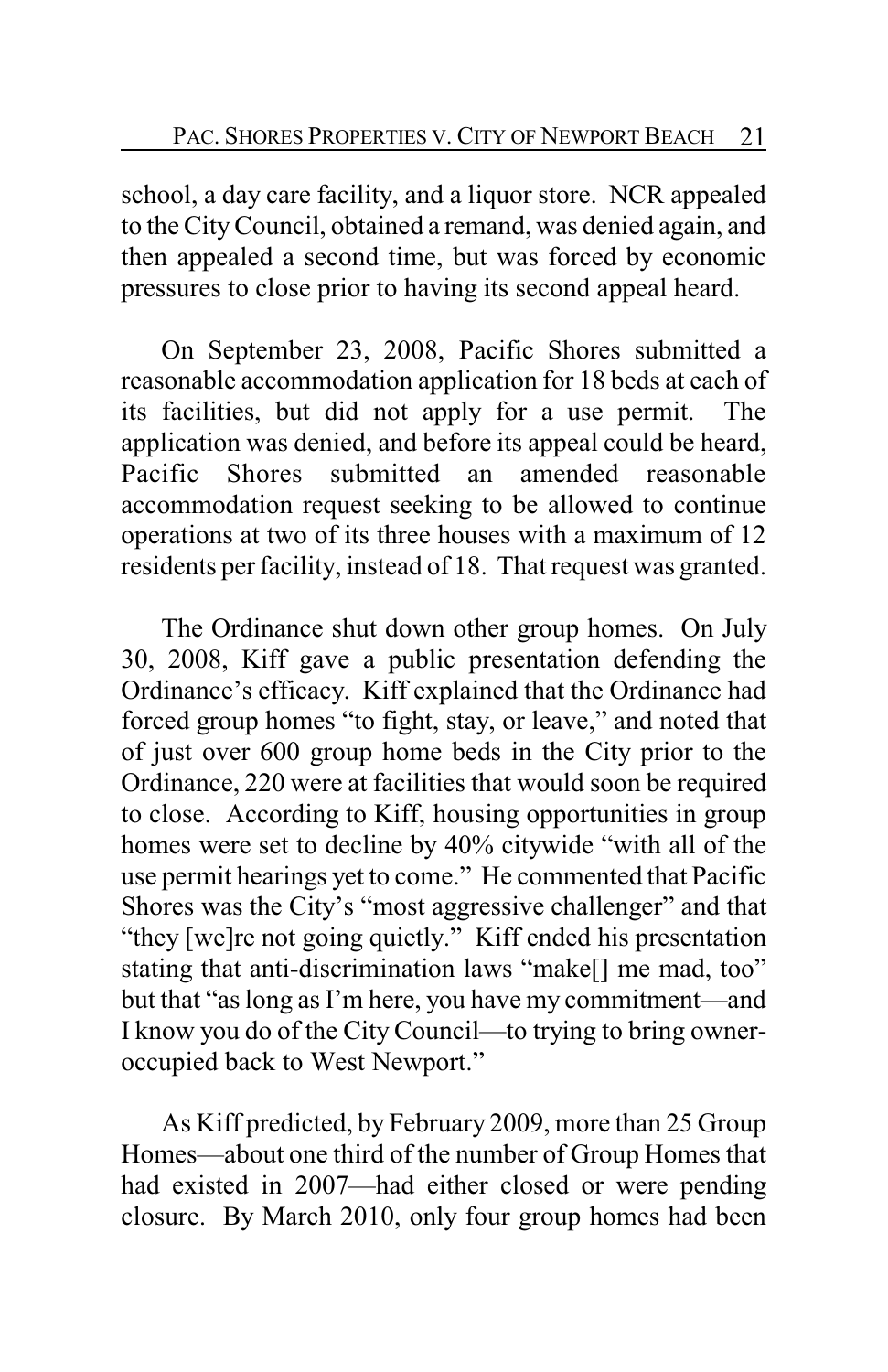granted use permits; five others had obtained reasonable accommodations, including the two granted to Pacific Shores. No new group homes had opened since the Ordinance's enactment.**<sup>12</sup>**

The City's enforcement of the Ordinance against group homes was widely publicized in the press, on the internet, via a public letter from the City to residents, and on the City's website. The City's actions were particularly well known within the community of providers and therapists in Orange County and Southern California, and the City acknowledged as much in its communications with citizens. The managers and staff at the Group Homes spent substantial portions of their time contacting referral sources to assure them that, despite negative publicity, the Group Homes were not closing. Both Pacific Shores and NCR hired web consultants to improve their web ranking so that their webpages "appeared above web pages about the City's actions to close" them.

Each of the Group Homes experienced a dramatic decline in revenues of between 40% and 50% in the two years after the Ordinance's enactment. NCR closed in 2009 as a result of its declining business. In addition, as the City acknowledged at oral argument, prior to reducing its reasonable accommodation request to only 12 beds per homes, Pacific Shores had a higher occupancy rate at both of the two homes for which its request was granted, so it lost substantial revenue as a result of the new 12 bed limitation.

<sup>&</sup>lt;sup>12</sup> Doing so would have been difficult. Under the limitations imposed by the Ordinance, only 33 out of 16,811 residential parcels in the City are possible sites for a new group home.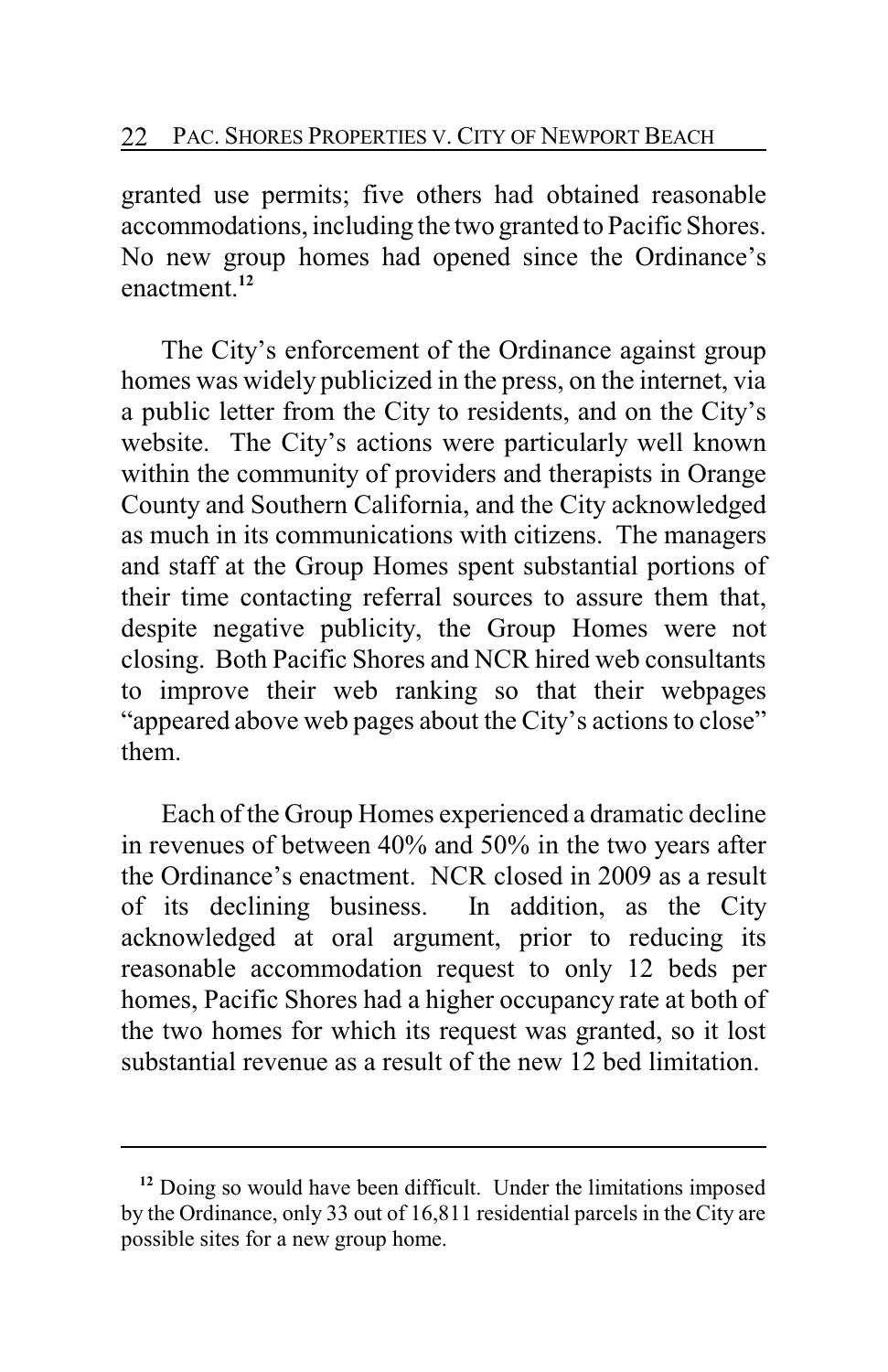## **PROCEDURAL HISTORY**

This is a consolidated appeal of two separate lawsuits resulting from the Ordinance's enactment and enforcement. Pacific Shores, its owner Alice Connor, and two Pacific Shores residents sued the City alleging discrimination under the federal Fair Housing Act ("FHA"), the Americans with Disabilities Act ("ADA"), California Fair Employment and Housing Act ("FEHA"), and the Equal Protection Clause, as well as assorted other state and federal statutory and constitutional claims not at issue here. NCR and Yellowstone filed a separate suit alleging nearly identical claims. All of the Plaintiffs sought damages as well as declaratory and injunctive relief. The district court disposed of most of the Plaintiffs' claims in two separate summary judgment rulings.

First, the district court granted summary judgment to the City "with respect to [all of the] Plaintiffs' disparate treatment and selective enforcement claims brought under the FHA, ADA, FEHA, and the Equal Protection Clause," because the Plaintiffs failed to show that they were "treated differently than similarly situated non-disabled individuals in the enforcement of Ordinance 2008-5." In so doing, the court acknowledged "the large amount of evidence . . . regarding Newport Beach's allegedly discriminatory intent," but concluded that it was "irrelevant." However, the district court denied the City summary judgment as to Pacific Shores' claim that the Revised Moratorium was discriminatory, holding that it was facially discriminatory against group homes.**<sup>13</sup>**

<sup>&</sup>lt;sup>13</sup> Pacific Shores was the only plaintiff to challenge the enforcement of the Revised Moratorium because it was the only plaintiff against whom it was enforced.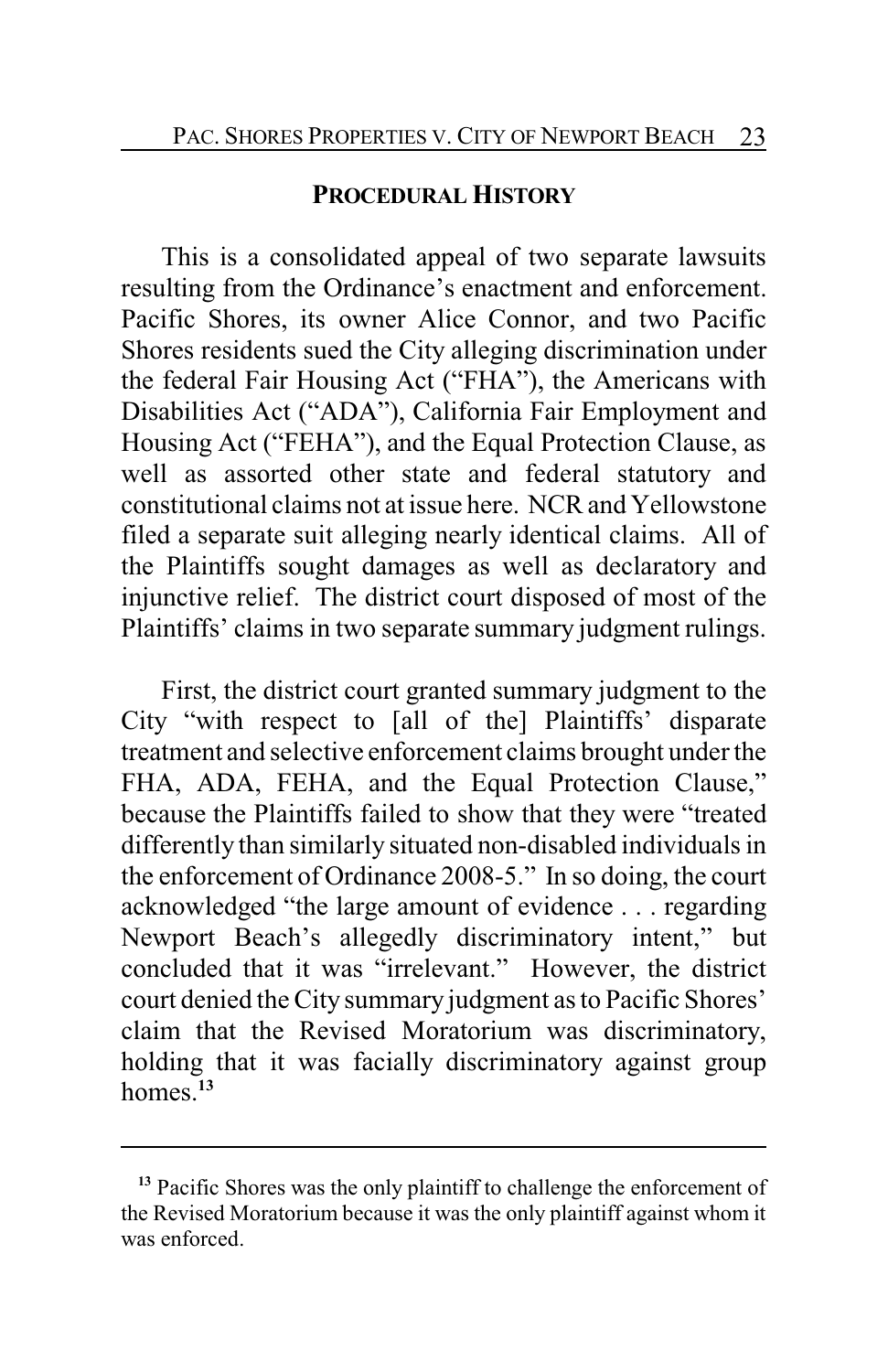#### 24 PAC. SHORES PROPERTIES V. CITY OF NEWPORT BEACH

In a second summary judgment order, the district court dismissed all of the Group Homes' remaining claims for damages, determining that none of the Group Homes had demonstrated that any of the harm they suffered was caused by the Revised Moratorium or the Ordinance as opposed to other causes for which the City was not responsible, such as the downturn in the economy or hostility of City residents towards group homes. The district court also dismissed the two individual residents' damages claims, concluding that neither produced any evidence of having suffered compensable emotional distress.

In order to obtain a final judgment, the Plaintiffs voluntarily dismissed their remaining claims with prejudice, including their claims to injunctive relief under a disparate impact theory and their challenges to the City's adjudication of each Group Home's particular use permit and reasonable accommodation applications. The district court entered final judgment in favor of the City on March 14, 2011.

The Plaintiffs timely appealed for review of two issues: (1) "whether the district court erred in granting summary judgment against plaintiffs on their intentional discrimination claims despite substantial evidence that the City enacted a zoning ordinance for the purpose of discriminating against housing for disabled persons and enforced that ordinance to effect its discriminatory purpose" and (2) "whether the district court erred in granting summary judgment against plaintiffs, who were the targets of the discriminatory ordinance enacted and enforced by the City, on the grounds that plaintiffs could not show that the City was the cause of any of their injuries." We have jurisdiction pursuant to 28 U.S.C. § 1291.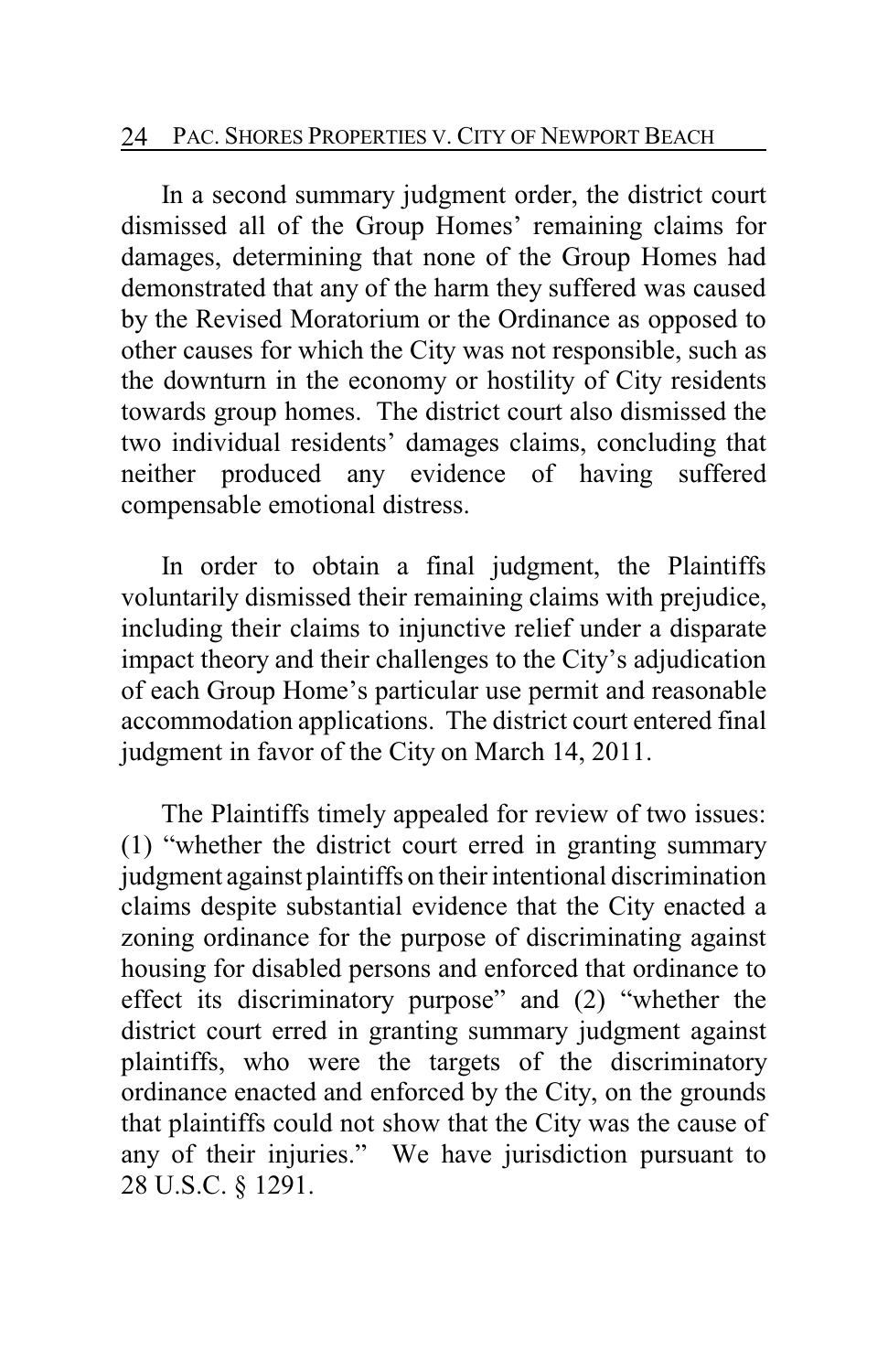#### **STANDARD OF REVIEW**

A district court's grant of summary judgment is reviewed de novo. *Balvage v. Ryderwood Improvement and Serv. Ass'n, Inc.*, 642 F.3d 765, 775 (9th Cir. 2011). We must determine, viewing the evidence in the light most favorable to the nonmoving party, whether there are any genuine issues of material fact and whether the district court correctly applied the relevant substantive law. *Olsen v. Idaho State Bd. of Med.*, 363 F.3d 916, 922 (9th Cir. 2004). When plaintiffs allege intentional discrimination under the ADA, FHA, or FEHA,<sup>14</sup> "any indication of discriminatory motive may suffice to raise a question that can only be resolved by a factfinder." *McGinest v. GTE Serv. Corp.*, 360 F.3d 1103, 1124 (9th Cir. 2004) (internal quotations marks and ellipses omitted).

#### **ANALYSIS**

## **I**

#### **A**

The Fair Housing Act renders it unlawful "[t]o discriminate in the sale or rental, or to otherwise make unavailable or deny, a dwelling to any buyer or renter

<sup>&</sup>lt;sup>14</sup> We do not separately discuss the Plaintiffs' state law fair housing claims from this point on because we "apply the same standards to FHA and FEHA claims." *Walker v. City of Lakewood*, 272 F.3d 1114, 1131 n.8 (9th Cir. 2001).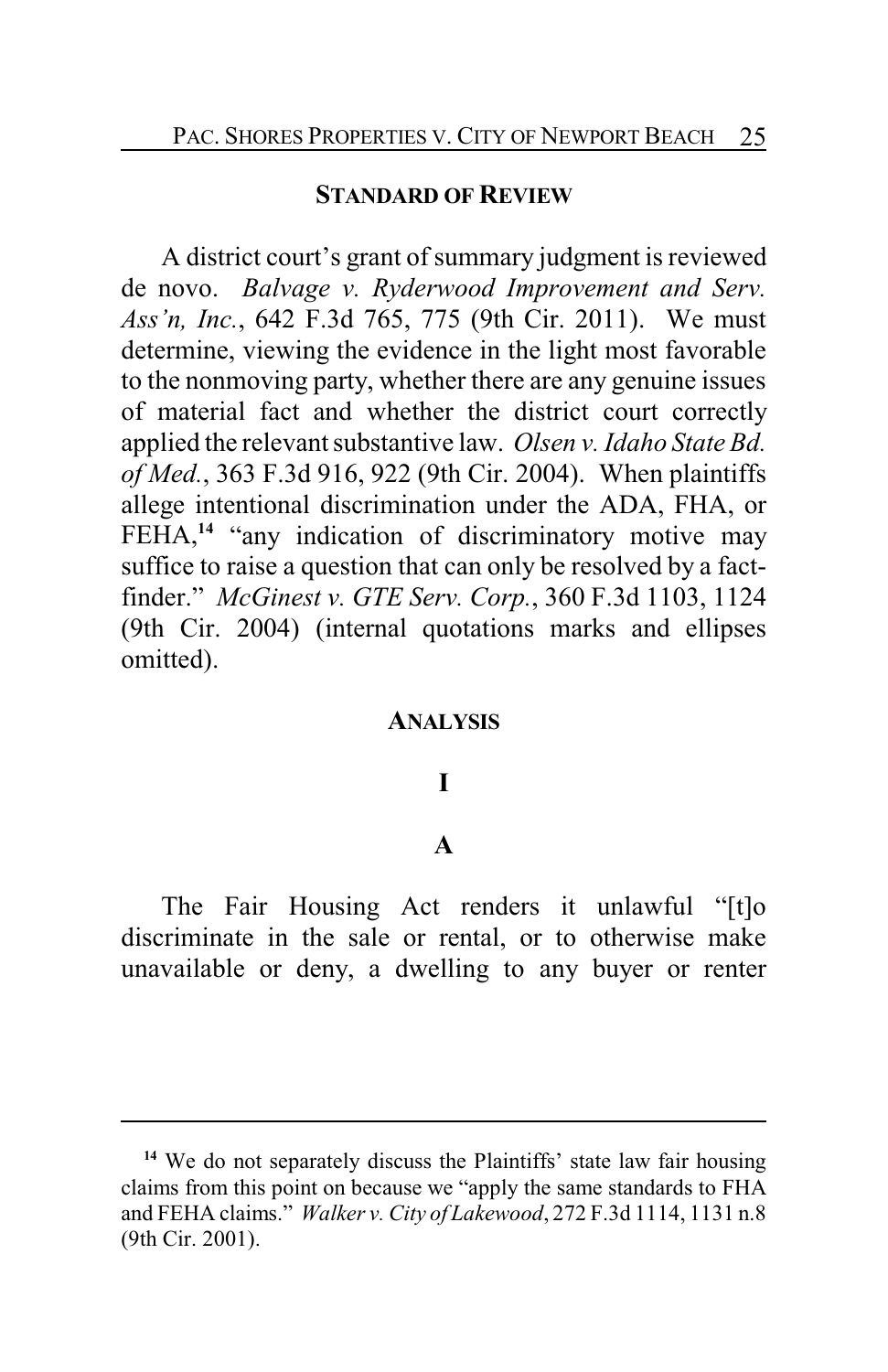because of a handicap[.]" **15** 42 U.S.C. § 3604(f)(1). It is well established that persons recovering from drug and/or alcohol addiction are disabled under the FHA and therefore protected from housing discrimination. *City of Edmonds v. Washington State Bldg. Code Council*, 18 F.3d 802, 803, 804 (9th Cir. 1994); *see* 42 U.S.C. § 3602(h). It is equally well established that zoning practices that discriminate against disabled individuals can be discriminatory, and therefore violate § 3604, if they contribute to "mak[ing] unavailable or deny[ing]" housing to those persons. *See id.* at 805; *see also Casa Marie, Inc. v. Superior Court of Puerto Rico*, 988 F.2d 252, 257 n.6 (1st Cir. 1993) (collecting cases and discussing legislative history); H.R. Rep. No. 100-711, at 24 (1988) (stating that amendments to the FHA to include protections against disability discrimination "also apply to state or local land use or health and safety laws, regulations, practices, or decisions which discriminate against individuals with handicaps"). Finally, group homes such as the ones at issue here are "dwellings" under 42 U.S.C. § 3602(b), and therefore the FHA prohibits discriminatory actions that adversely affect the availability of such group homes. *See, e.g.*, *Schwarz v. City of Treasure Island*, 544 F.3d 1202, 1213–16 (11th Cir. 2008); *Lakeside Resort Enters., LP v. Bd. of Superiors of Palmyra Twp.*, 455 F.3d 154, 160 (3d Cir. 2006); *Larkin*, 89 F.3d at 289.**<sup>16</sup>**

**<sup>15</sup>** Although the FHA refers to "handicap," hereinafter "we use the preferred term, 'disabled,' except when referring to the statutory language." *Budnick v. Town of Carefree*, 518 F.3d 1109, 1114 n.5 (9th Cir. 2008).

<sup>&</sup>lt;sup>16</sup> The Group Homes have a cause of action, even though they are not themselves disabled individuals, because the FHA permits suit by anyone "aggrieved" by housing discrimination against the disabled. *See San*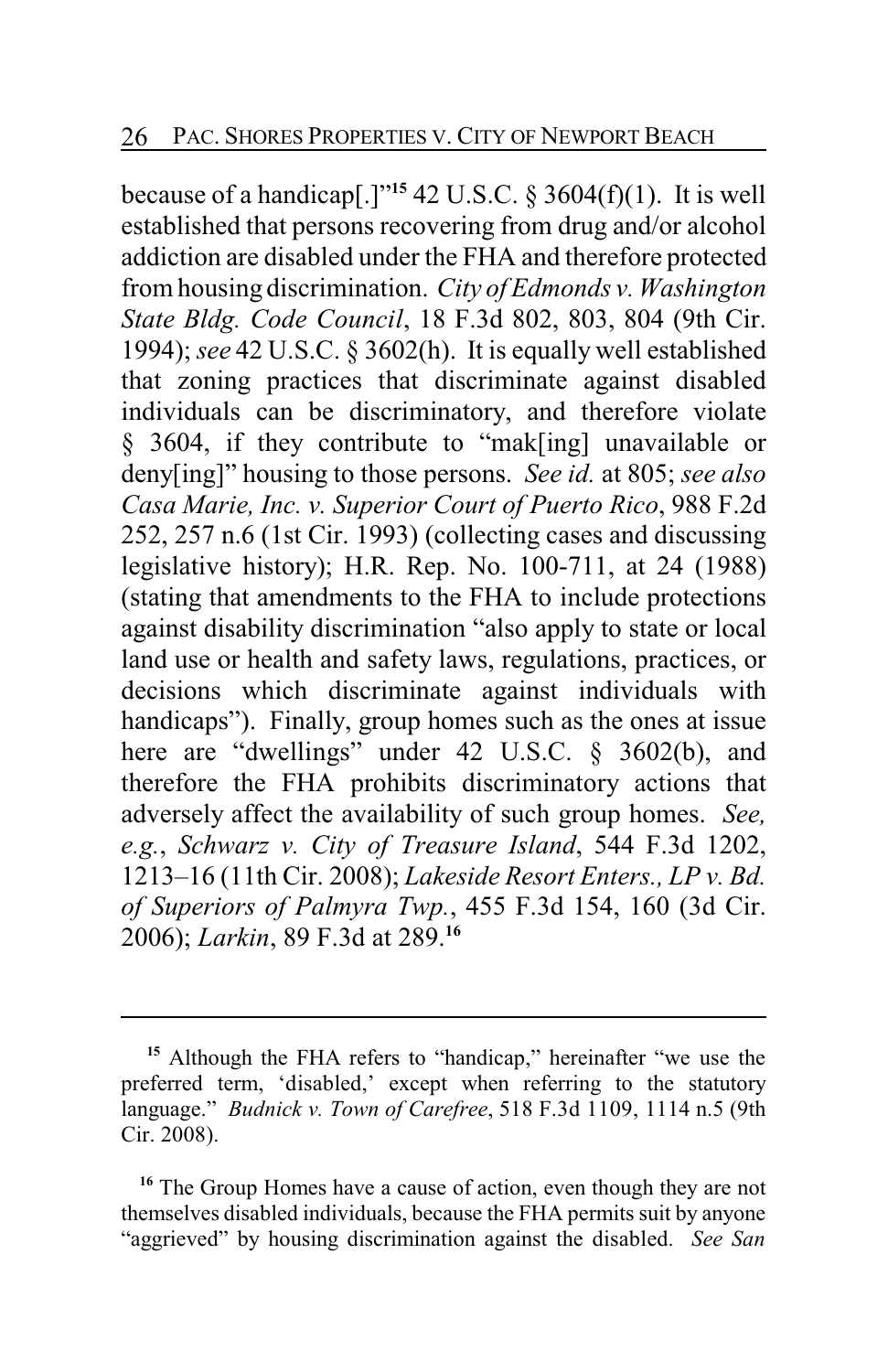The Americans with Disabilities Act provides that "no qualified individual with a disability shall, by reason of such disability, be excluded from participation in or be denied the benefits of the services, programs, or activities of a public entity, or be subjected to discrimination by any such entity." 42 U.S.C. § 12132. Like the FHA, this provision prohibits governmental entities from discriminating against disabled persons through zoning. *See Bay Area Addiction Research & Treatment, Inc. v. City of Antioch*, 179 F.3d 725, 730–32 (9th Cir. 1999). Also like the FHA, the ADA's protections extend to persons recovering from drug or alcohol addiction.**<sup>17</sup>** *Hernandez v. Hughes Missile Systems Co.*, 362 F.3d 564, 568 (9th Cir. 2004). The standards regarding disparate treatment claims under the ADA are typically identical, and courts accordingly "interpret them in tandem," as we do here. *Tsombanidis v. West Haven Fire Dep't.*, 352 F.3d 565, 573 n.4 (2d Cir. 2003).**<sup>18</sup>**

*Pedro Hotel Co. v. City of Los Angeles*, 159 F.3d 470, 475 (9thCir. 1998); 42 U.S.C. § 3613 (same).

**<sup>17</sup>** The ADA provides the Group Homes with a cause of action, even though they are not themselves disabled. *See, e.g.*, *MX Grp., Inc. v. City of Covington*, 293 F.3d 326, 334 (6th Cir. 2002); 42 U.S.C. § 12133 (extending a cause of action to "any person alleging discrimination on the basis of disability").

**<sup>18</sup>** In addition to prohibiting intentional discrimination, both the FHA and the ADA also require public entities to grant such "reasonable accommodations" as are necessary to provide equal housing opportunities to disabled individuals. *See, e.g.*, *id.* at 573; *McGary v. City of Portland*, 386 F.3d 1259, 1261–62 (FHA), 1269 (ADA) (9th Cir. 2004). On appeal, presumably because they challenge the Ordinance as a whole rather than the City's failure to grant their individual reasonable accommodation requests, the Plaintiffs have proceeded primarily based upon a disparate treatment theory.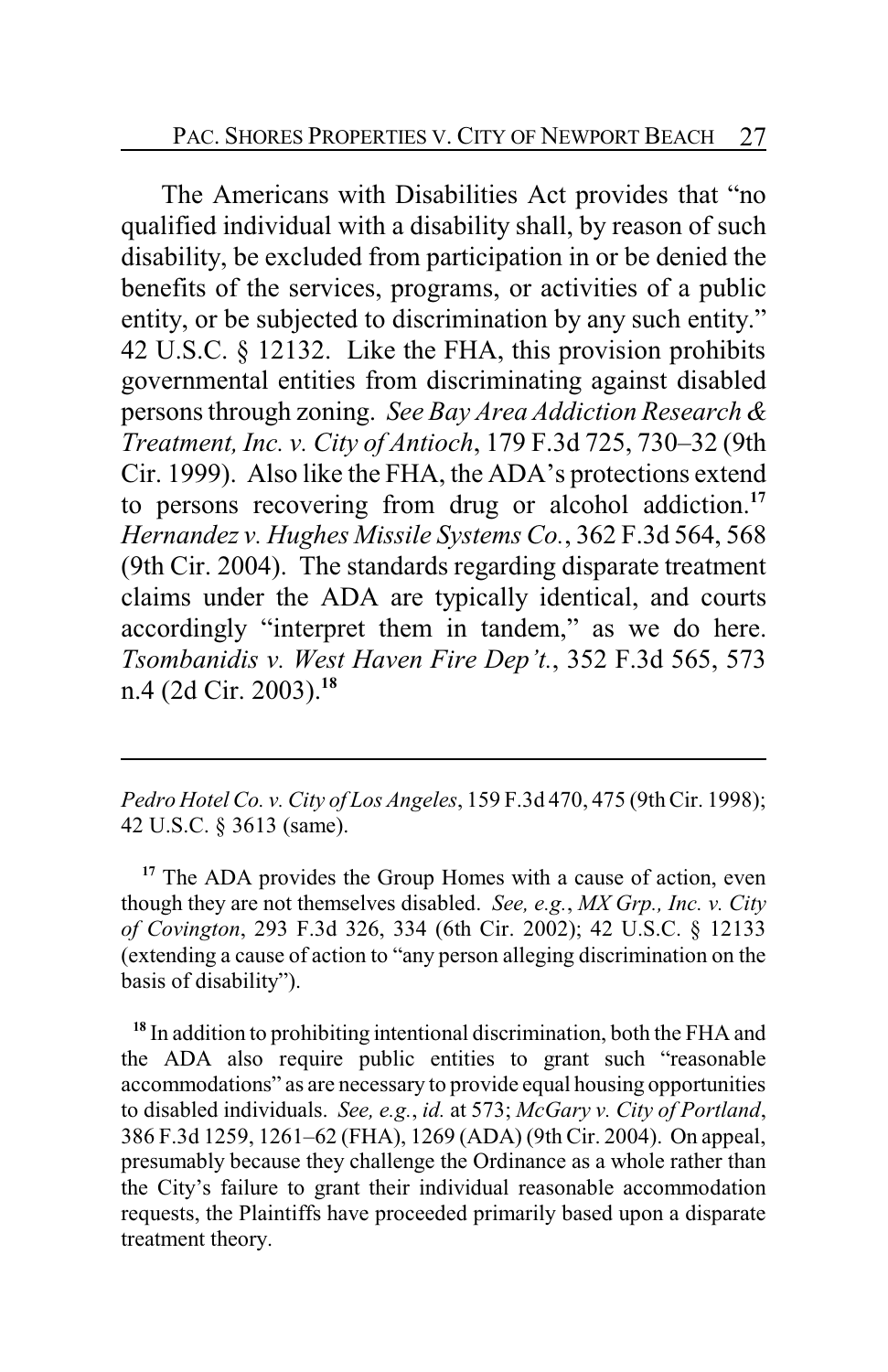Quite properly, the City does not challenge any of these foundational principles. Instead, the primary liability-phase question presented here is whether the district court properly dismissed the Plaintiffs' disparate treatment claims for failure to demonstrate that any similarly situated entity was treated worse than the Plaintiffs under the Ordinance. The Plaintiffs argue that it was error to disregard the large amount of evidence in the record suggesting that the Ordinance was enacted for the discriminatory purpose of harming group homes and thereby limiting the housing opportunities available to individuals recovering from addiction. We now turn to that question.

#### **B**

Our cases clearly establish that plaintiffs who allege disparate treatment under statutory anti-discrimination laws need not demonstrate the existence of a similarly situated entity who or which was treated better than the plaintiffs in order to prevail. *See, e.g.*, *Budnick*, 518 F.3d at 1114; *McGinest v. GTE Serv. Corp.*, 360 F.3d 1103, 1122 (9th Cir. 2004) (same in Title VII context).**<sup>19</sup>** Proving the existence of a similarly situated entity is only *one* way to survive summary judgment on a disparate treatment claim. *See*

<sup>&</sup>lt;sup>19</sup> The standards of proof required for the Plaintiffs' FHA, ADA, and FEHA disparate treatment claims are identical, and are all drawn largely from Title VII cases. *See Budnick*, 518 F.3d at 1114 (Title VII standards apply to FHA claims); *Walker*, 272 F.3d at 1131 n.8 (FHA standards apply to FEHA claims); *Hernandez*, 362 F.3d at 568 (Title VII standards apply to ADA claims).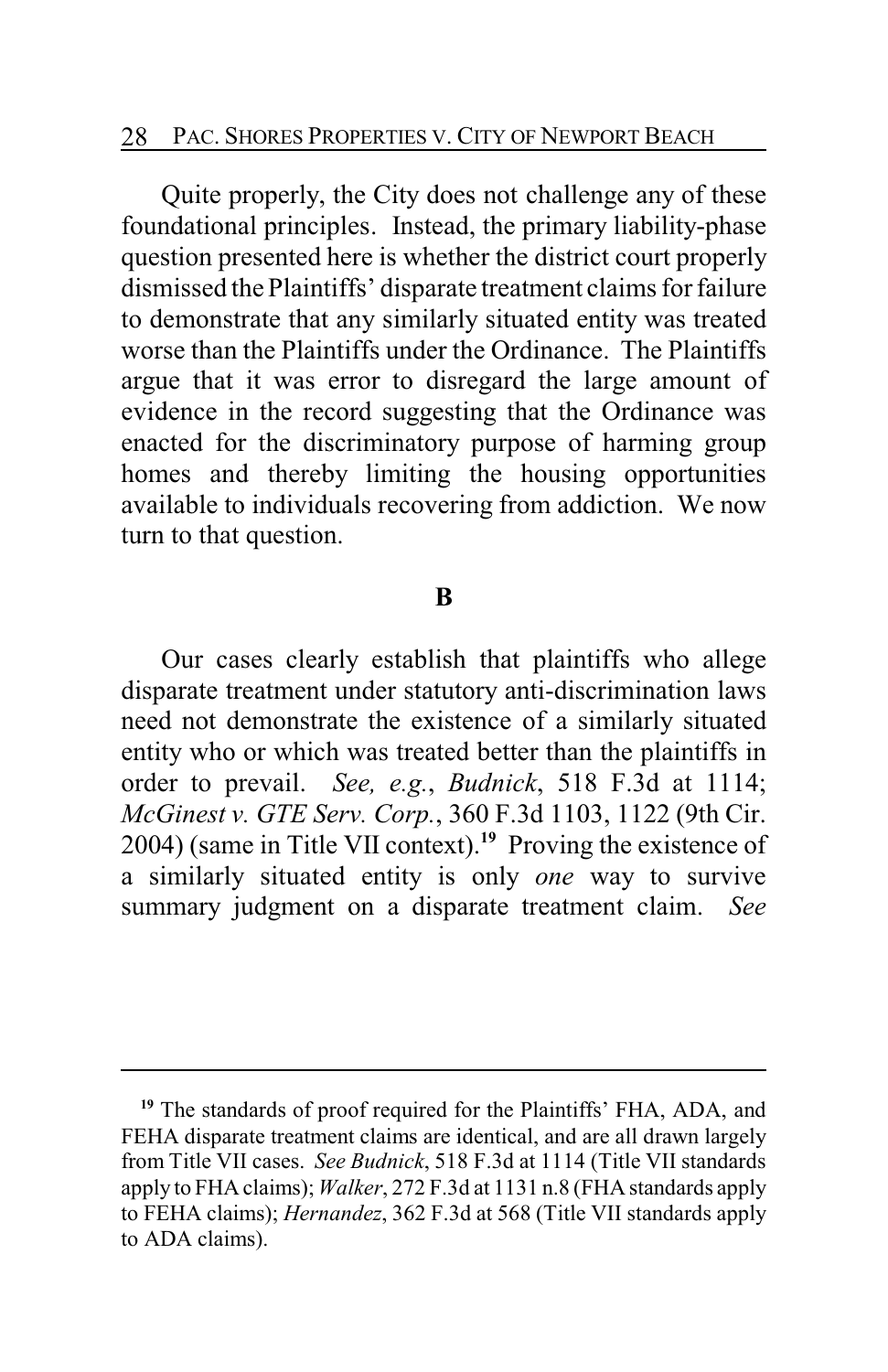*McDonnell Douglas Corp. v. Green*, 411 U.S. 792 (1973).**<sup>20</sup>** A plaintiff does not, however, have to rely on the *McDonnell Douglas* approach to create a triable issue of fact regarding discriminatory intent in a disparate treatment case. *See Costa v. Desert Palace, Inc.*, 299 F.3d 838, 855 (9th Cir. 2002) (en banc), *aff'd*, 539 U.S. 90 (2003). Instead, he may "simply produce direct or circumstantial evidence demonstrating that a discriminatory reason more likely than not motivated" the defendant and that the defendant's actions adversely affected the plaintiff in some way. *McGinest*, 360 F.3d at 1122; *see also Trans World Airlines, Inc. v. Thurston*, 469 U.S. 111, 121 (1985) ("[T]he *McDonnell Douglas* test is inapplicable where the plaintiff presents direct evidence of discrimination."); *Lowe v. City of Monrovia*, 775 F.2d 998, 1006–07 (9th Cir. 1985), *amended on other grounds*, 784 F.2d 1407 (9th Cir. 1986).

When plaintiffs rely on the "direct or circumstantial evidence" approach, instead of *McDonnell Douglas*, to survive summary judgment, we turn to the "sensitive" multifactor inquiry articulated by the Supreme Court in *Arlington Heights v. Metropolitan Housing Corp.*, 429 U.S. 252, 266 (1977), to determine whether the plaintiffs have created a triable issue of fact that the defendant's actions were motivated by discriminatory intent. *See Gay v. Waiters' &*

**<sup>20</sup>** In *McDonnell Douglas*, the Supreme Court set forth a burden shifting mechanism explaining how a plaintiff could survive summary judgment based on the treatment of a similarly situated entity. Under *McDonnell Douglas*, a plaintiff establishes a *prima facie* case of discrimination by showing that he was treated worse than such an entity. *Id.* at 1824. The burden then shifts to the defendant to present a legitimate reason for the allegedly discriminatory action. *Id*. Finally, the plaintiff bears the ultimate burden of demonstrating the explanation is pretextual. *Id.* at 1824–25.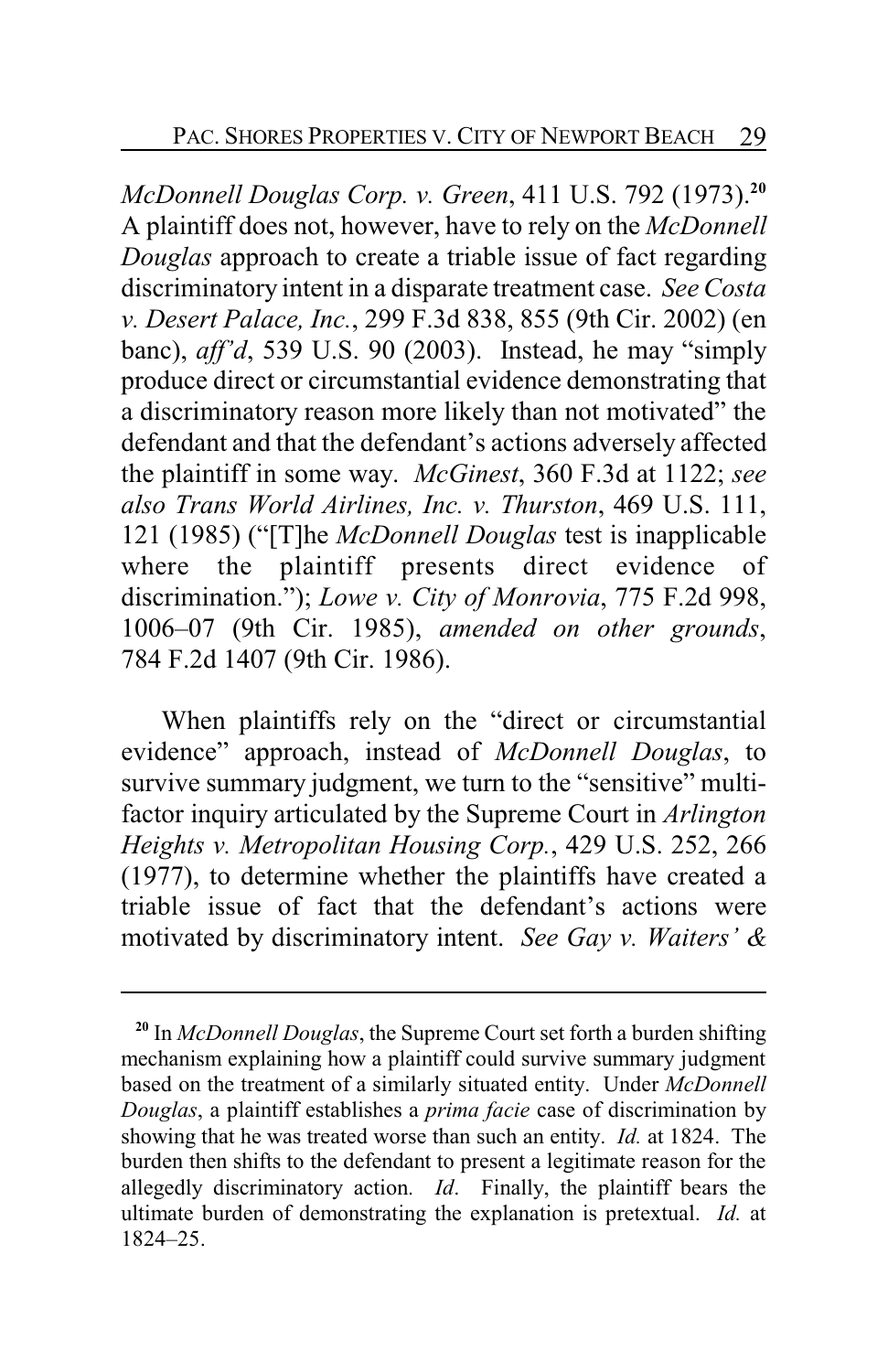*Dairy Lunchmen's Union*, 694 F.2d 531, 550 (9th Cir. 1982) (applying *Arlington Heights*). **<sup>21</sup>** Under *Arlington Heights*, a court analyzes whether the defendant's actions were motivated by a discriminatory purpose by examining (1) statistics demonstrating a "clear pattern unexplainable on grounds other than" discriminatory ones, (2) "[t]he historical background of the decision," (3) "[t]he specific sequence of events leading up to the challenged decision," (4) the defendant's departures from its normal procedures or substantive conclusions, and (5) relevant "legislative or administrative history." 429 U.S. at 266–68; *see Comm. Concerning Cmty. Improvement v. City of Modesto*, 583 F.3d 690, 703 (9th Cir. 2009) (applying the *Arlington Heights* factors). These factors are non-exhaustive. *Arlington Heights*, 429 U.S. at 268. When a plaintiff opts to rely on the *Arlington Heights* factors to demonstrate discriminatory intent through direct or circumstantial evidence, the plaintiff need provide "very little such evidence . . . to raise a genuine issue of fact . . . ; any indication of discriminatory motive . . . may suffice to raise a question that can only be resolved by a fact-finder." *Schnidrig v. Columbia Mach, Inc.*, 80 F.3d 1406, 1409 (9th Cir. 1996) (quoting *Lowe*, 775 F.2d at 1009).

**<sup>21</sup>** The *Arlington Heights* test was developed to detect discriminatory animus in the context of a Fourteenth Amendment equal protection claim. However, it is well established that the *Arlington Heights* factors also provide one way for a plaintiff who alleges statutory discrimination to establish discriminatory intent. *See id.; accord Gallagher v. Magner*, 619 F.3d 823, 833 (8th Cir. 2010) (applying the *Arlington Heights*factors to discern whether a county acted with discriminatory intent in the FHA context); *Hallmark Developers, Inc. v. Fulton Cty., Ga.*, 466 F.3d 1276, 1283–84 (11th Cir. 2006) (same); *Tsombanidis*, 352 F.3d at 579 (same in FHA and ADA contexts).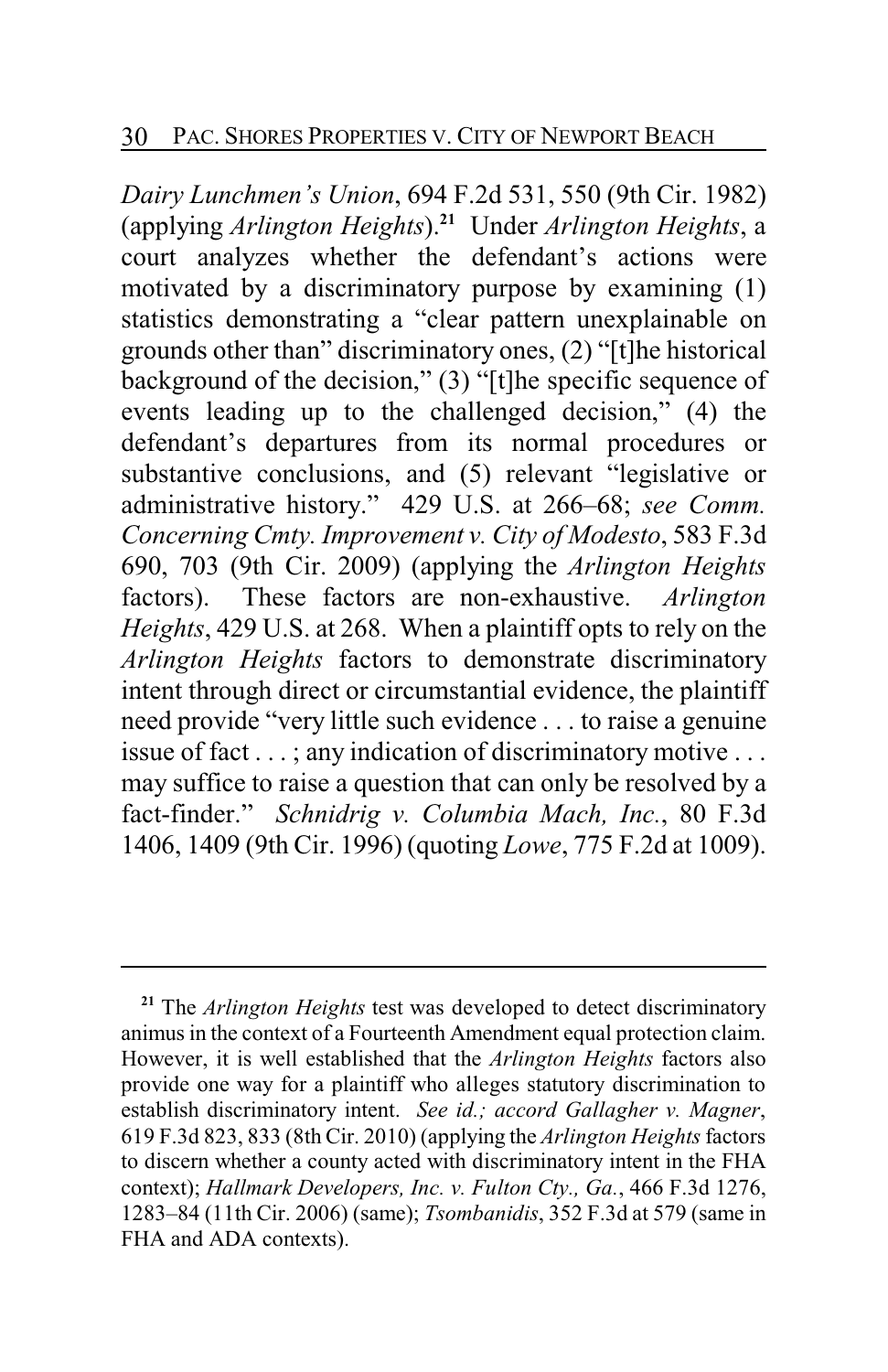The district court nonetheless refused to consider the "large amount of evidence submitted by Plaintiffs regarding Newport Beach's allegedly discriminatory intent." Although it purported to acknowledge that plaintiffs in an antidiscrimination lawsuit need not demonstrate the existence of a similarly situated entity, we see no way of interpreting the district court's position as anything other than a suggestion that a plaintiff can establish a *prima facie* case of intentional discrimination only by using the *McDonnell-Douglas* burden shifting construct. As described above, we have unambiguously rejected this position previously, and we do so again now. *McDonnell-Douglas*simply *permits* a plaintiff to raise an inference of discrimination by identifying a similarly situated entity who was treated more favorably. It is not a straightjacket *requiring* the plaintiff to demonstrate that such similarly situated entities exist.

This case demonstrates whyrequiring anti-discrimination plaintiffs to prove the existence of a better-treated entity would lead to unacceptable results. According to the district court's theory, Plaintiffs in anti-discrimination suits would be unable to demonstrate the discriminatory intent of a defendant that openly admitted its intent to discriminate, so long as the defendant (a) relies on a facially neutral law or policy and (b) is willing to "overdiscriminate" by enforcing the facially neutral law or policy even against similarlysituated individuals who are not members of the disfavored group. Such a rule presents the "grotesque scenario where a[] [defendant] can effectively immunize itself from suit if it is so thorough in its discrimination that all similarly situated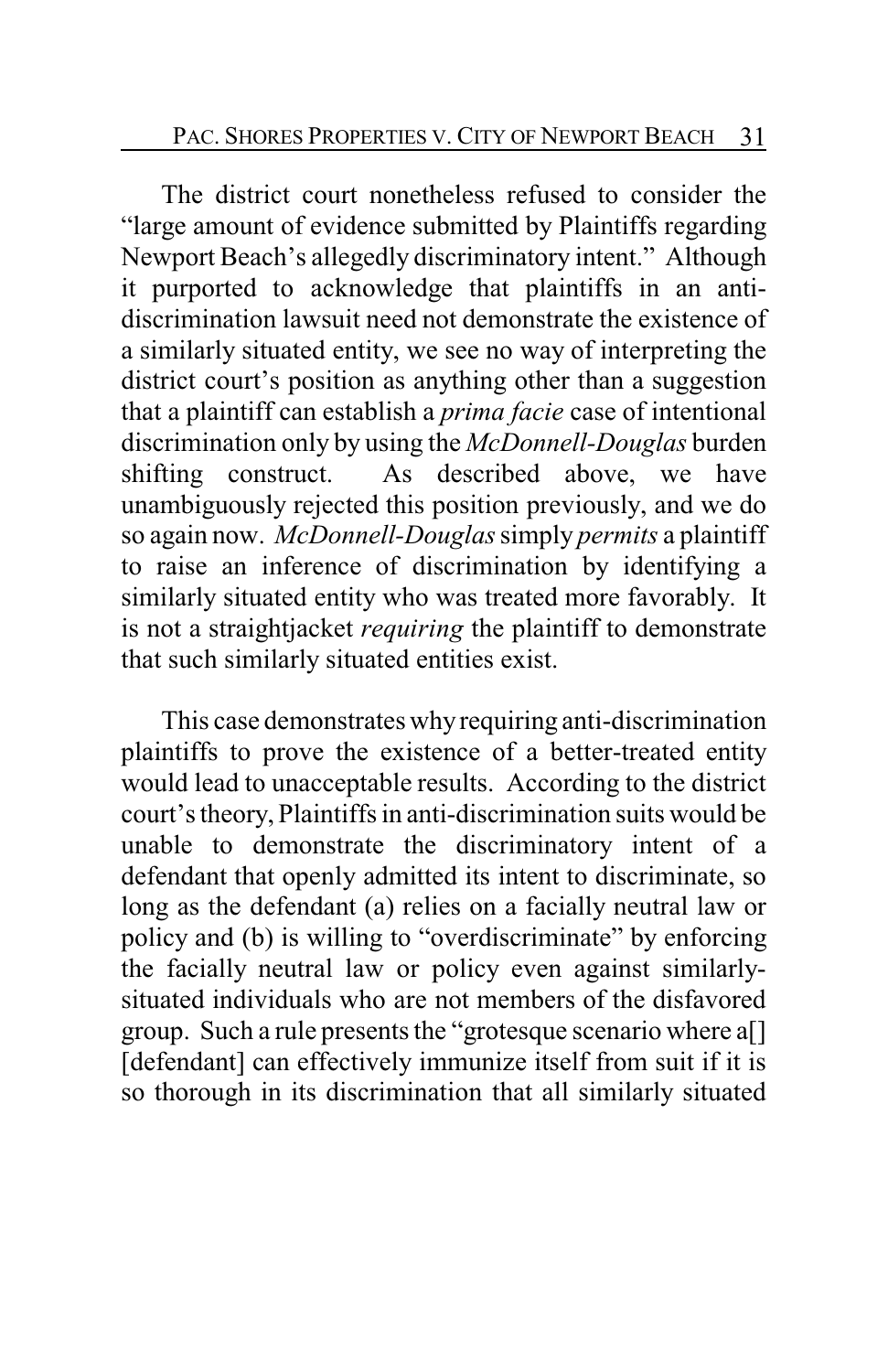[entities] are victimized."**<sup>22</sup>** *Abdu-Brisson v. Delta Air Lines, Inc.*, 239 F.3d 456, 468 (2d Cir. 2001).

This "grotesque scenario" is not the law. *Id.* A willingness to inflict collateral damage by harming some, or even all, individuals from a favored group in order to successfully harm members of a disfavored class does not cleanse the taint of discrimination; it simply underscores the depth of the defendant's animus. *See, e.g.*, *Griffin v. Cnty. Sch. Bd. of Prince Edward Cnty.*, 377 U.S. 218, 231 (1964) (holding that although a county has the legal power to close all of its public schools, it could not do so for the purpose of preventing children from attending desegregated schools). As one district court observed in a case quite similar to this one, "that an ordinance also discriminates against individuals unprotected by the FHA does not eliminate a FHA violation." *Children's Alliance*, 950 F. Supp. at 1496 n.8.**<sup>23</sup>**

**<sup>23</sup>** *Children's Alliance* involved the use of a "proxy classification," a variation on the overdiscrimination theme. Proxy discrimination is a form of facial discrimination. It arises when the defendant enacts a law or policy that treats individuals differently on the basis of seemingly neutral criteria that are so closely associated with the disfavored group that discrimination on the basis of such criteria is, constructively, facial discrimination against the disfavored group. For example, discriminating against individuals with gray hair is a proxy for age discrimination because "the 'fit' between age and gray hair is sufficiently close."

**<sup>22</sup>** Another possibility where no similarly situated entity will be available is where the nature of the defendant's discrimination is such that no such entity *could* exist. For example, in *Pyke v. Cuomo*, 258 F.3d 107, 109 (2d Cir. 2001), Native Americans alleging that state police officials deliberately provided reduced police services on reservations were not required to show that similarly situated groups were better treated because it would be impossible to identify any other group "whose situation is similar to Native Americans living on a reservation and exercising a substantial measure of self-government independent of New York State."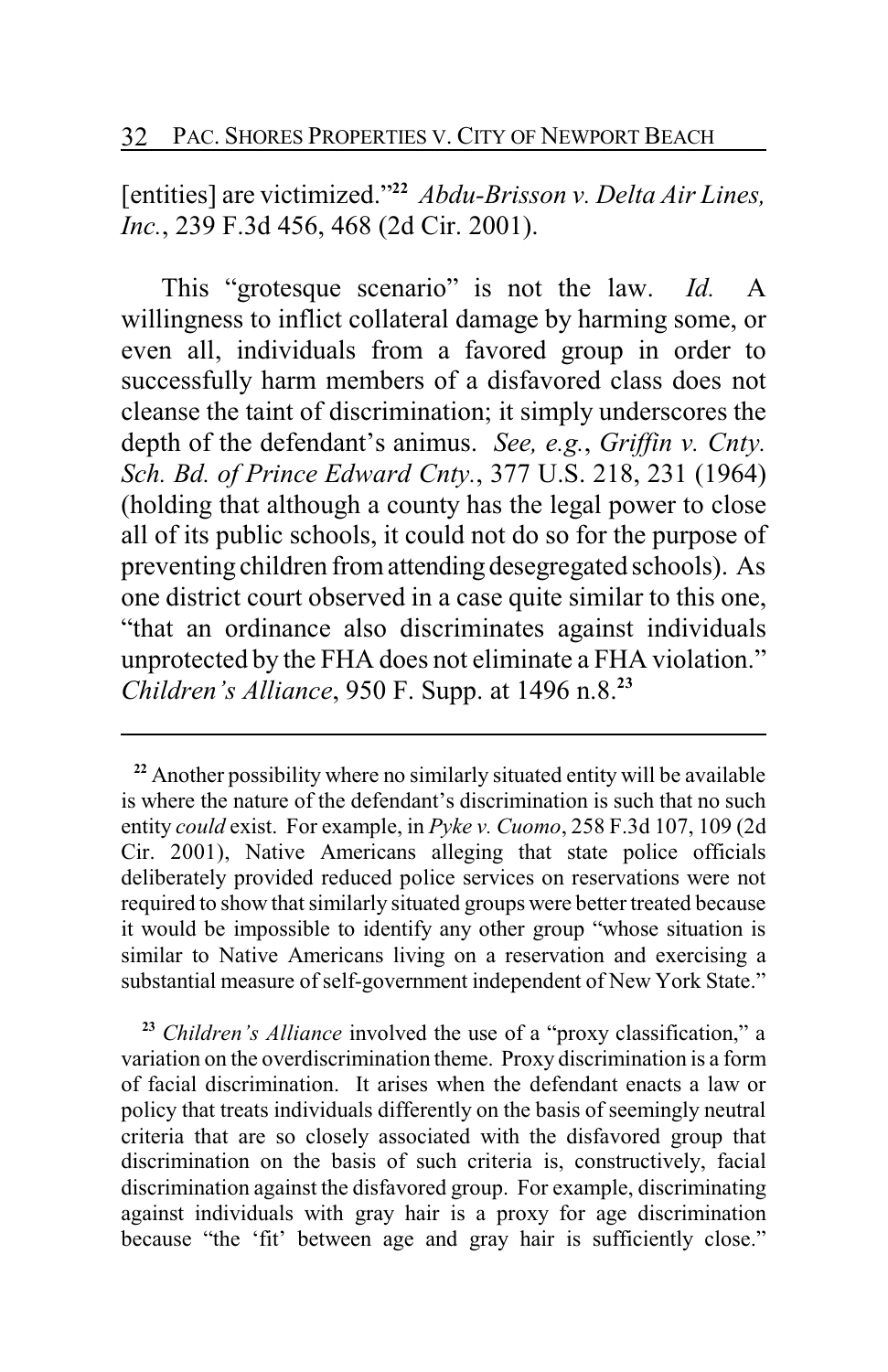The principle that overdiscrimination is prohibited undergirds all of constitutional and statutory antidiscrimination law, although it often goes unsaid precisely because it is so foundational. Discriminatory laws, policies, or actions will often have negative effects (whether intended or not) on individuals who do not belong to the disfavored group. This does not, however, change the fact that such laws, policies, or actions are discriminatory when they are undertaken for the purpose of harming protected individuals.

*Arlington Heights* itself relies on the assumption that overdiscrimination is illegal. The issue in *Arlington Heights* was whether a Chicago suburb's denial of a rezoning application for construction of an affordable housing complex was racially motivated. *Arlington Heights*, 429 U.S. at 259. Although on the facts of the case the Court held that the evidence did not support the Plaintiffs' allegations that a discriminatory motive was at work, the Court's analysis presumed that the Plaintiffs would have prevailed *if* they had demonstrated that Arlington Heights denied the rezoning application in order to limit housing opportunities for minorities. *See id.* at 270. This would have been so even though the racial minorities who were denied housing opportunities would not have been treated any worse than the

*McWright v. Alexander*, 982 F.2d 222, 228 (7th Cir. 1992). The difference between proxy discrimination and facially neutral overdiscrimination is merely one of degree. In a case of proxy discrimination the defendant discriminates against individuals on the basis of criteria that are almost exclusively indicators of membership in the disfavored group. By contrast, facially neutral overdiscrimination arises when the defendant exhibits a willingness to distinguish amongst individuals on the basis of facially neutral criteria, knowing (but accepting) that some individuals who are not members of the disfavored group will suffer alongside the targeted individuals.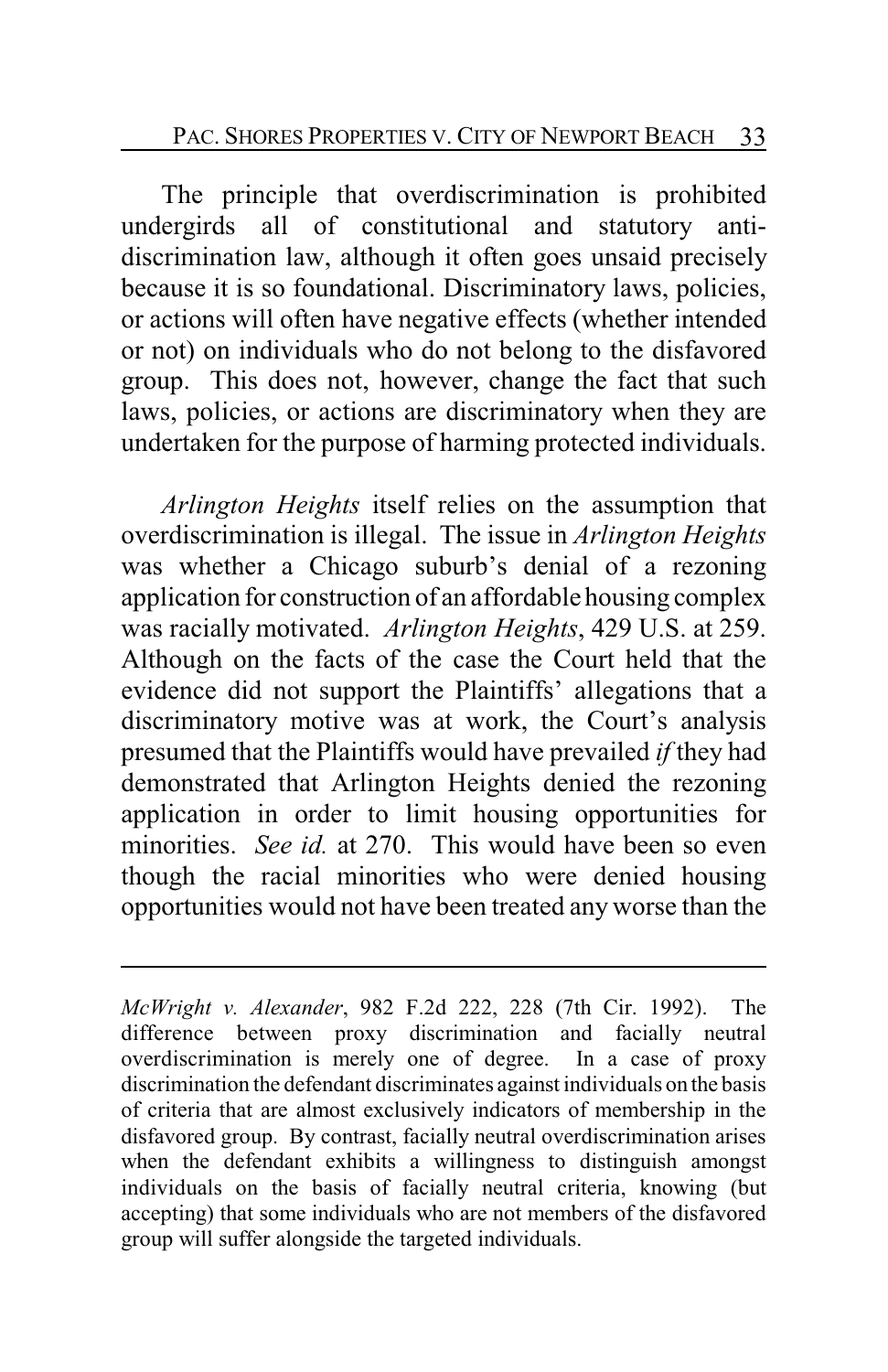low-income white individuals who would also have been deprived of the same housing opportunities.

Similarly, in *Hunter v. Underwood*, 471 U.S. 222 (1985), the Supreme Court unanimously struck down a provision of the Alabama constitution that disenfranchised individuals convicted of crimes involving moral turpitude. The provision was facially neutral because it applied to persons of all races. *Id.* at 227. However, there was compelling evidence that the provision was adopted at the turn of the 20th century for the purpose of disenfranchising black voters who were convicted of such crimes at a far higher rate than white voters. Assuming, *arguendo*, that the disenfranchisement provision would be constitutional if it were passed in modern times without the intent to discriminate against racial minorities, the Court nonetheless held that because it had been enacted for a discriminatory purpose it "violates equal protection under *Arlington Heights*." *Id.* at 233. The 1903 Alabama legislature's willingness (or intent) to also disenfranchise white individuals convicted of crimes of moral turpitude was irrelevant; all that mattered was that the act "would not have been adopted . . . in the absence of the racially discriminatory motivation."**<sup>24</sup>** *Id.* at 231.

**<sup>24</sup>** The City's and its amicus' reliance on *United States v. O'Brien*, 391 U.S. 367 (1968), for the proposition that courts may not invalidate a law that was motivated by animus purely on the basis of the legislature's intent is therefore misplaced. *O'Brien* does not apply to equal protection cases or cases involving statutory anti-discrimination law where the very nature of the legal inquiry is whether an action taken by the legislature was motivated by animus. *See City of Columbia v. Omni Outdoor Advertising, Inc.*, 499 U.S. 365, 377 n.6 (1991) (making this point and citing *Arlington Heights*); *see alsoChurch of the Lukumi Babalu Aye, Inc.*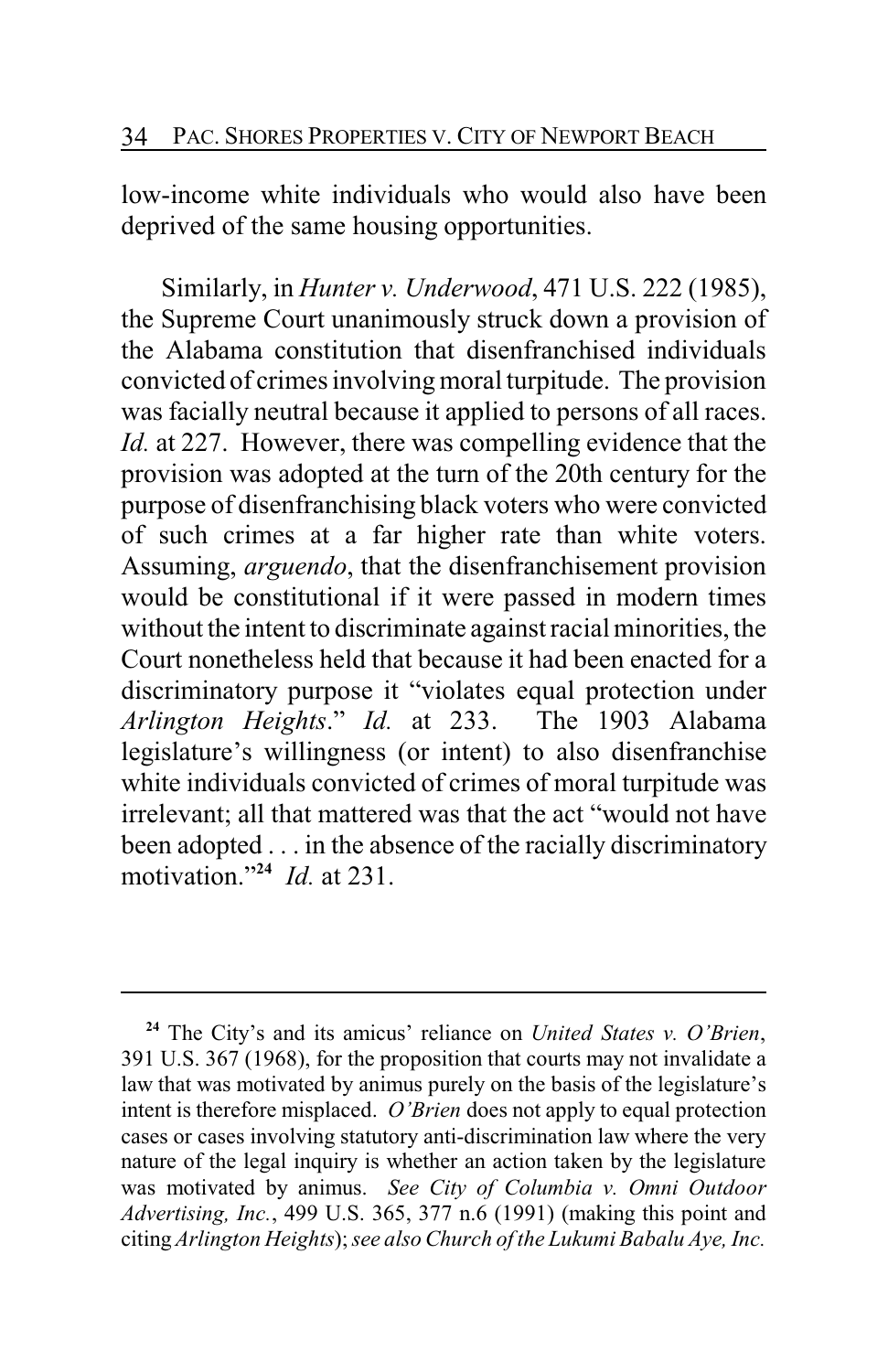More recently, in *City of Modesto*, this court held that several unincorporated majority-Latino neighborhoods had created a triable issue of fact that they had been victims of disparate treatment on account of their racial composition. The communities had not been included in a tax sharing agreement between the county in which they were located and the City of Modesto while communities with a majoritywhite populations were included in the agreement. *City of Modesto*, 583 F.3d at 697. Neighborhoods party to the agreement were more likely to be annexed by Modesto at some point in the future. *Id.* at 703–04. Modesto argued that the excluded neighborhoods could not maintain an intentional discrimination claim because the excluded communities had significant white populations, and those white residents would also suffer as a result of the alleged discrimination. We rejected that argument, concluding that the relevant question was whether the excluded neighborhoods were treated differentlybecause of their *overall*racial composition, not whether Modesto's discriminatory actions would affect *only* racial minorities. *See id.* at 704. In other words, Modesto's willingness to discriminate against both minorities *and* white citizens living in majority-minority communities did not cleanse it of any discriminatory intent that it may have harbored.

Other Circuits have similarly condemned instances of overdiscrimination. For example, in *Town of Clarkton v. NAACP*, 682 F.2d 1055 (4th Cir. 1982), the Fourth Circuit held that Clarkton had intentionally discriminated against African Americans when it withdrew from a multi-county

*v. City of Hialeah*, 508 U.S. 520, 535 (1993) (subjecting to heightened scrutiny a law whose "object" was to discriminate on the basis of religion).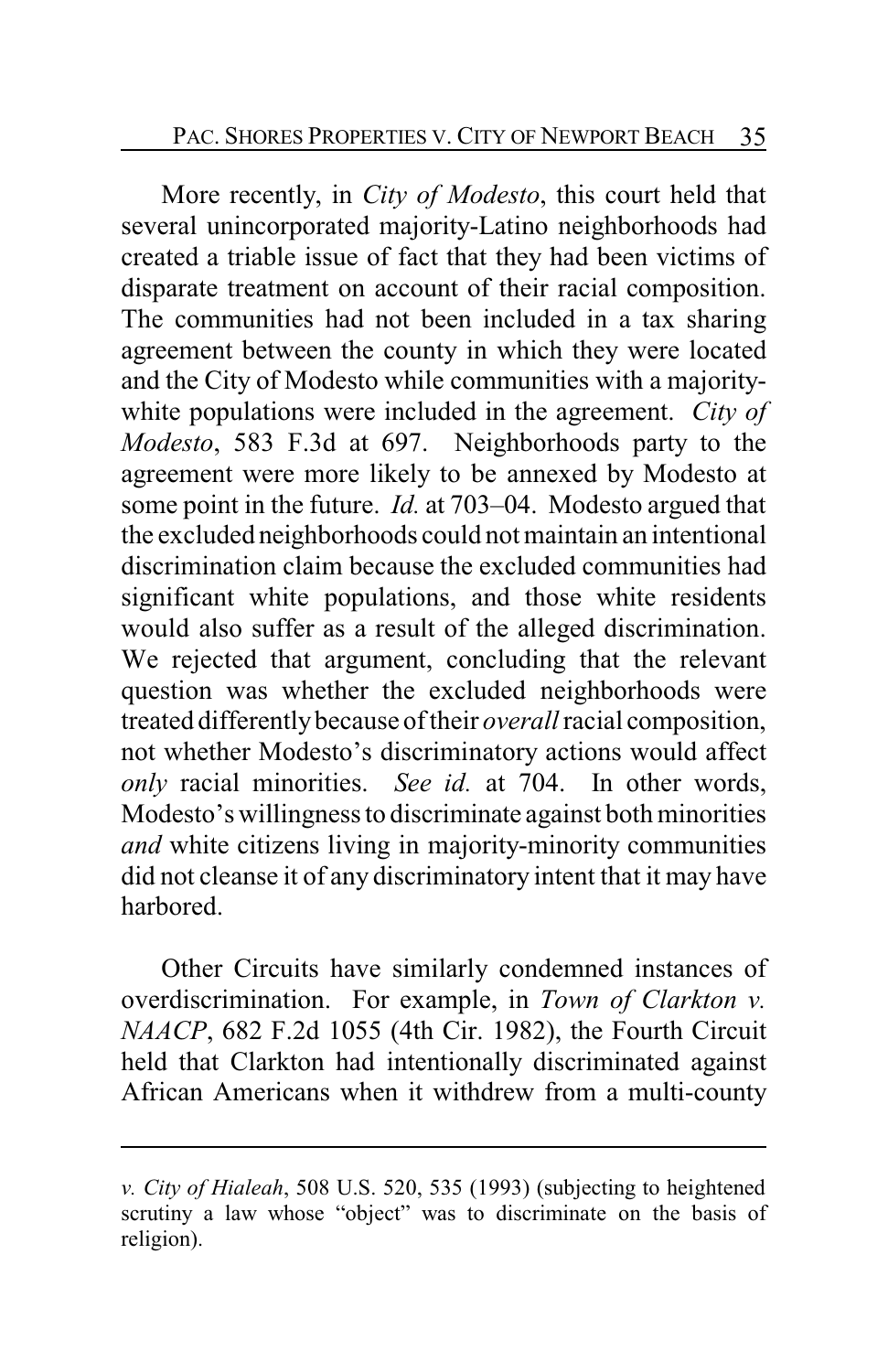affordable housing project in response to white residents' racially driven hostility to the project. This analysis was not changed by the fact that the abandonment of the project had "an effect touching upon *all* citizens" of the county. *Id.* at 1066. Rather, because "it is the black population that will suffer . . . in a disproportionate manner," the town's actions were still discriminatory. *Id.* at 1066 (emphasis added). Similarly, in *Abdu-Brisson*, the Second Circuit held that an airline could be guilty of age discrimination if it intentionally imposed unfavorable employment conditions upon all of the employees it inherited after its purchase of a competitor airline in order to discriminate against the portion of the inherited employees who were elderly. 239 F.3d at 467–68.

Here, the district court relied on *Gamble v. City of Escondido*, 104 F.3d 300 (9th Cir. 1997); *Schwarz v. City of Treasure Island*, 544 F.3d 1201 (11th Cir. 2008); and *Oxford House-C v. City of St. Louis*, 77 F.3d 249 (8th Cir. 1996), in concluding that plaintiffs in disparate treatment suits must identify a similarly situated entity. None of these cases supports such a proposition. In *Gamble*, we relied in part on the absence of a similarly situated entity to dismiss a case *proceeding under a McDonnell Douglas theory*. 104 F.3d at 305. *Gamble* therefore has no application here. As to *Schwarz* and *Oxford House*, both cases, unlike this one, involved the enforcement of *pre-existing*, facially neutral zoning laws against group homes, and neither case involved any suggestion that the zoning laws in question had been enacted with a discriminatory purpose. *Schwarz*, 544 F.3d at 1206–11, 1216; *Oxford House-C*, 77 F.3d at 252. Accordingly, again, neither case is relevant here.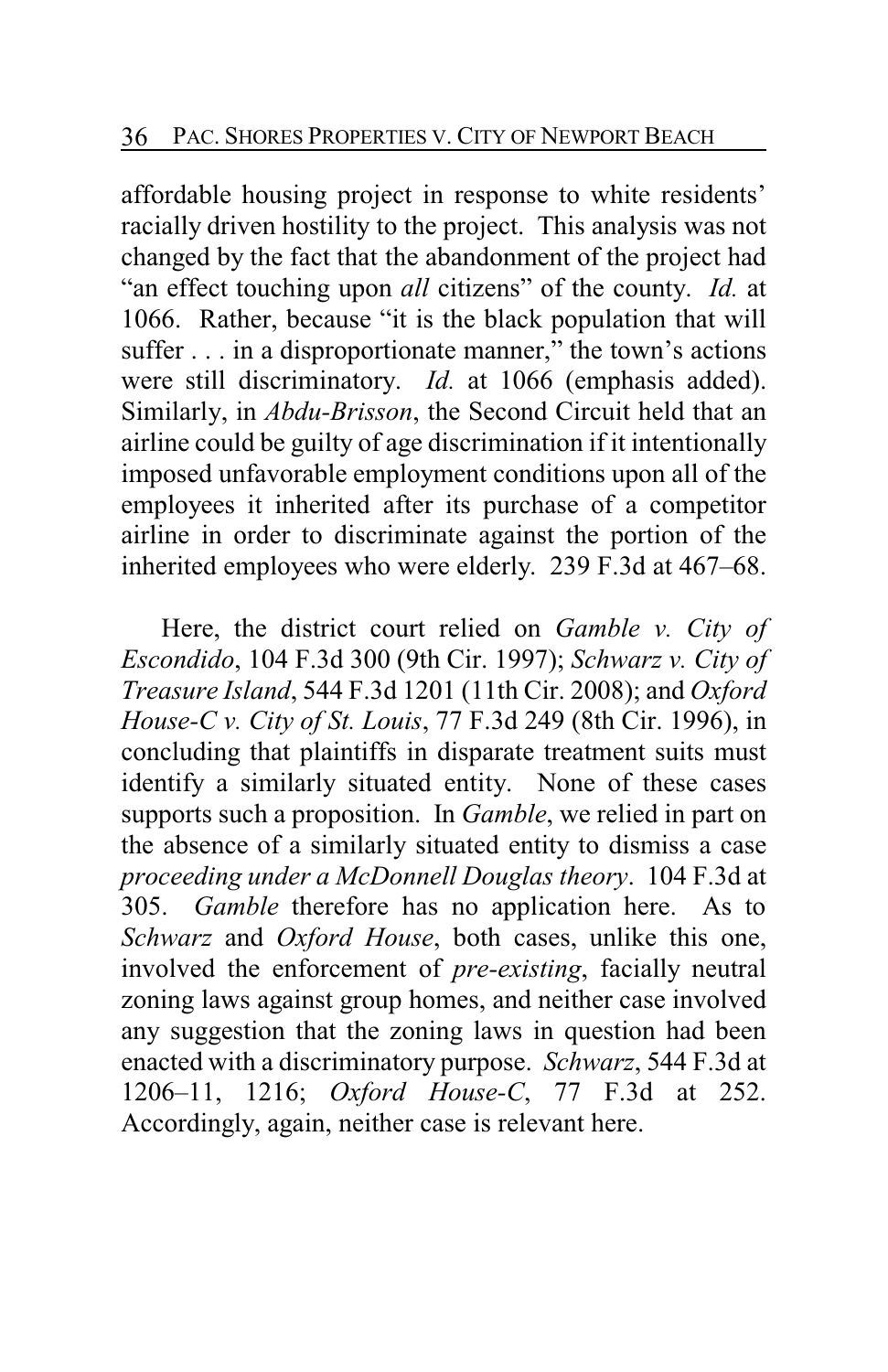In fact, *Schwarz* expresslyacknowledged that its "analysis might have been different if [the group home] claimed that the City enacted the [zoning law] in order to discriminate against people with disabilities." *Id.* at 1217. This precise situation arose shortly thereafter. In *Caron Found. of Florida Inc. v. City of Delray Beach*, 879 F.Supp. 2d 1353 (S.D. Fla. 2012), a district court confronted exactly the circumstances foreseen in *Schwarz*. In *Caron*, the City of Delray enacted a zoning ordinance much like the one in *Schwarz*, but there was evidence that Delray's ordinance was enacted in reaction to an increase in group homes and with the intent to discriminate against them. *Caron*, 879 F.Supp. 2d at 1361–63, 1367–70. Applying *Schwarz*, the district court in *Caron* correctly, in our view, determined that the zoning laws in question were discriminatory in light of their apparent discriminatory purpose. The circumstances in *Caron* are nearly identical to the ones alleged in this case. *See also Nevada Fair Housing Ctr. v. Clark Cnty.*, 565 F. Supp. 2d 1178 (D. Nev. 2008).

## **C**

Had the district court applied the proper analysis under *Arlington Heights*, it would have necessarily concluded that the Plaintiffs' claims survive summary judgment. Taken in the light most favorable to the non-moving party, the legislative history indicates that the Ordinance was enacted for the purpose of eliminating or reducing the number of group homes throughout the City. The Plaintiffs have come forward with statistics, *provided by the City*, that the Ordinance had the effect of reducing group home beds by 40%. The Plaintiffs also provided evidence that group homes were specifically targeted for enforcement. The City created a task force to locate group homes, undertake surveillance of them, and enforce the zoning code strictly against them.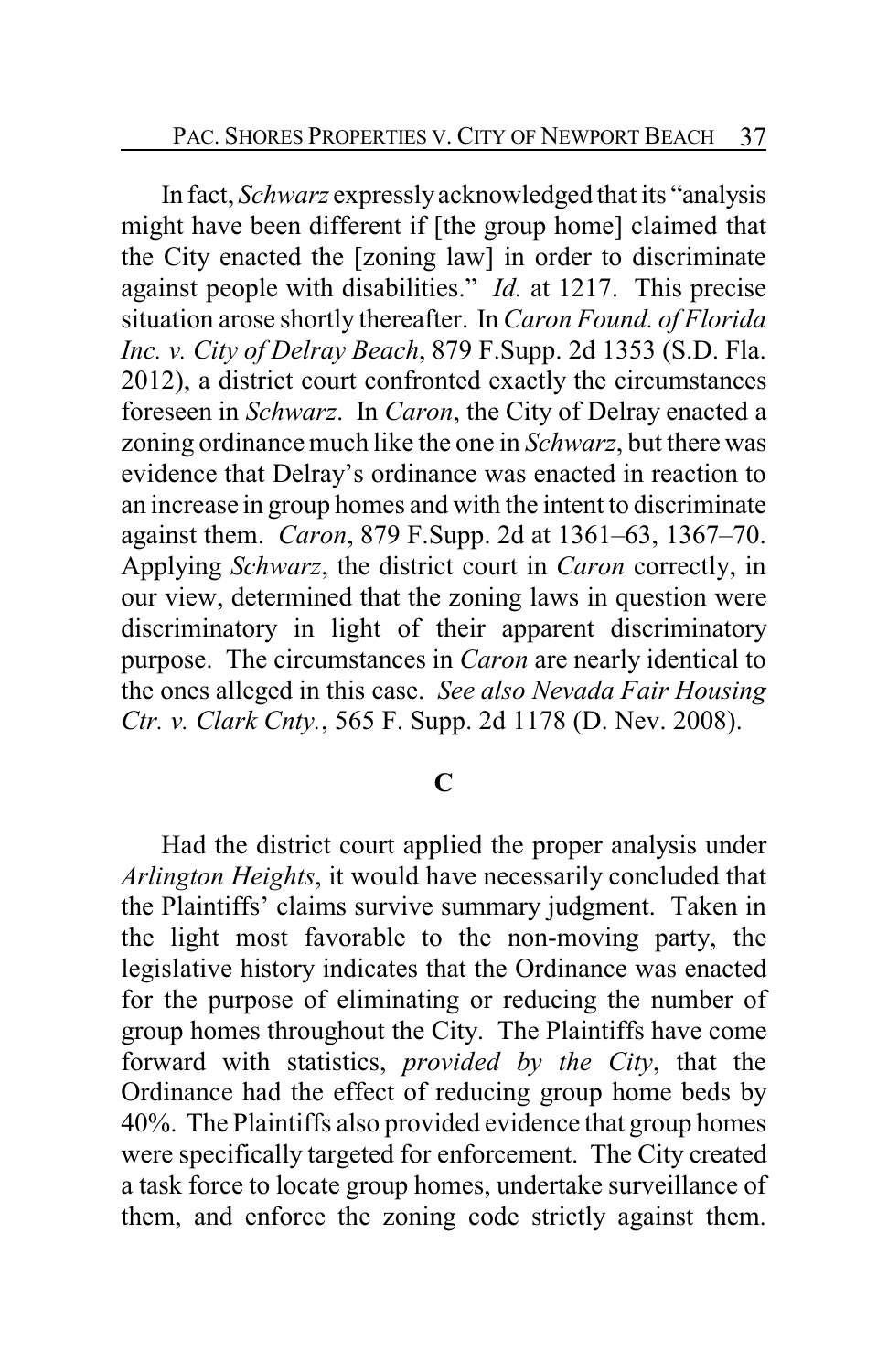After the Ordinance was enacted, everynonconforming group home in the City that did not apply for a use permit was served with an abatement notice within three days of the 90 day use permit application deadline, whereas no abatement notices were sent to any other entities engaged in a nonconforming use until the Plaintiffs pointed out those entities during the litigation.

All of the circumstances surrounding the enactment of the Ordinance compel the conclusion that the Plaintiffs have raised a triable issue of fact as to whether the Ordinance was motivated by the desire to discriminate against the disabled. The Ordinance was designed to replace the amended Moratorium, which the district court held to be facially discriminatory because it expressly treated group homes worse than short-term lodgings. Although the Ordinance, unlike the amended Moratorium, was facially neutral, the Plaintiffs have provided evidence that it had (and, according to Council Member Henn, was designed to have) the same effect on group homes as the Moratorium: It ensured as a practical matter that no new group homes opened in Newport Beach.

Council Member Henn also promised that the Ordinance would reduce the number of pre-existing group homes. At the same meeting, Council Member Henn explained that the drafters of the Ordinance would have preferred to simply ban all group homes, but that only a facially neutral Ordinance stood any hope of surviving the anticipated legal challenge. In response to criticism from residents that the Ordinance was not a blunt enough instrument to rapidly expel group homes from the City, Henn urged the critics to "judge us by our actual results." Nonetheless, because of pressure from citizens who owned short-term lodgings, the City Council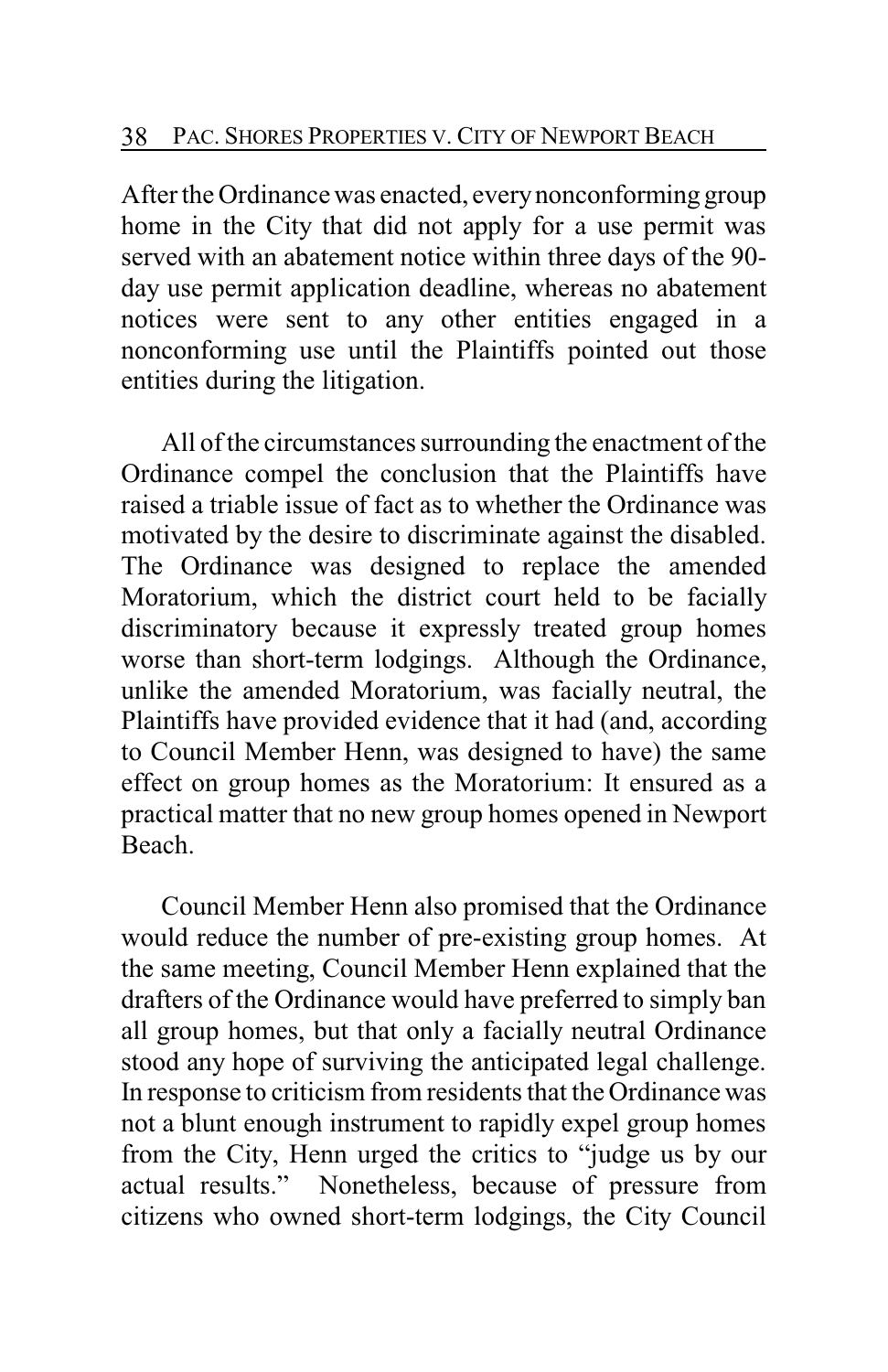made the ordinance narrower than outside counsel, Goldfarb, had initially advised. Goldfarb was fired, and the final Ordinance was drafted with the assistance of new counsel who consulted with the CCNB to develop an Ordinance that applied to a much narrower selection of facilities. *Cf. Church of the Lukumi Babulu Aye, Inc. v. City of Hialea*, 508 U.S. 508, 538–41 (1993) (describing as a "religious gerrymander" a city's enactment of facially neutral regulations regarding animal slaughter that had the (intended) effect of prohibiting Santeria worship, while simultaneouslypermitting exceptions that allowed other types of animal slaughter carried out by more favored groups).**<sup>25</sup>** In short, a jury could find, based on the record before us, that the primary purpose of the Ordinance was to shut down group homes and prevent new ones from opening in Newport Beach, but to do so in facially neutral terms to avoid invalidation by a court.**<sup>26</sup>**

**<sup>25</sup>** Although *Lukumi Babulu* was a Free Exercise case, rather than a statutory discrimination challenge under the FHA, the Court's analysis of discriminatory intent in *Lukumi Babulu* was guided in part by the *Arlington Heights* factors. *Lukumi Babalu*, 508 U.S. at 540.

<sup>&</sup>lt;sup>26</sup> The foregoing account of the City's legislative motive does not examine the role that City residents' animus played in bringing about the Ordinance. Every public meeting leading up to the City Council's ultimate enactment ofthe Ordinance was marked by angry comments from citizens who referred to the disabled residents of the group homes as "criminals," "gang members," "druggies," "not true handicapped" and other derogatory terms. The record suggests that City Council members were responsive to the public's views.

It is beyond dispute that legislatures may not "defer[] to the [discriminatory] wishes or objections of some fraction of the body politic." *City of Cleburne, Texas v. Cleburne Living Ctr.*, 473 U.S. 432, 448 (1985). A jury could certainly infer from this record that private citizens' "hostility motivated the City in initiating and continuing its enforcement efforts." *Tsombanidis*, 352 F.3d at 580; *see also Metoyer v.*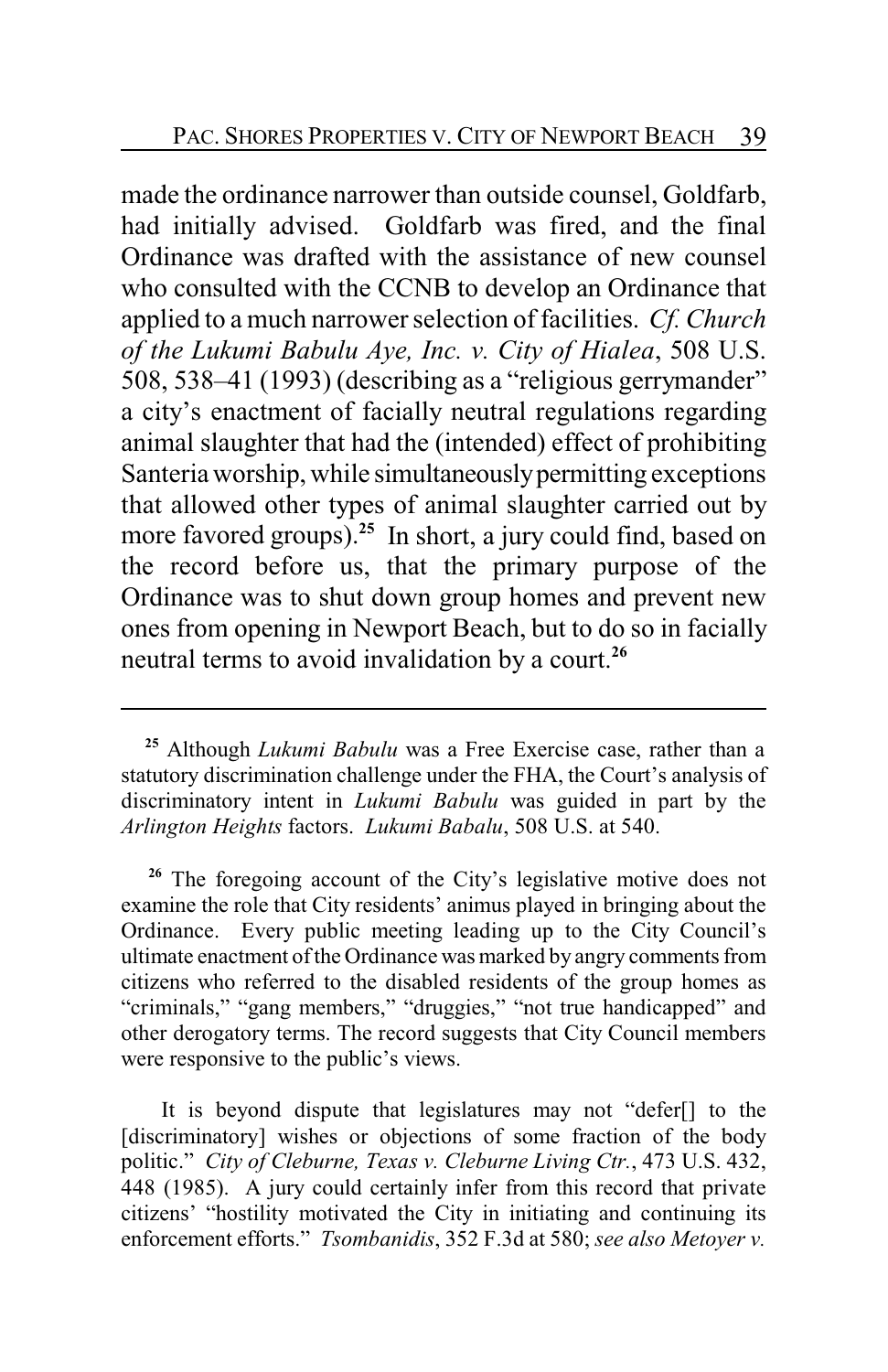### 40 PAC. SHORES PROPERTIES V. CITY OF NEWPORT BEACH

A jury could also conclude that the Ordinance was designed to eliminate group homes rather than to serve as a neutral amendment to the City's zoning laws. The Ordinance amended the definition of "single housekeeping unit" to exclude living arrangements in which residents (1) are not all signatories to a single written lease and (2) do not choose their own housemates. NBMC § 20.03.030. These characteristics subject group homes, but not vacation homes, to a more restrictive zoning regime. To be sure, the Ordinance affects adversely some other facilities that are not group homes. "Group residential" arrangements such as "boarding or rooming houses, dormitories, fraternities, sororities, and private residential clubs" are now completely prohibited in residential zones. NBMC § 20.05.030(C). The record, however, includes evidence that this aspect of the Ordinance has been enforced against few, if any, facilities. Therefore it appears either to be the case that very few "group residential" facilities that were not group homes existed when the Ordinance was enacted, or if such facilities existed, the City did not enforce the Ordinance against them. In either case, all group homes were ultimately affected by the Ordinance and few other facilities were.

Finally, the City engaged in three notable procedural irregularities leading up to the enactment of the Ordinance. First, it created an ad hoc committee that met privately and off the record, something the City had never done before, to

*Chasman*, 504 F.3d 919, 938 (9th Cir. 2007) (noting that discrimination arises in the Title VII context when a third-party's animus "affected" the decisionmaker).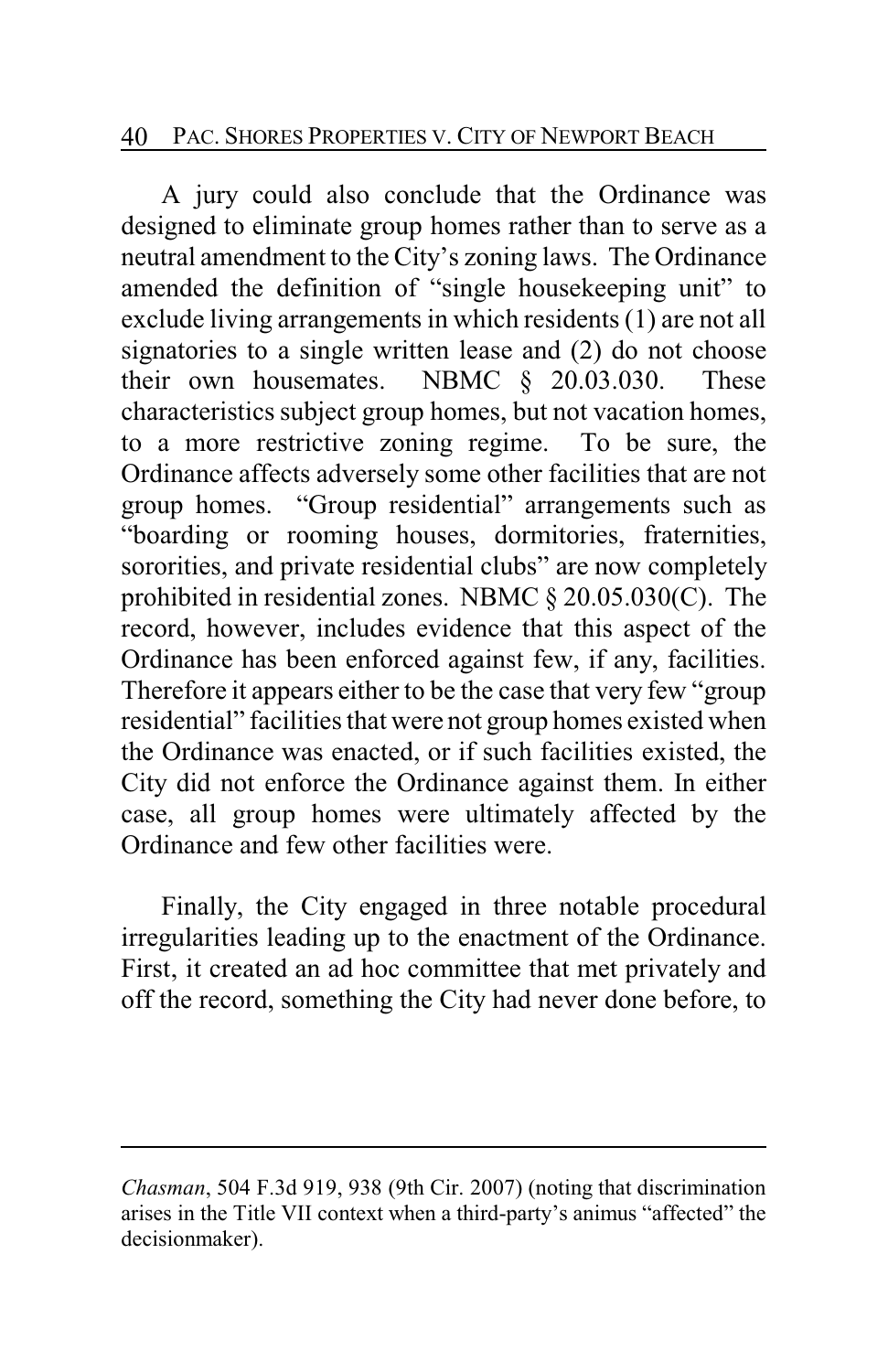work with new counsel to draft the Ordinance.**<sup>27</sup>** Second, the City conducted a survey that was distributed primarily to individuals opposed to group homes, to justify regulating group homes differently from short-term lodgings.**<sup>28</sup>** Third, even prior to the Ordinance's enactment, a City task force was formed to work with City residents to strictly enforce the zoning code against group homes.

In short, applying the *Arlington Heights* factors to the evidence in this record, it is clear that the Plaintiffs have met their burden to create a triable issue of fact as to whether the Ordinance was enacted with a discriminatory purpose of harming group homes and, therefore limiting the housing

<sup>&</sup>lt;sup>27</sup> The Plaintiffs suggest that having committee meetings in private violated California's open meeting law, Cal. Gov't Code § 54952.2. This appears to be incorrect. Section 54952.2 prohibits private meetings of a "majority of members of a legislative body." *Id.* The ad hoc committee had three members, whereas the Newport Beach City Council appears to have seven members (one of whom serves as Mayor). *See* http://www.newportbeachca.gov/index.aspx?page=74 (last visited Oct. 27, 2012).

<sup>&</sup>lt;sup>28</sup> The City did not rely on objective measures, such as the number of formal police complaints about activities at group homes, as a basis for enacting the Ordinance. In fact, a memo from Goldfarb states that vacation homes generate more calls to the police than group homes, and a letter submitted to the City by a group home that is not a plaintiff here provided statistics showing that its facility had generated *fewer* calls for service than other residential units on the same block and fewer calls for service than had been the case at the same property prior to the opening of the group home.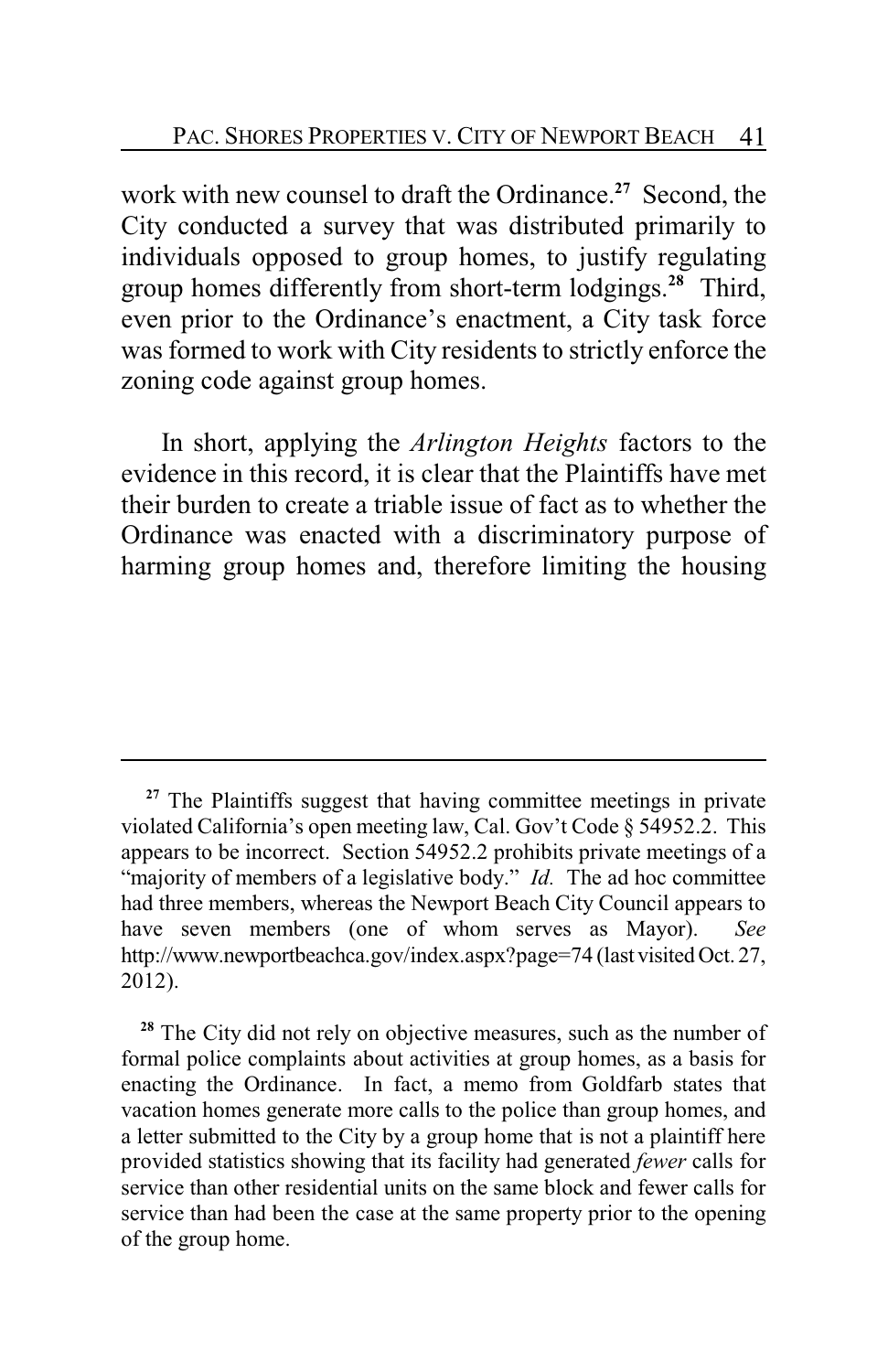options available to disabled individuals recovering from addiction.**<sup>29</sup>**

# **D**

The City argues that the Plaintiffs cannot show that they suffered any adverse effects as a result of its actions, even if those actions were motivated by discriminatory intent, because, on appeal, the Group Homes have not challenged the City's denial of their individual permit applications. The City fails to appreciate that it was the imposition of the Ordinance itself that triggered the Plaintiffs' alleged injuries. We have recognized that it is unlawful discrimination to subject individuals to "the rigors of the governmental or administrative process . . . with an intent to burden, hinder, or punish them by reason of their [membership in a protected class.]" *Flores v. Pierce*, 617 F.2d 1396, 1391 (9th Cir. 1980) (Kennedy, J.), *cert. denied*, 449 U.S. 875 (1980).

That is what is alleged to have happened here. Prior to the Ordinance, group homes were classified as single housekeeping units and therefore were able to operate freely in residential zones, subject only to the restrictions that governed other residences. After the Ordinance's enactment, however, every group home was required to submit a detailed application for a special use permit and/or reasonable accommodation in order to continue operating and to attend

<sup>&</sup>lt;sup>29</sup> For similar reasons, we also agree with the Plaintiffs that they created a triable issue of fact with respect to their discriminatory enforcement claims. The evidence that the Ordinance was enacted with discriminatory intent also provides support for the Plaintiffs' claim that the City's enforcement strategy was similarly calculated to accomplish a discriminatory goal, as does the City's actual enforcement strategy.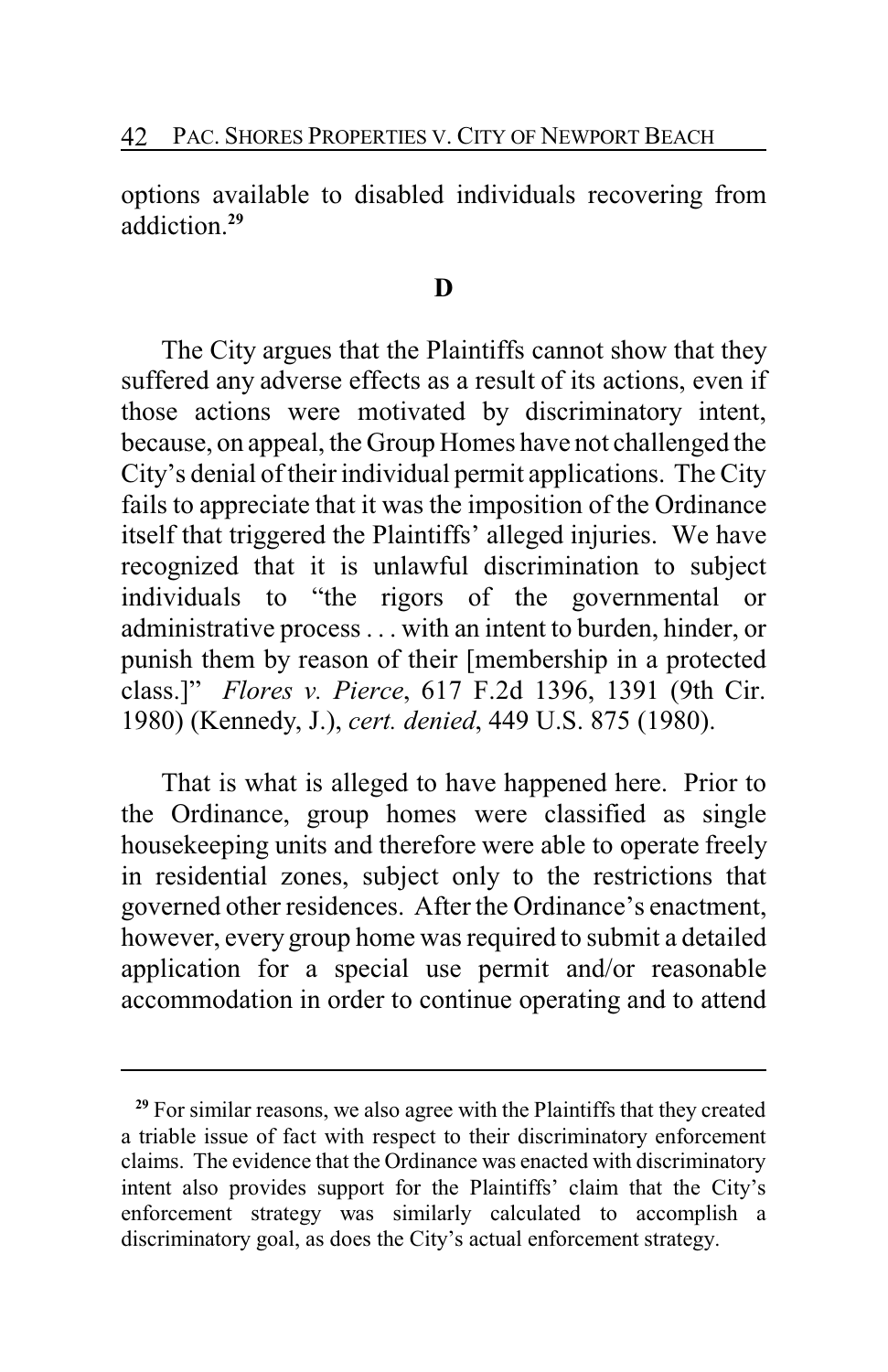public hearings at which those applications were subjected to public comment.<sup>30</sup> Subjecting an entity protected by antidiscrimination laws to a permit or registration requirement, when the requirement is imposed for a discriminatory purpose, has obvious adverse impacts upon that entity, and being forced to submit to such a regime is sufficient to establish injury in a disparate treatment claim. *See Flores*, 617 F.2d at 1391. This would be true even if such permits were granted freely, which is decidedly not the case here.

Plaintiffs have introduced evidence that the Ordinance had at least two kinds of adverse effects upon them, either of which would be sufficient to allow them to maintain an action under the FHA or ADA. First, the unrebutted evidence shows that the Group Homes expended substantial time, effort, and resources applying for special use permits and reasonable accommodations, none of which would have been necessary had the Ordinance not been enacted. *See, e.g.*, *Walker*, 272 F.3d at 1124–25 (staff time spent responding to intentionally discriminatory actions by a municipality is an injury sufficient to confer standing under the FHA and FEHA). Second, Plaintiffs have produced evidence that the Ordinance led to the closure of approximately one third of the City's Group Homes and barred new group homes from being established in all but multi-family residential zones. This resulted in a reduced diversity of housing options for the disabled individuals served by group homes. *See Olmstead*

**<sup>30</sup>** Although the reasonable accommodation process ostensibly allowed exceptions to the City's zoning policy that would be consistent with state and federal anti-discrimination laws, it was as complex, time-consuming, and restrictive as the special use permit process. *Compare* NBMC Chapter 20.91A (use permit application process), *with* NBMC Chapter 20.98 (reasonable accommodation application process).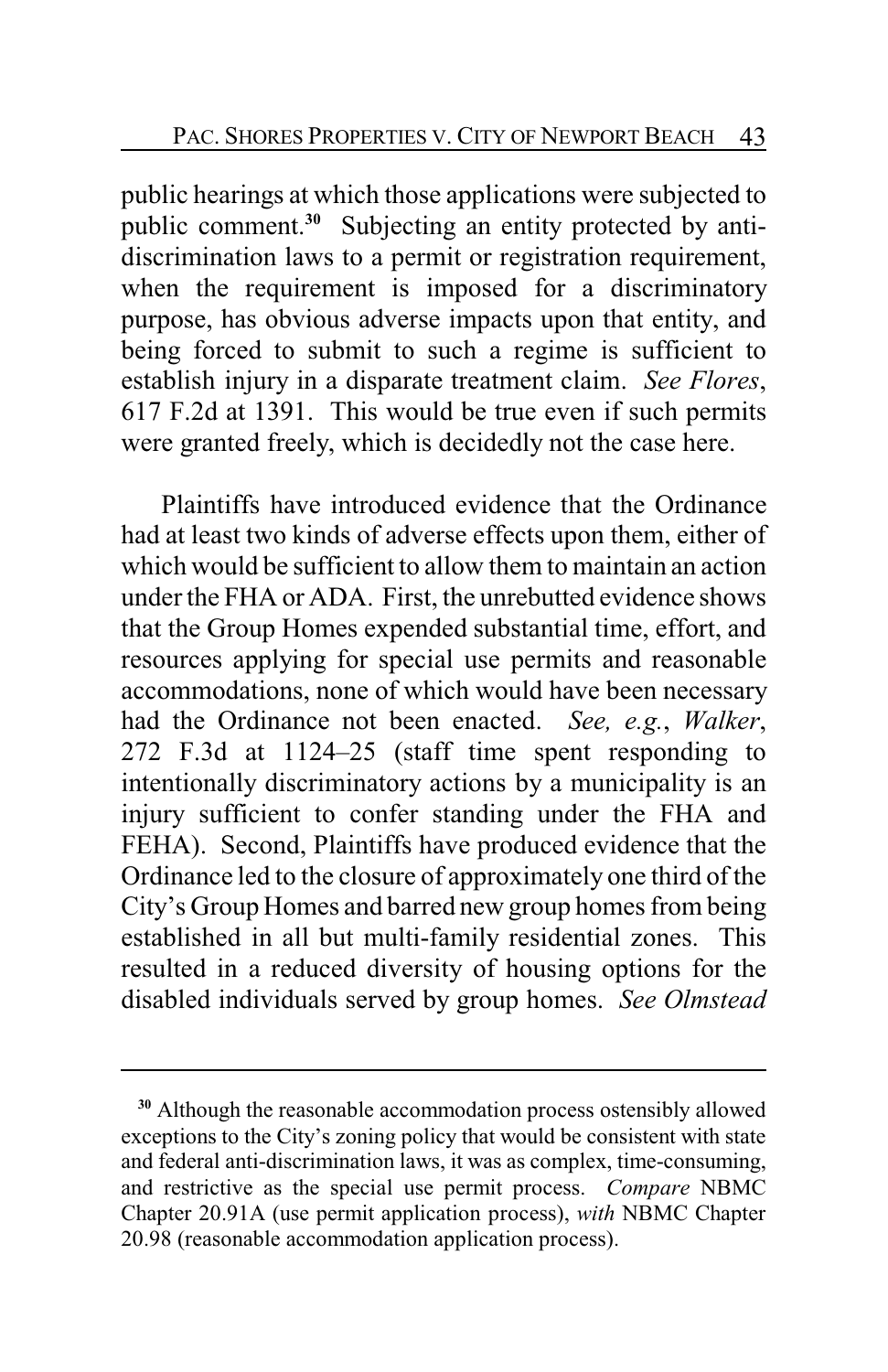*v. L.C. ex re. Zimring*, 527 U.S. 581, 599–600 (1999) (recognizing that segregation of the disabled is an injury protected by the ADA). For these reasons, the City's waiver argument based upon the fact that the Group Homes no longer challenge the City's denial of their permit applications is irrelevant. The Plaintiffs show they were harmed by the imposition of the discriminatory permit regime, and this is more than sufficient for them to maintain a claim for disparate treatment based upon the imposition of the permit requirement itself.**<sup>31</sup>**

The City's argument that the Plaintiffs cannot use statistical evidence to demonstrate that the Ordinance discriminated against them simply because they voluntarily dismissed their disparate impact claims is also unavailing. First, the City misdescribes the posture of this case. The Plaintiffs voluntarily dismissed their claim *to injunctive relief* under a disparate impact theory, but did not dismiss their claims to damages under that theory. Those damages claims were dismissed by the district court in the second summary judgment order relating to damages, and the Plaintiffs have appealed that ruling. Second, even if the Plaintiffs had waived their disparate impact claims in their entirety, the City

**<sup>31</sup>** The City's argument as to Pacific Shores is slightly different, but equally without merit. According to the City, Pacific Shores did not suffer any adverse effects as a result of the Ordinance because it was granted a reasonable accommodation for twelve beds. This argument suffers from the same defect: the very requirement to apply for a reasonable accommodation adversely affected Pacific Shores. Just as plaintiffs in a discrimination action need not have applied for a permit in order to allege that a permit requirement is discriminatory, *see City of Modesto*, 583 F.3d at 705 n.7, so too may plaintiffs challenge a discriminatory permit regime even if they begrudgingly apply for a permit in order to minimize the harm they suffer under that regime.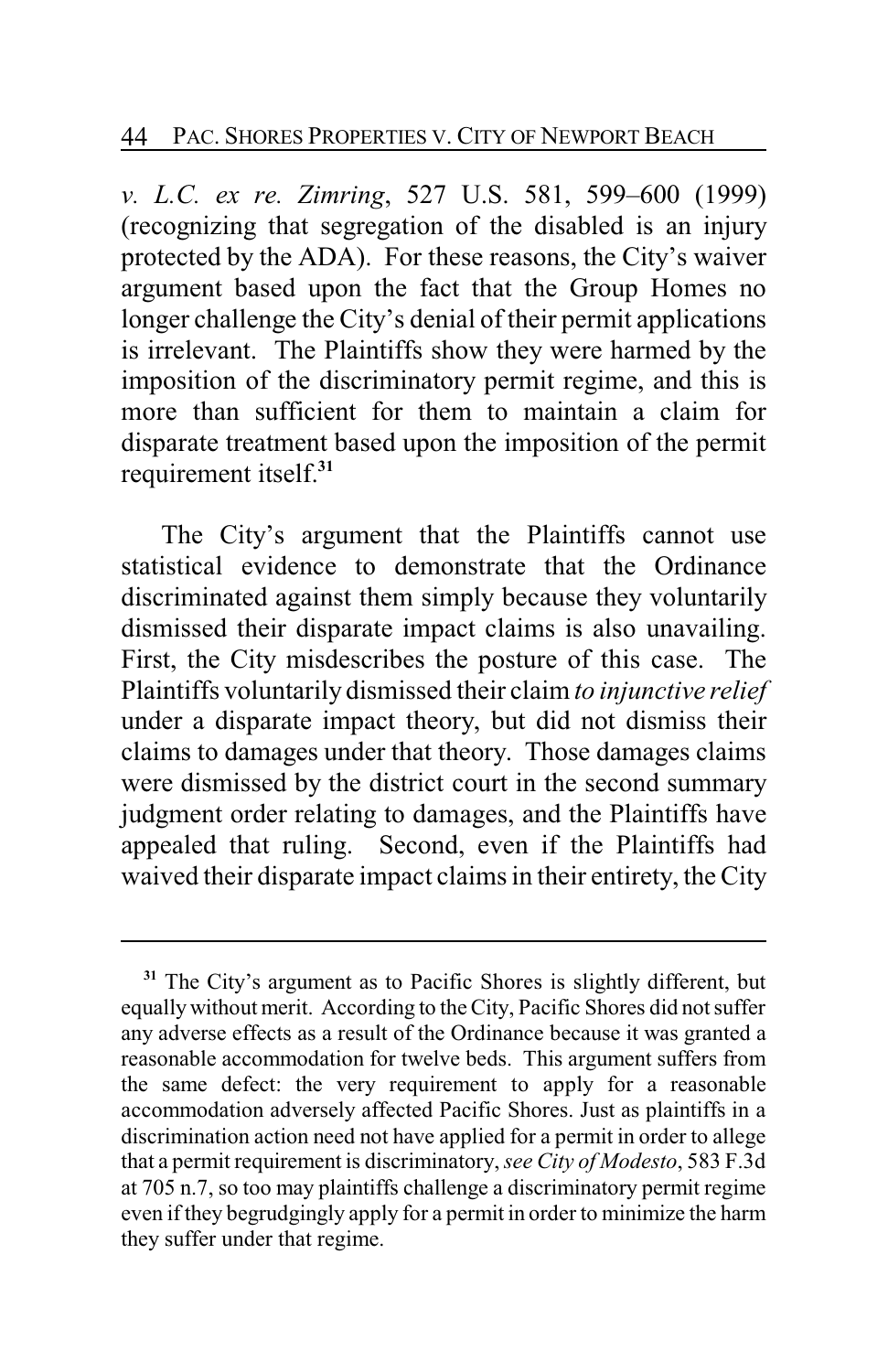is plainly wrong that their waiver of those claims would prevent them from using statistical evidence that *also* would have been helpful to prove disparate impact to demonstrate discriminatory intent. *See Arlington Heights*, 429 U.S. at 265 (noting that disparate impact "is not irrelevant" to proving intentional discrimination); *Metoyer v. Chassman*, 504 F.3d 919, 937 (9th Cir. 2007) (discriminatory acts towards third parties may be used to show actions taken against the plaintiff were motivated by discrimination); *Lowe*, 775 F.2d at 1008 (9th Cir. 1985) (statistical evidence can be used to show disparate treatment); *Costa*, 299 F.3d at 860 (noting that motive can "in some situations be inferred from the mere fact of differences in treatment" (internal quotation marks omitted)). A single piece of evidence can support multiple theories of liability. Thus, all of the City's waiver arguments fail.

# **II**

Finally, we turn to the district court's second summary judgment order, in which it dismissed all of the Plaintiffs' claims for damages on the ground that they "cannot establish that any action taken by the City was the actual and proximate cause" of any economic harm suffered by the Plaintiffs. The Group Homes argue that they submitted sufficient evidence to survive summary judgment with respect to whether the City caused them to incur three separate categories of damages: (1) costs of complying with the Ordinance, i.e., diverted staff time and legal expenses; (2) lost income as a result of the business climate resulting from the Ordinance; and (3) costs associated with counteracting the impression that the Group Homes were being shut down by the City. In addition, the individual Plaintiffs argue that they created a triable issue of fact as to whether they suffered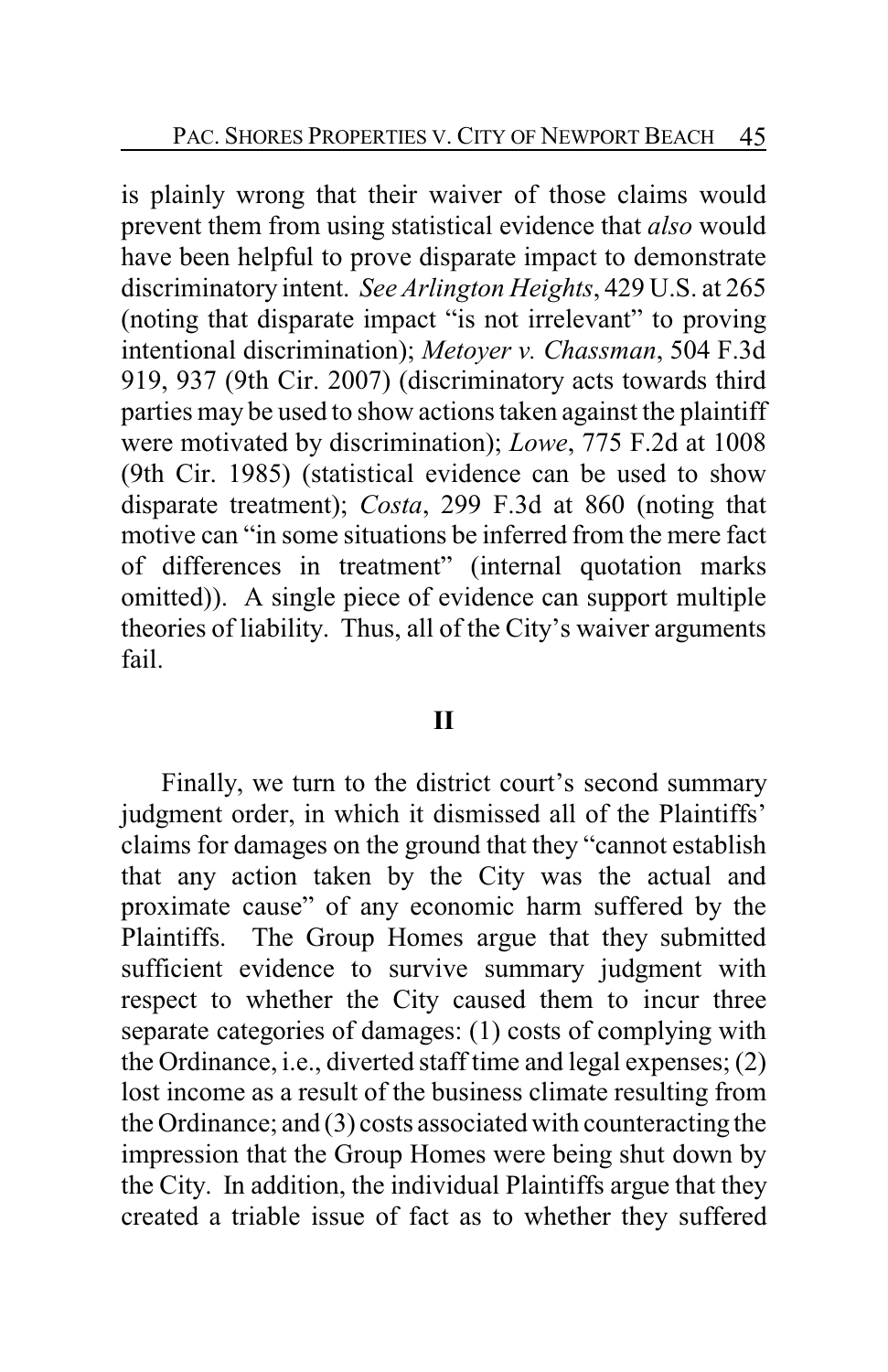compensable emotion distress. Because most of the Plaintiffs created a triable issue of fact regarding each type of damage, we reverse, except with respect to the district court's determination that Bridgeman failed to create a triable issue of fact as to whether she suffered compensable emotional distress.

# **A**

The Group Homes' respective managers provided sworn declarations indicating that hundreds of hours of their own time and their staffs' time was diverted to preparing the complex applications necessaryto request a use permit and/or reasonable accommodation. Each of the Group Homes also expended significant legal fees preparing its applications and challenging the denials of those applications to the City Council. These expenditures were plainly caused by the enactment and enforcement of the Ordinance, and they are recoverable.

Diverted staff time is a compensable injury. *See Walker*, 272 F.3d at 1124–25; *see also Convoy Co. v. Sperry Rand Corp.*, 672 F.2d 781, 785–86 (9th Cir. 1982); *cf. Fair Housing of Marin v. Combs*, 285 F.3d 899, 903–04 (9th Cir. 2002) (holding that an organizational plaintiff suffered injury sufficient to confer Article III standing where it diverted staff resources to combating FHA violations). As we explained in *Convoy Company*, "[t]he issue is not whether [the Plaintiffs] would have paid the [employees'] salaries" absent the defendant's wrongdoing, but, rather, whether the Plaintiffs were "deprived of the services [they] paid for" because of the need for the employees to divert their attention to minimize the damage from the defendant's misconduct. 672 F.2d at 785. The staff time spent preparing and presenting permit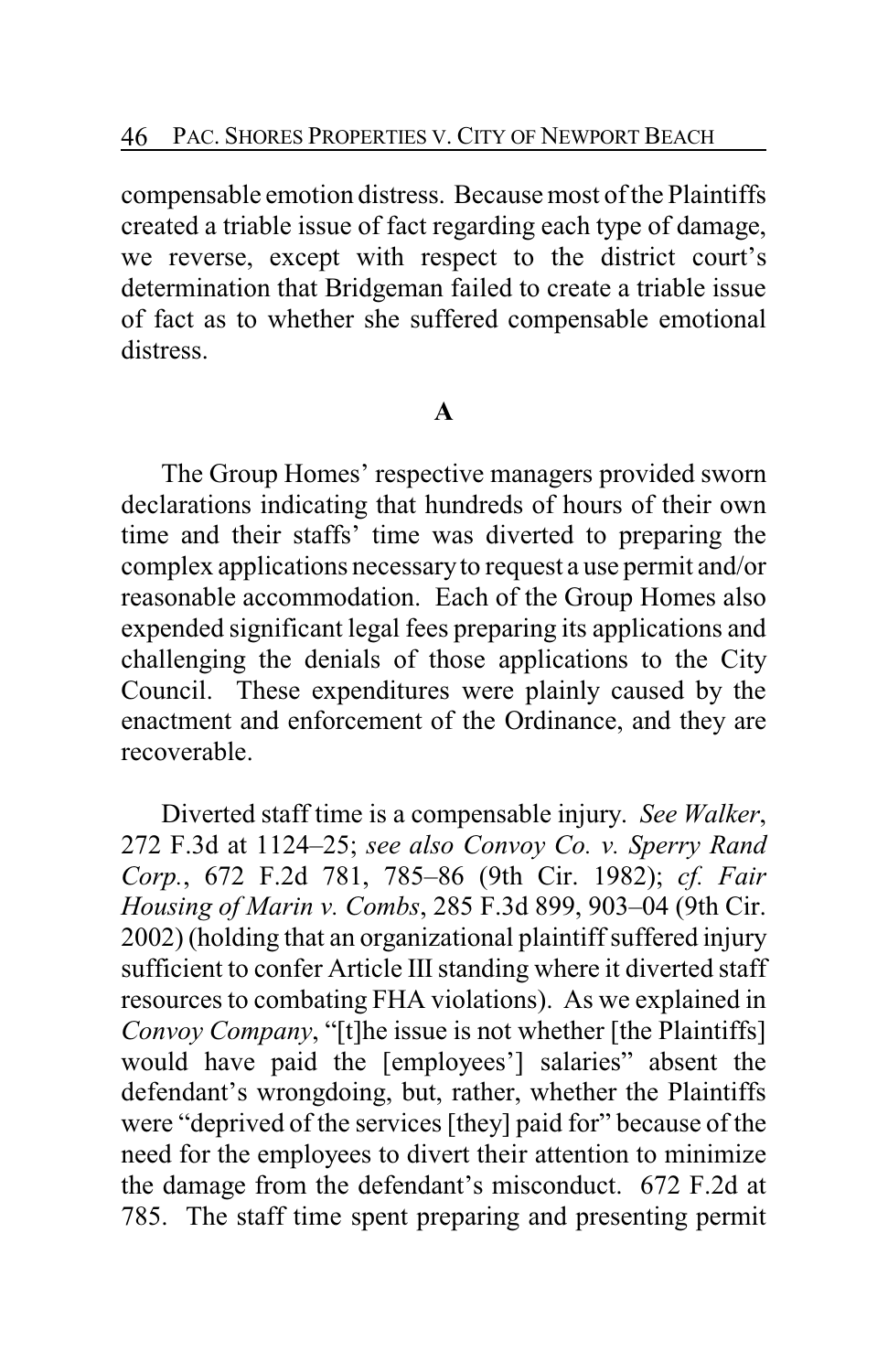applications under the Ordinance would have otherwise been spent promoting the Group Homes' business and serving their residents. This diversion of time therefore represents a loss for which the Group Homes may recover. *Walker*, 272 F.3d at 1124–25.

The Group Homes may also recover the legal costs they spent preparing their permit and reasonable use applications and presenting those applications before City hearing officers and the City Council. The district court's conclusion that such costs were "better resolved" through an application for attorney's fees was, therefore, erroneous. We have held that attorney's fees may be recovered as damages in a civil rights action where the fees were necessary to obtain a permit in a proceeding that only occurred as a result of city officials' discriminatory animus. *See Flores*, 617 F.2d at 1392 (9th Cir. 1980); *accord Sherwin Manor Nursing Ctr. v. McAuliffe*, 37 F.3d 1216, 1221–22 (7th Cir. 1994). In *Flores*, Judge (now Justice) Kennedy upheld an award of attorney's fees, as damages, to § 1983 plaintiffs for the legal services necessary to combat the city's challenge to the plaintiffs' liquor license application where city officials had deliberately delayed the application because of racial animus. 617 F.2d at 1388, 1392; *see also Barlow v. Ground*, 943 F.2d 1132, 1136 (9th Cir. 1991) (holding that a § 1983 plaintiff could recover attorney's fees as damages where those fees were incurred defending against criminal charges that directly resulted from the defendant police officer's wrongful arrest of the plaintiff). Just as the plaintiffs in *Flores* and *Barlow* were entitled to attorneys fees spent combating wrongfully instituted legal proceedings, so too may the Group Homes here recover the attorney's fees necessary to comply with the use permit requirement that the City imposed for an allegedly discriminatory reason.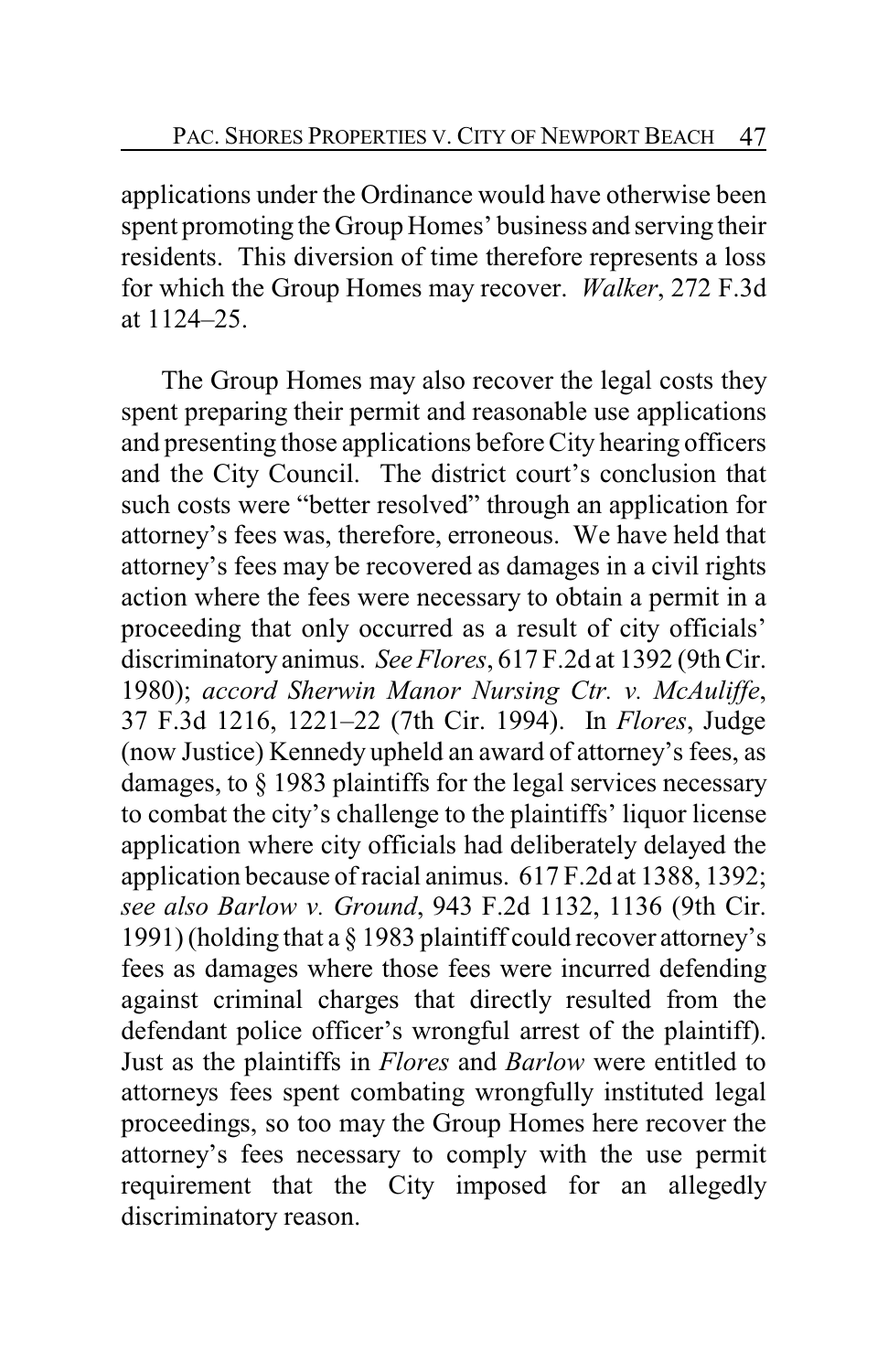#### **B**

The district court acknowledged that the Group Homes experienced a dramatic decline in business shortly after the enactment of the Ordinance. It found, however, that the Plaintiffs did not adequately raise a triable issue of fact as to whether the City's actions caused these business losses. In reaching this determination, the district court misapplied well-established principles of causation and failed to draw every inference in the Group Homes' favor, as it was required to do at the summary judgment stage.

We begin with the principle that a "damages action under the FHA sounds basically in tort—the statute merely defines a new legal duty, and authorizes the courts to compensate a plaintiff for the injury caused by the defendant's wrongful breach." *Garcia v. Brockway*, 526 F.3d 456, 464 (9th Cir. 2008) (en banc) (brackets omitted) (quoting*Curtis v. Loether*, 415 U.S. 189, 195 (1974)); *see also Henrietta D v. Bloomberg*, 331 F.3d 261, 278–79 (2d Cir. 2003) (applying common law tort principles of causation to the ADA). Accordingly, general tort principles of causation usually govern statutory discrimination cases except when there is a statutory command to the contrary. *See, e.g.*, *Silver Sage Partners v. City of Desert Hot Springs*, 251 F.3d 814, 819–21, 824–25 (9th Cir. 2001) (applying general tort principles to the calculation of damages under the FHA); *Samaritan Inns, Inc. v. District of Columbia*, 114 F.3d 1227, 1234–35 (D.C. Cir. 1997) (same).

At tort, plaintiffs bear the burden of demonstrating that the defendant's conduct caused some harm suffered by the plaintiffs. However, the plaintiffs are "not required to eliminate entirely all possibility that the defendant's conduct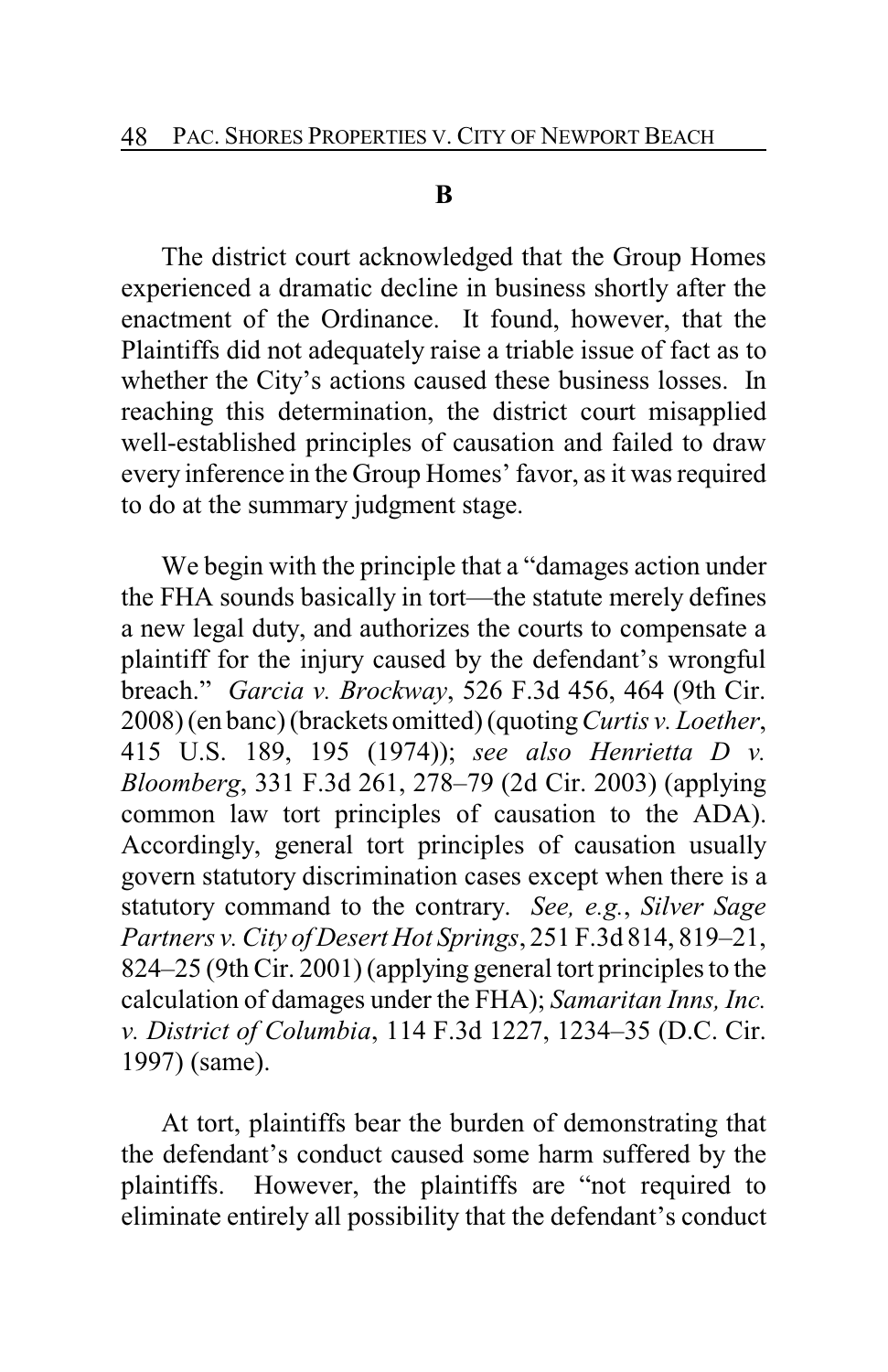was not a cause. It is enough that [they] introduce[] evidence from which reasonable men may conclude that it is more probable that the event was caused by the defendant than that it is not." Restatement (Second) of Torts § 433B, cmt. b (1965) (hereinafter "Restatement"). Moreover, "[t]he plaintiff doesn't have to prove a series of negatives; he doesn't have to 'offer evidence which positively excludes[s] every other possible cause of the accident.'" *BCS Servs., Inc. v. Heartwood 88, LLC*, 637 F.3d 750, 757 (7th Cir. 2011) (quoting *Carlson v. Chisholm-Moore Hoist Corp.*, 281 F.2d 766, 770 (2d Cir. 1960) (Friendly, J.)), *cert. denied*, 132 S. Ct. 253 (2011). Rather, plaintiffs can demonstrate causation by proving that the defendant's wrongful conduct was a "substantial factor" in bringing about the harm in question. Restatement § 431(a); *see also Benefiel v. Exxon Corp.*, 959 F.2d 805, 807 (9th Cir. 1992) (describing the "substantial factor" test as a "uniformly accepted principle[] of tort law"). The doctrine of proximate cause serves merely to protect defendants from unforeseeable results of their negligence when "too many unexpected things [have] happen[ed] between the defendant's wrongdoing and the plaintiff's injury."**<sup>32</sup>** *BCS Services*, 637 F.3d at 754.

<sup>&</sup>lt;sup>32</sup> The fact that FHA plaintiffs' injuries must be proximately caused by the defendant's discriminatory acts does not, of course, mean that defendants are not liable for foreseeable, but indirect, effects of discrimination. For example, in *Silver Sage* we held that a city that wrongfully withheld its approval of a fair housing project could be held liable not just to the developers of the project for their lost profits, but also to a real estate broker and a businessman who, respectively, did not receive broker's fees and syndication fees that would have been paid had the project gone forward. 251 F.3d at 822–23; *see also San Pedro Hotel Co.*, 159 F.3d at 475.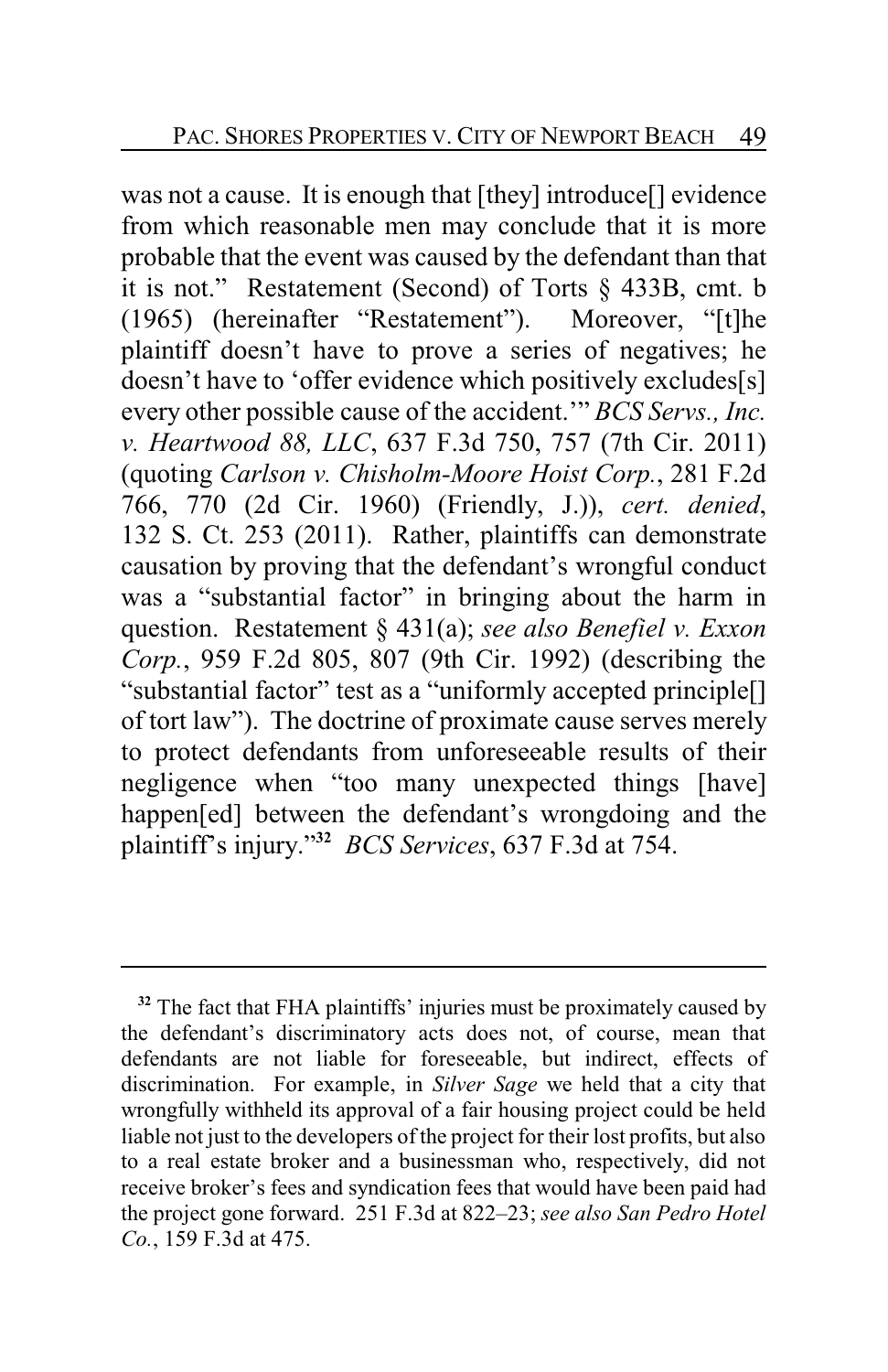Causation is an intensely factual question that should typically be resolved by a jury. *See, e.g.*, *White v. Roper*, 901 F.2d 1501, 1505–06 (9th Cir. 1990) (citing W. Prosser & W. Keeton, *The Law of Torts*, §§ 41, 42, 45 (5th ed. 1984)); Restatement  $§$  434(2). Juries are expected to rely on their common sense in resolving questions of causation. Indeed, it is jurors' "common experience of living on a populated planet" that renders them at least as reliable, if not more so, than a single judge at assessing issues of causation. David W. Robertson, *The Common Sense of Cause In Fact*, 75 Tex. L. Rev. 1765, 1769 (1997). As the Seventh Circuit has recognized, "[o]nce a plaintiff presents evidence that he suffered the sort of injury that would be the expected consequence of the defendant's wrongful conduct, he has done enough to withstand summary judgment on the ground of absence of causation." *BCS Services*, 637 F.3d at 758. Contrary to the Plaintiffs' suggestion, these principles are not a matter of burden-shifting—plaintiffs always bear the burden of proving that the defendant's actions caused their injuries—but rather a simple recognition that making reasonable inferences about causation is one of the things that juries do best.

We applied these principles in *Mead v. Retail Clerks Int'l Assoc., Local Union No. 839*, 523 F.2d 1371 (9th Cir. 1975), when we held that a trier of fact could infer that a union's illegal strike had "materially contributed" to the employer's lost sales (and therefore was a substantial factor in bringing the loss about) because the "injury alleged . . . was precisely the type of loss that the claimed violations . . . would be likely to cause." *Id.* at 1378 (quoting *Zenith Radio Corp. v. Hazeltine Research, Inc.*, 395 U.S. 100, 125 (1969)). This was so even though the union, much like the City in this case, argued that it was equally likely that the lost sales were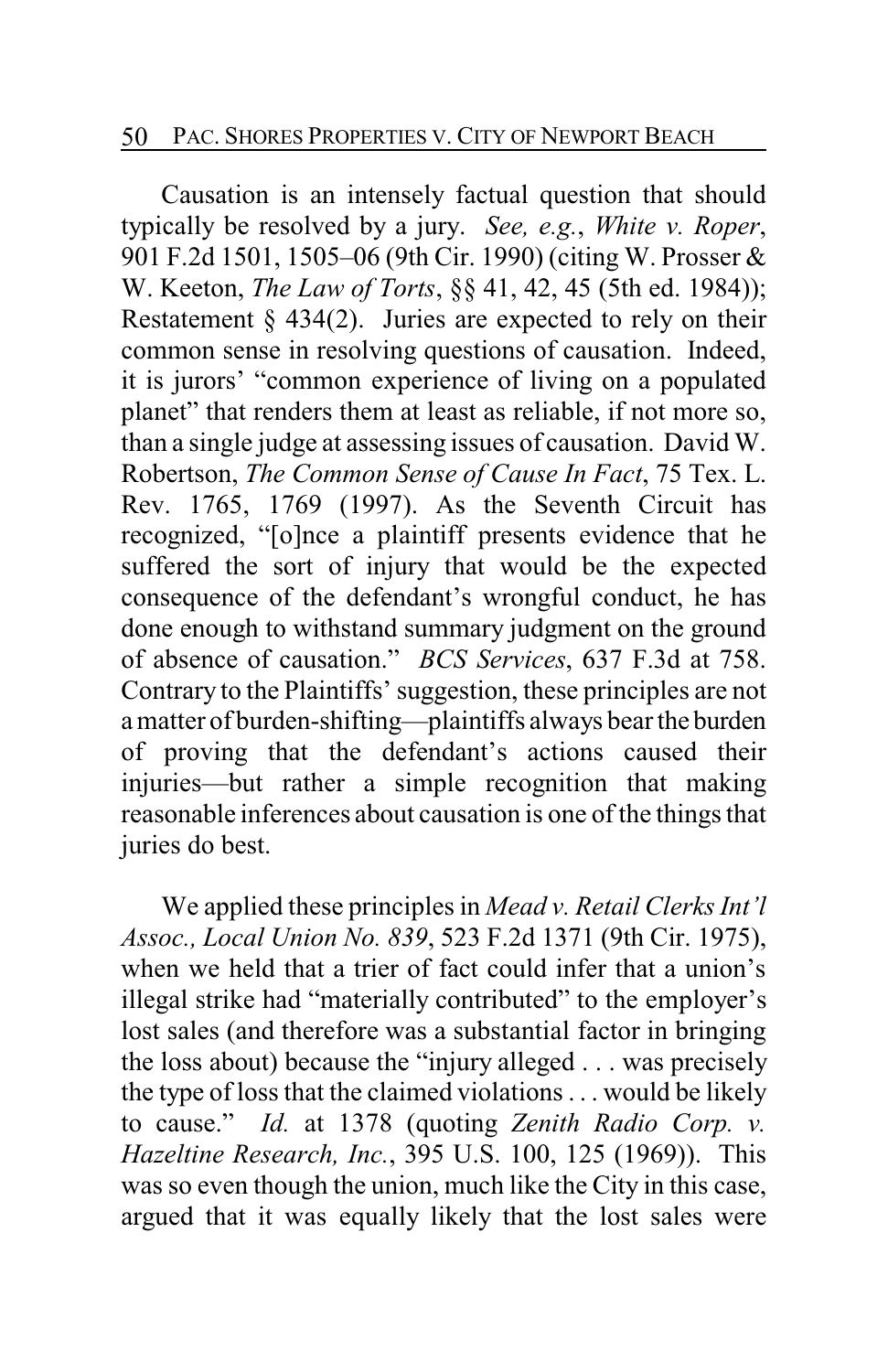attributable to adverse business conditions and negative publicity regarding the employer's labor practices. *Id.* at 1376.

Although *Mead* drew this principle from cases arising in the anti-trust context, we recognized that these anti-trust cases merely "incorporat[e] common law principles of causation," albeit with appropriate modifications. *Id.* Further, just as in *Mead*, here, there is "an exact parallel between the problem faced by a plaintiff attempting to show that lost profits resulted from anti-competitive activity rather than from other factors affecting the business," and the problem faced by the Group homes in attempting to prove that their losses were caused by the defendant's alleged intentional discrimination. *Id.* at 1378. In both kinds of cases, "damage issues . . . are rarely susceptible of the kind of concrete, detailed proof of injury which is available in other contexts." *Id.* at 1377 (quoting *Zenith Radio Corp.*, 395 U.S. at 123.)

Here, as in *Mead*, we ask not whether the Group Homes have proven that *all* of their business losses were attributable to the Ordinance's enactment and enforcement, but rather, we examine whether they created a triable issue of fact that the City's actions "materially contributed" to these losses. Although the City and the district court are correct that the Group Homes did not submit declarations from particular residents stating that they left because of the City's actions, there was no requirement that they do so. Drawing all inferences in the Group Homes' favor as we are required to do, we conclude that they submitted ample evidence that the City contributed to their losses.

Just like the employer in *Mead*, the Group Homes submitted evidence that their business declined and that the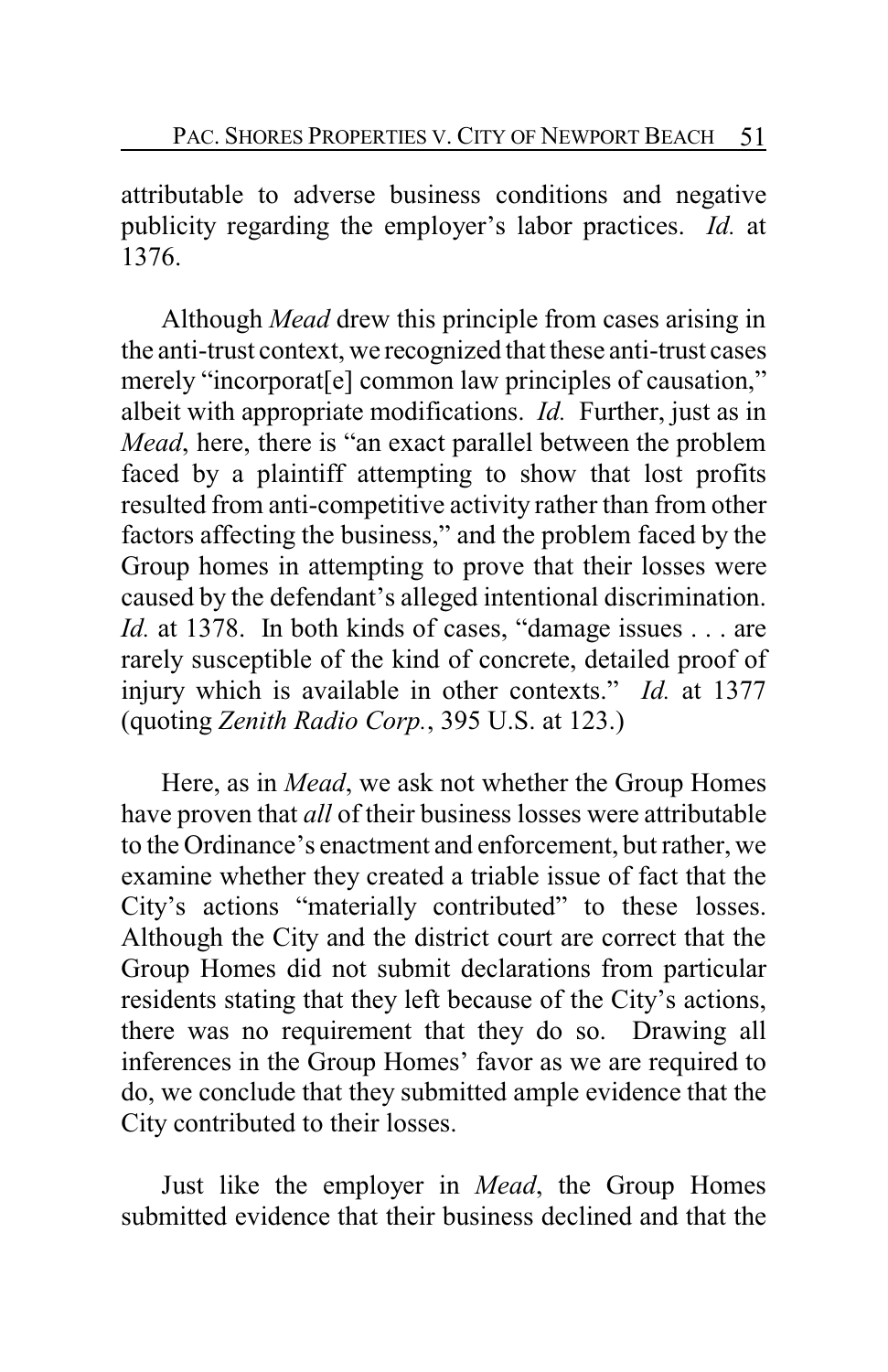resulting losses were both a predictable, and desired, result of the City's actions. The Group Homes' managers stated that they attract new residents primarily through referrals from care providers and their websites. There was evidence that both referral sources were affected by the Ordinance. The City's enforcement of the Ordinance was widely publicized in the care provider community and "[f]ew counselors and therapists wanted to refer their clients to [the Group Homes] because of the City's actions" as a result. NCR's manager described its referrals as "dr[ying] up completely" after the City's second denial of its permit application. The managers also explained that "our internet presence was drowned out by other web pages concerning the City's actions." In addition, current and prospective residents expressed concern to the managers about whether the Group Homes would close. A jury could infer from these facts that prospective residents were not referred to or deliberately stayed away from the Group Homes, and opted to reside elsewhere, as a result of the Ordinance's enactment and enforcement, without hearing any particular individual testify that he did so.

Indeed, prior to taking the opposite stance in litigation, city officials themselves credited the Ordinance with harming group homes. At a public meeting, Kiff stated that the Ordinance had been responsible for a reduction in bed counts of as much as 40% and described it as a key step to "bring [ing] owner-occupied back." In enacting the "bring[ing] owner-occupied back." Ordinance, Council Member Henn promised City residents that it would "result in a substantial reduction in the number of group homes on the Peninsula" and asked to be "judge[d] . . . by our actual results."

Each of the Group Homes presented evidence that it experienced a precipitous decline in business after the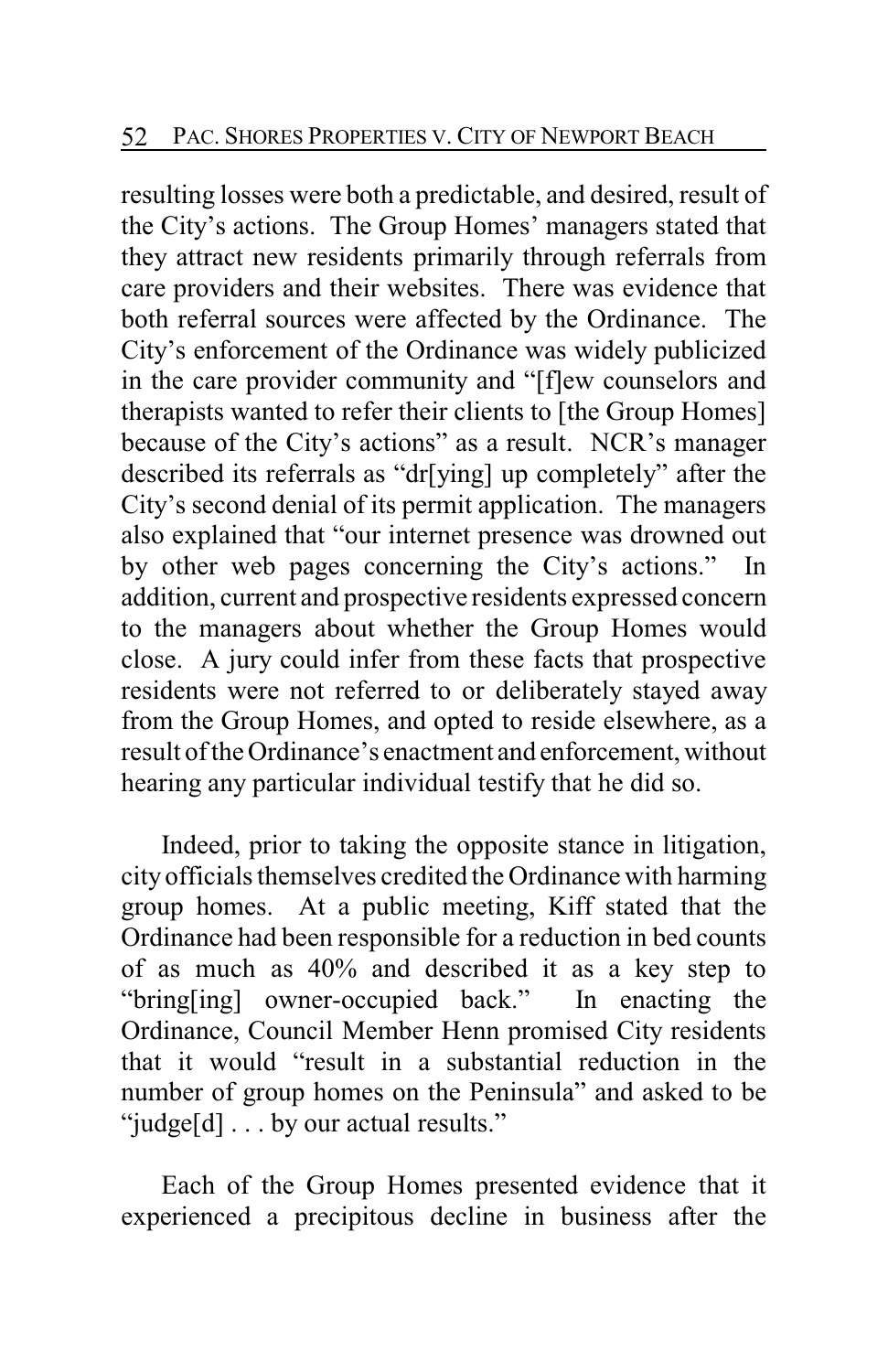passage of the Ordinance. Yellowstone's revenues declined over 50% between 2007 and 2009. NCR's dropped over 40% between 2007 and 2008; it closed in 2009 due to insufficient business.**<sup>33</sup>** Pacific Shores' business also declined nearly50% in 2008. Furthermore, it served fewer residents than it otherwise would have due to the 12-bed occupancylimitation it accepted in order to secure approval of its reasonable accommodation application.**<sup>34</sup>**

In sum, a jury could easily infer that the City's actions materially contributed to the Group Homes' losses. The managers all stated that the Ordinance's enactment and enforcement led to reduced referrals, evidence showed that closing group homes was one of the Ordinance's primary goals, and the Group Homes' revenues plummeted in the immediate aftermath of the Ordinance's enactment.

This conclusion is not altered by the fact that some of the negative publicity about the Group Homes, which may have contributed to their business losses, was generated by the CCNB and other third-party sources. At least some of the negative publicity that allegedly harmed the Group Homes'

**<sup>34</sup>** There is no merit to the City's contention that these losses are not recoverable because Pacific Shores itself requested the 12-bed limitation. This argument disregards the fact that Pacific Shores'request for a 12-bed limitation was a result of the Hearing Officer's two prior denials of its request for an 18-bed reasonable accommodation. In any event, as we have already explained, no such limitation would have applied if the City had not adopted the Ordinance in the first place.

**<sup>33</sup>** The City also argues that because NCR's permit application was not finally denied until January 2009, it could not have suffered any losses prior to that time. This argument is simply wrong. A jury could certainly conclude that the threat of eventual closure contributed to NCR's decline in business even prior to the final denial of its permit application.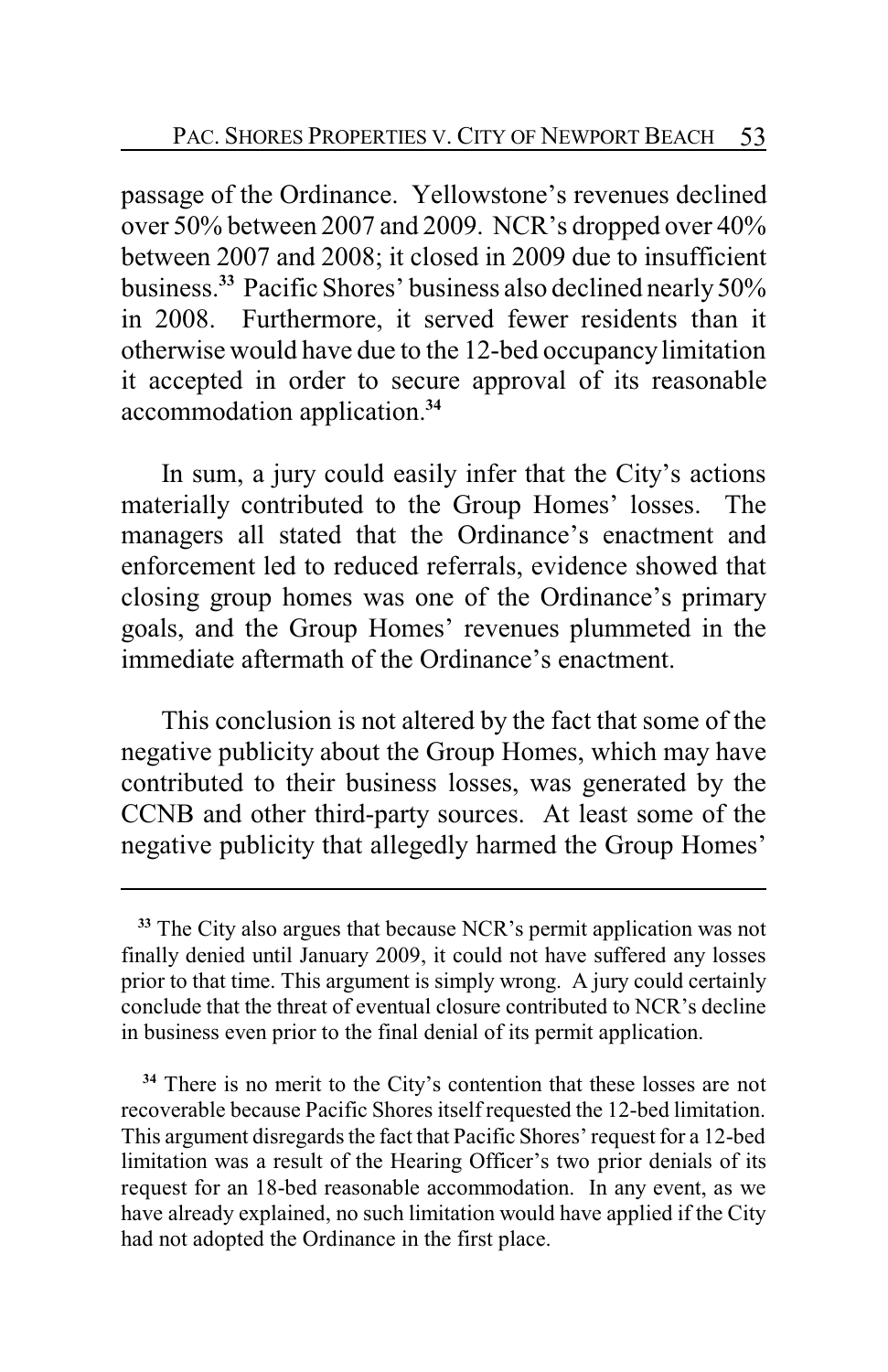businesses was generated by the City itself, including on its own website and in a letter circulated to all residents of Newport Beach. In addition, the press coverage from thirdparty sources was a foreseeable result of the enactment and enforcement of the Ordinance, and therefore a jury could find that it was proximately caused by the City. *See* Restatement §§ 431, 440, 441, 442A; *see also Farr v. NC Mach. Co.*, 186 F.3d 1165, 1169–70 (9th Cir. 1999) (applying the Restatement); *Johnson v. Duffy*, 588 F.2d 740, 743–44 (9th Cir. 1978). In other words, the Group Homes have produced sufficient evidence that "the [discriminatory] policy at issue and the particular injury alleged are not only closely related, they are cause and effect." *Harper v. City of Los Angeles*, 533 F.3d 1010, 1027 (9th Cir. 2008) (internal quotation marks and citation omitted).

Given that a jury could conclude that the City materially contributed to the Group Homes' decline in business, the Group Homes were not obligated to prove their losses with precision. As the Supreme Court has explained:

> Where the tort itself is of such a nature as to preclude the ascertainment of the amount of damages with certainty it would be a perversion of fundamental principles of justice to deny all relief to the injured person, and thereby relieve the wrongdoer from making any amend for his acts. In such case, while the damages may not be determined by mere speculation or guess, it will be enough if the evidence show the extent of the damages as a matter of just and reasonable inference, although the result be only approximate.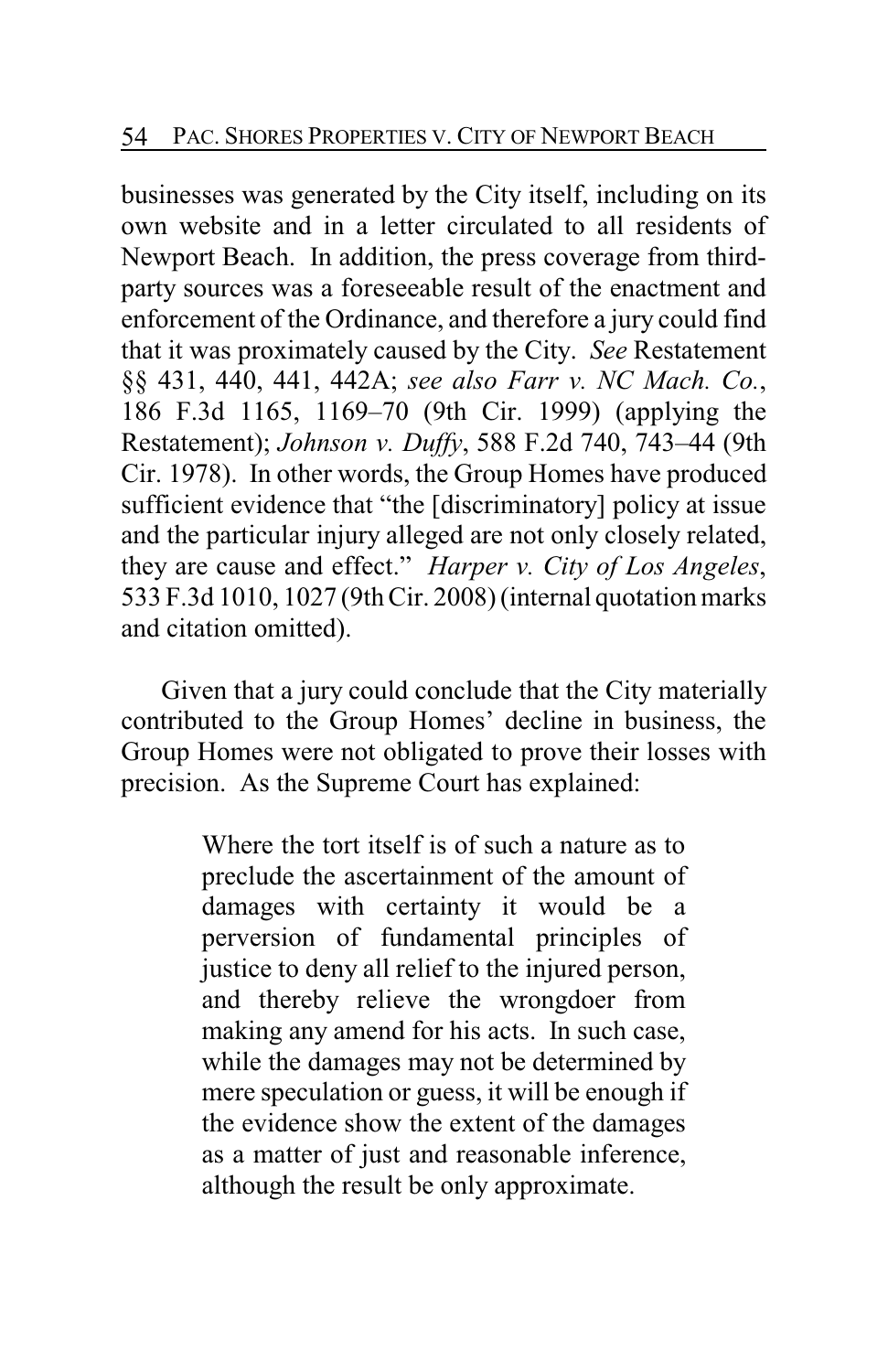*Story Parchment Co. v. Paterson Parchment Paper Co.*, 282 U.S. 555, 563 (1931); *see BCS Services*, 637 F.3d at 759. The City argues that this principle is confined to the anti-trust context, but this view is undermined by cases from this court and others. The D.C. Circuit has described *Story Parchment* as a "seminal" case that "states the American rule on damages," *Hill v. Iraq*, 328 F.3d 680, 684 (D.C. Cir. 2003), and it has been relied on to lower plaintiffs' burden of proof regarding the quantum of damages in FHA cases, *see Silver Sage*, 251 F.3d at 820 n.6; *Samaritan*, 114 F.3d at 1235, and in countless other statutory tort-like contexts. *See, e.g.*, *Hill*, 328 F.3d at 684 (Foreign Sovereign Immunities Act); *Fidelity Interior Const., Inc. v. S.E. Carpenters Reg'l Council of United Bhd. of Carpenters and Joiners*, 675 F.3d 1250, 1264–65 (11th Cir. 2012) (Labor Management Relations Act); *Comcast of Illinois X v. Multi-Vision Elec., Inc.*, 491 F.3d 938, 947 (8th Cir. 2007) (Cable Communications Policy Act); *Yonkers Branch-N.A.A.C.P. v. City of Yonkers*, 251 F.3d 31, 40 (2d Cir. 2001) (apportionment of liability in desegregation funding order); *Adray v. Adry-Mart, Inc.*, 76 F.3d 984, 988–89 (9th Cir. 1995) (trademark infringement); *Starceski v.Westinghouse Elec. Corp.*, 54 F.3d 1089, 1100–01 (3d Cir. 1995) (employment discrimination under the Age Discrimination in Employment Act); *Brock v. Seto*, 790 F.2d 1446, 1448 (9th Cir. 1986) (Fair Labor Standards Act). Because the Group Homes submitted ample evidence from which a jury could infer that they lost some business as a result of the Ordinance, a jury would be entitled to determine the precise quantum of damages by drawing "just and reasonable" inferences from the evidence, given that the City's enactment of the Ordinance was an act that "preclude[d] the ascertainment" of what portion of the Group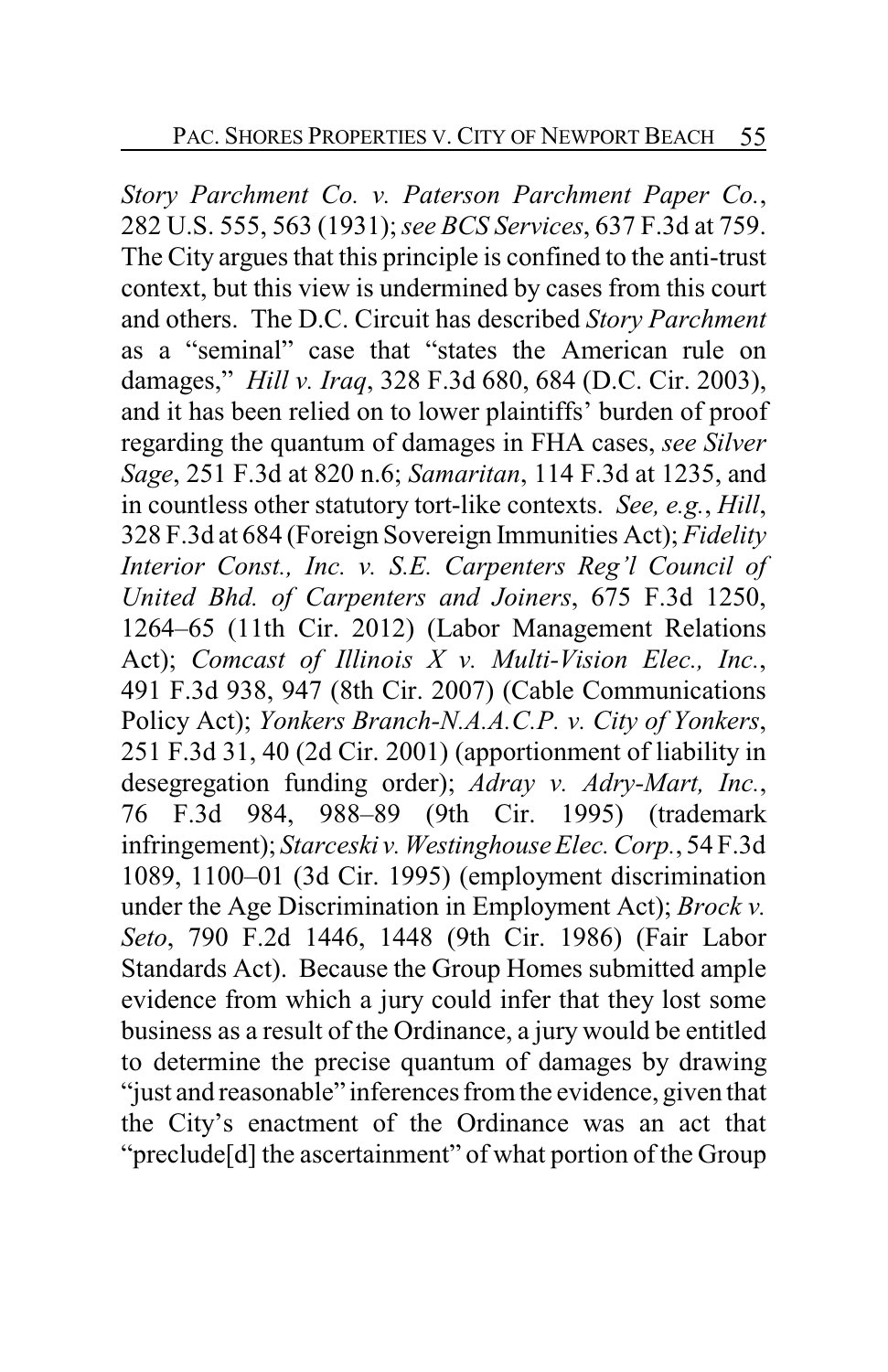Homes' decline in business was attributable to other causes.**<sup>35</sup>** *Story Parchment*, 282 U.S. at 563; *see, e.g.*, *Gilchrist v. Jim Slemons Imports, Inc.*, 803 F.2d 1488, 1501 (9th Cir. 1986) (holding that a jury reasonably estimated a terminated employee's lost commissions by relying on the commissions he earned the previous year, even though that year had been abnormally profitable).

## **C**

For similar reasons, the Group Homes also created a triable issue of fact regarding causation as to the expenses they incurred contacting referral sources and advertising to combat the widespread impression that the City was forcing them to close. The Group Homes' managers each testified that they expended substantial amounts of time combating the perception that they were on the verge of closure. As we explained above, diverted staff time is a compensable harm under the FHA and ADA. As to causation, the managers themselves explained that their promotional efforts were not undertaken because of a general, unexplained, drop in business, but rather because their referral sources were concerned whether they could remain open and provide a healthy atmosphere as a result of the Ordinance. Similarly, Pacific Shores increased its advertising expenditures in 2008 for the purpose of "inform[ing] the public that its Newport Beach houses were open and provided a safe place for sober living." In addition, Pacific Shores and NCR each hired a web consultant to assist them with promoting their presence on the internet *because* publicity surrounding the City's

**<sup>35</sup>** The City, of course, would be free at trial to present proof to the jury that a significant portion of the Group Homes' losses were attributable to other causes such as the downturn in the economy.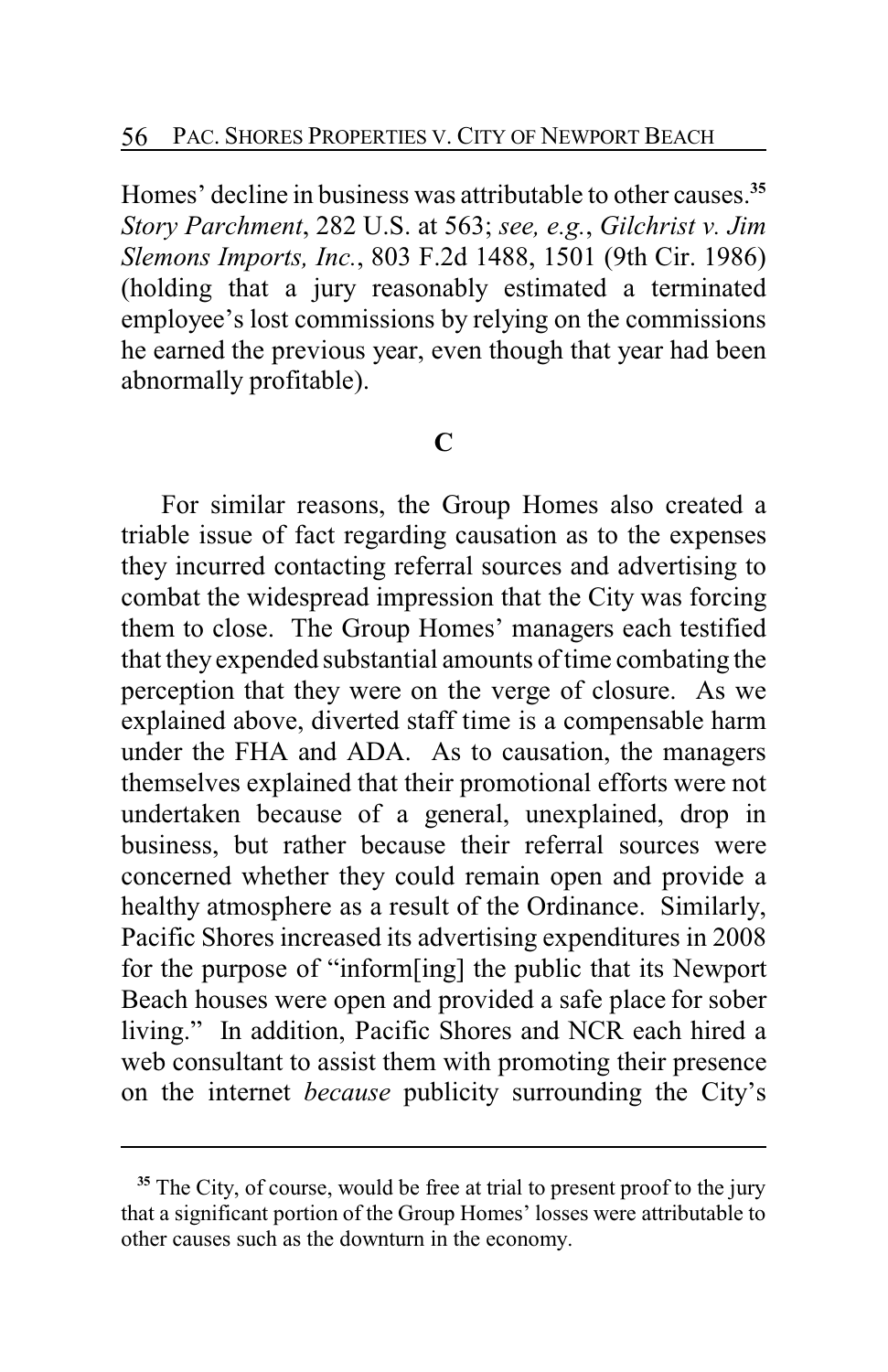enforcement efforts appeared prominently in response to internet searches. The Group Homes' managers' testimony, which a reasonable jury could certainly credit, creates a triable issue of fact as to whether these expenses were incurred as a result of the Ordinance and the district court clearly erred in concluding otherwise.

# **D**

Finally, the individual Plaintiffs also challenge the district court's dismissal of their damages claims for emotional distress. Damages are available under the FHA for any unusual level of anxiety, embarrassment, or humiliation suffered by plaintiffs as a result of a defendant's discriminatory actions, and a plaintiff's testimony is sufficient to create a triable issue of fact as to such emotional distress. *See* 24 C.F.R. § 180.670(b)(3)(i) (HUD regulations recognizing availability of damages for "humiliation and embarrassment"); *see also Krueger v. Cuomo*, 115 F.3d 487, 492 (7th Cir. 1997) (tenant's testimony sufficient to establish FHA liability for emotional distress where her landlord's discriminatory actions made her "feel 'real dirty,' 'like a bad person,' and 'scared' her"); *Banai v. Sec'y of HUD*, 102 F.3d 1203, 1207 (11th Cir. 1997) (damages "clearly" available under FHA for "anger, embarrassment, and emotional distress" suffered by spurned tenant); *Morgan v. Sec'y of HUD*, 985 F.2d 1451, 1459 (10th Cir. 1993) (damages available under FHA for any emotional distress "which exceeds the normal transient and trivial aggravation attendant to securing suitable housing"); *cf. Phiffer v. Proud Parrot Motor Hotel, Inc.*, 648 F.2d 548, 552–53 (9th Cir. 1980) (damages available to § 1982 plaintiff for "humiliation and distress" resulting from landlord's discriminatory refusal to rent commercial space).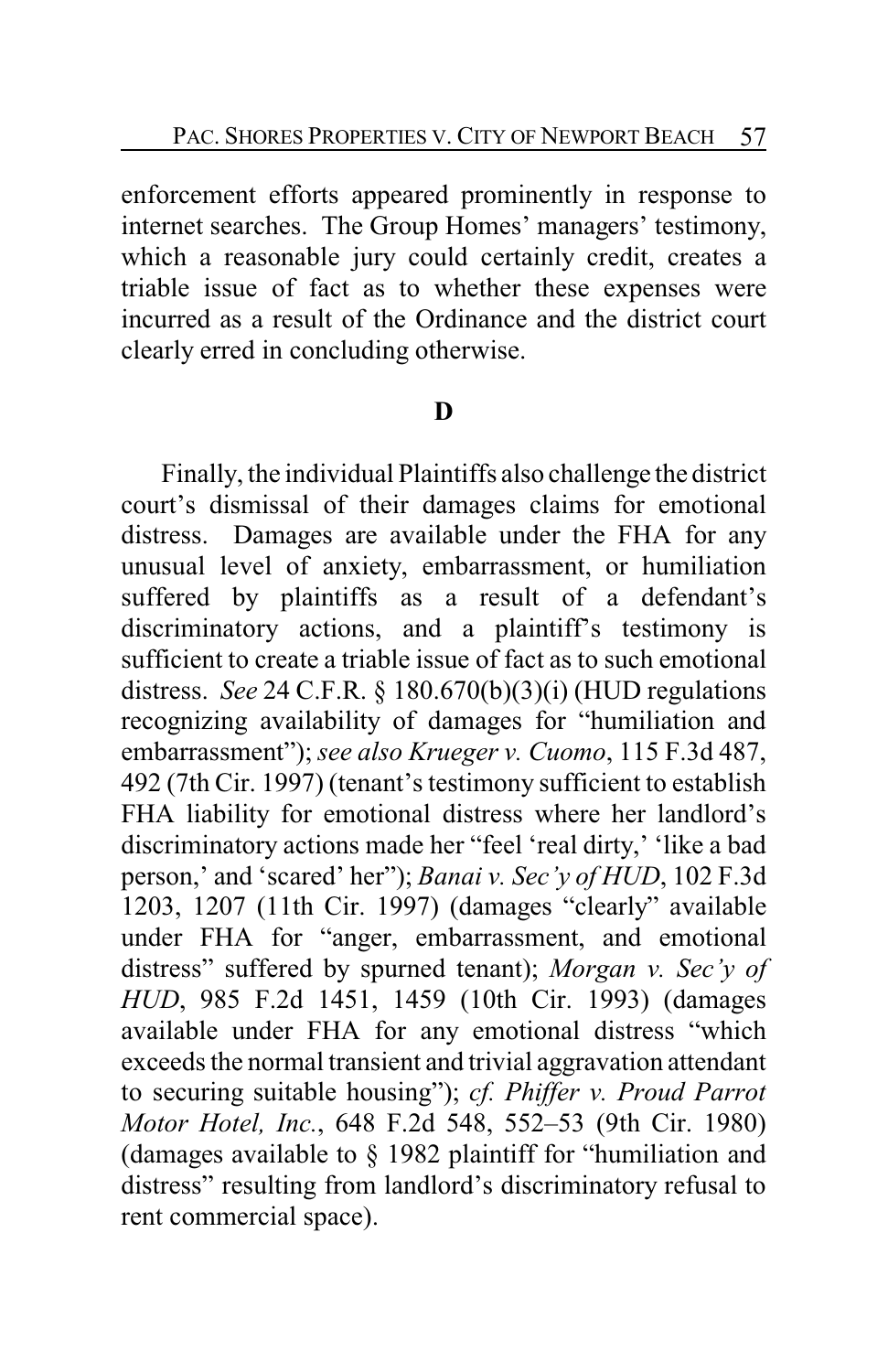#### 58 PAC. SHORES PROPERTIES V. CITY OF NEWPORT BEACH

Wiseman, a resident at Pacific Shores, testified at his deposition that he experienced anxiety as a result of Pacific Shores' potential closure. The anxiety was sufficiently acute that he visited a doctor and was prescribed medication to manage his symptoms. This testimony created a triable issue of fact as to whether he suffered compensable emotional distress. The City argues that Wiseman waived his damages claim based on statements made at his deposition that he did not believe the City owed him damages. In context, those statements constitute an expression of Wiseman's resentment towards the City rather than a "voluntary, deliberate, and informed" declaration of waiver. *See Stroman v. West Coast Grocery Co.*, 884 F.2d 458, 462 (9th Cir. 1989) (recognizing that waivers of civil rights claims must be "voluntary, deliberate, and informed" (citation omitted)).

We agree with the district court, however, that Bridgeman did not create a triable issue of fact as to whether she suffered compensable emotional distress. Bridgeman—a resident at Pacific Shores—stated only that she was "kind of upset" about the possible closure of Pacific Shores. However, she also stated that she did not feel any stress as a result. Although an FHA plaintiff can certainly recover for distress, even if that distress does not physically manifest itself or necessitate pscyhological counseling, Bridgeman's mild annoyance at the Ordinance is insufficient to support a claim for emotional distress damages.

#### **CONCLUSION**

For the foregoing reasons we reverse the district court's dismissal of the Plaintiffs' disparate treatment claims. The Plaintiffs have created a triable issue of fact that the Ordinance was enacted in order to discriminate against them